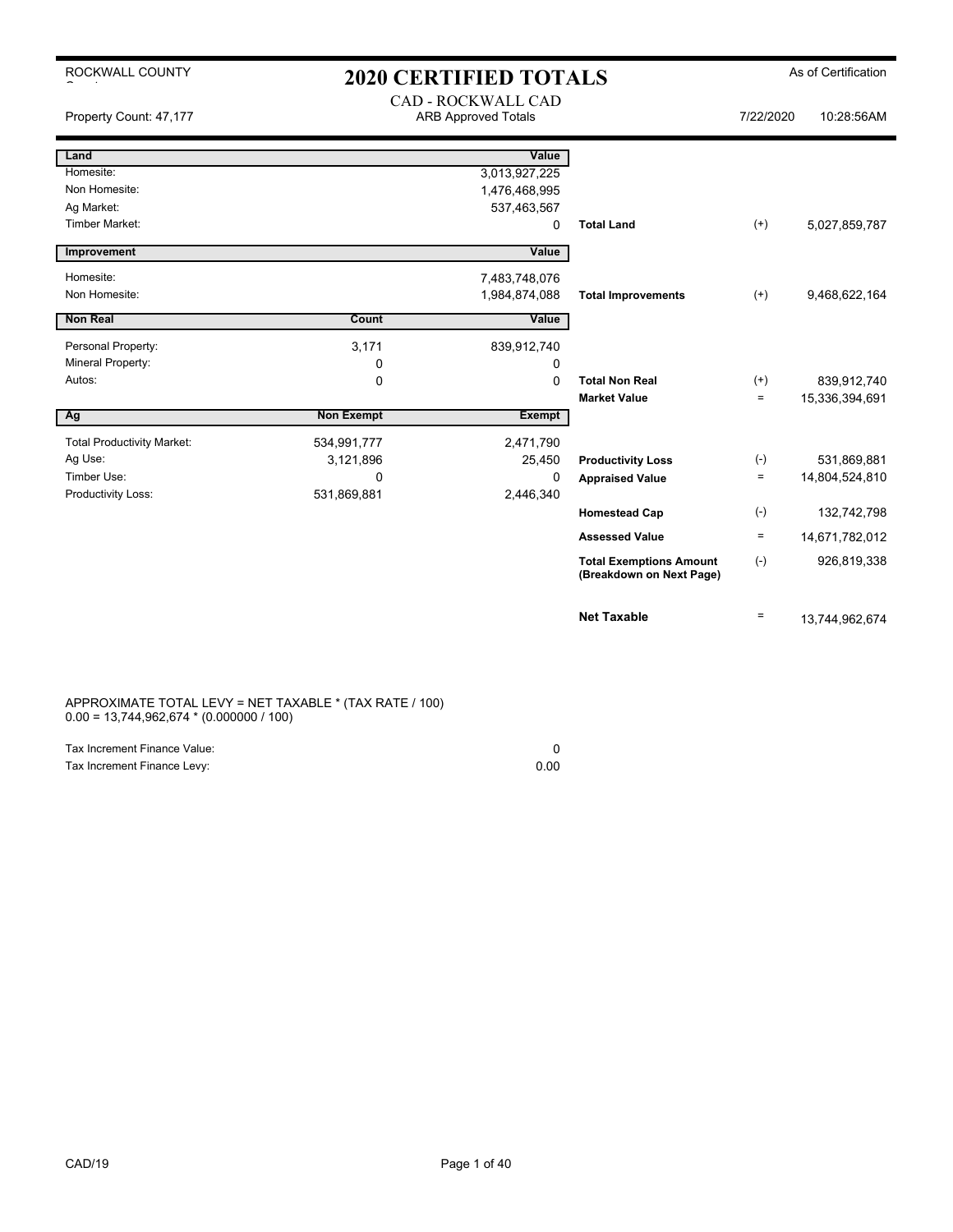# 2020 CERTIFIED TOTALS As of Certification CAD - ROCKWALL CAD

Property Count: 47,177 ARB Approved Totals 7/22/2020 10:29:10AM

| <b>Exemption</b>  | Count          | Local       | <b>State</b> | Total       |
|-------------------|----------------|-------------|--------------|-------------|
| AB                | $\overline{2}$ | 0           |              |             |
| DV1               | 206            | $\mathbf 0$ | 1,610,000    | 1,610,000   |
| DV <sub>1</sub> S | $\overline{2}$ | $\Omega$    | 10,000       | 10,000      |
| DV <sub>2</sub>   | 154            | $\Omega$    | 1,299,000    | 1,299,000   |
| DV2S              | 3              | 0           | 22,500       | 22,500      |
| DV3               | 172            | 0           | 1,739,220    | 1,739,220   |
| DV3S              | 3              | 0           | 30,000       | 30,000      |
| DV4               | 528            | 0           | 3,846,420    | 3,846,420   |
| DV4S              | 14             | 0           | 126,000      | 126,000     |
| <b>DVHS</b>       | 418            | 0           | 144,635,638  | 144,635,638 |
| <b>DVHSS</b>      | 9              | 0           | 2,057,342    | 2,057,342   |
| EX                |                | 0           | 19,790       | 19,790      |
| EX-XG             | 2              | 0           | 265,420      | 265,420     |
| EX-XI             |                | 0           | 4,306,280    | 4,306,280   |
| EX-XJ             |                | 0           | 52,500       | 52,500      |
| EX-XL             | $\overline{2}$ | $\Omega$    | 733,840      | 733,840     |
| EX-XR             | 28             | 0           | 4,506,060    | 4,506,060   |
| EX-XU             |                | 0           | 32,660       | 32,660      |
| EX-XV             | 661            | 0           | 752,514,480  | 752,514,480 |
| EX-XV (Prorated)  | 5              | 0           | 6,217,685    | 6,217,685   |
| EX366             | 276            | 0           | 98,353       | 98,353      |
| FR.               | 13             | 0           | $\Omega$     | 0           |
| LIH               |                | 0           | 2,696,150    | 2,696,150   |
| PC                | 10             | 0           | $\Omega$     | $\Omega$    |
|                   | <b>Totals</b>  | 0           | 926,819,338  | 926,819,338 |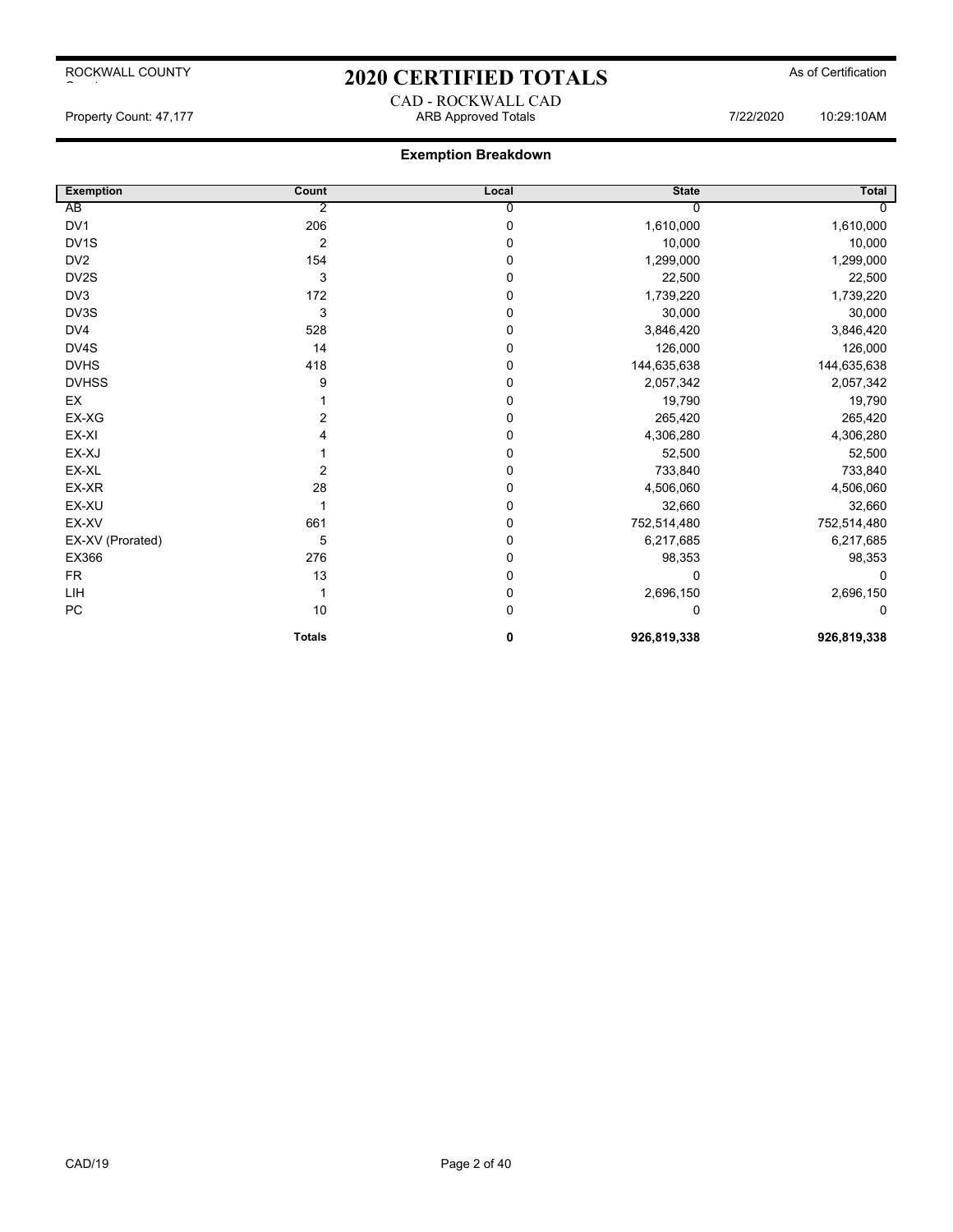| ROCKWALL COUNTY                   | <b>2020 CERTIFIED TOTALS</b> |                                                           |                                                            |                   | As of Certification |
|-----------------------------------|------------------------------|-----------------------------------------------------------|------------------------------------------------------------|-------------------|---------------------|
| Property Count: 16                |                              | <b>CDA - CITY OF DALLAS</b><br><b>ARB Approved Totals</b> |                                                            | 7/22/2020         | 10:28:56AM          |
| Land                              |                              | Value                                                     |                                                            |                   |                     |
| Homesite:                         |                              | $\Omega$                                                  |                                                            |                   |                     |
| Non Homesite:                     |                              | 1,263,840                                                 |                                                            |                   |                     |
| Ag Market:                        |                              | 0                                                         |                                                            |                   |                     |
| <b>Timber Market:</b>             |                              | $\Omega$                                                  | <b>Total Land</b>                                          | $^{(+)}$          | 1,263,840           |
| Improvement                       |                              | Value                                                     |                                                            |                   |                     |
| Homesite:                         |                              | $\mathbf 0$                                               |                                                            |                   |                     |
| Non Homesite:                     |                              | 6,722,840                                                 | <b>Total Improvements</b>                                  | $(+)$             | 6,722,840           |
| Non Real                          | Count                        | Value                                                     |                                                            |                   |                     |
| Personal Property:                | 10                           | 2,412,700                                                 |                                                            |                   |                     |
| Mineral Property:                 | $\mathbf 0$                  | 0                                                         |                                                            |                   |                     |
| Autos:                            | $\mathbf 0$                  | $\Omega$                                                  | <b>Total Non Real</b>                                      | $(+)$             | 2,412,700           |
|                                   |                              |                                                           | <b>Market Value</b>                                        | $=$               | 10,399,380          |
| Ag                                | <b>Non Exempt</b>            | <b>Exempt</b>                                             |                                                            |                   |                     |
| <b>Total Productivity Market:</b> | $\mathbf 0$                  | $\mathbf 0$                                               |                                                            |                   |                     |
| Ag Use:                           | $\mathbf 0$                  | 0                                                         | <b>Productivity Loss</b>                                   | $(-)$             | $\Omega$            |
| Timber Use:                       | 0                            | 0                                                         | <b>Appraised Value</b>                                     | $\qquad \qquad =$ | 10,399,380          |
| Productivity Loss:                | $\Omega$                     | $\Omega$                                                  |                                                            |                   |                     |
|                                   |                              |                                                           | <b>Homestead Cap</b>                                       | $(-)$             | 0                   |
|                                   |                              |                                                           | <b>Assessed Value</b>                                      | $=$               | 10,399,380          |
|                                   |                              |                                                           | <b>Total Exemptions Amount</b><br>(Breakdown on Next Page) | $(-)$             | 1,452,280           |
|                                   |                              |                                                           | <b>Net Taxable</b>                                         | $\equiv$          | 8,947,100           |

APPROXIMATE TOTAL LEVY = NET TAXABLE \* (TAX RATE / 100) 69,483.18 = 8,947,100 \* (0.776600 / 100)

| Tax Increment Finance Value: |      |
|------------------------------|------|
| Tax Increment Finance Levy:  | 0.00 |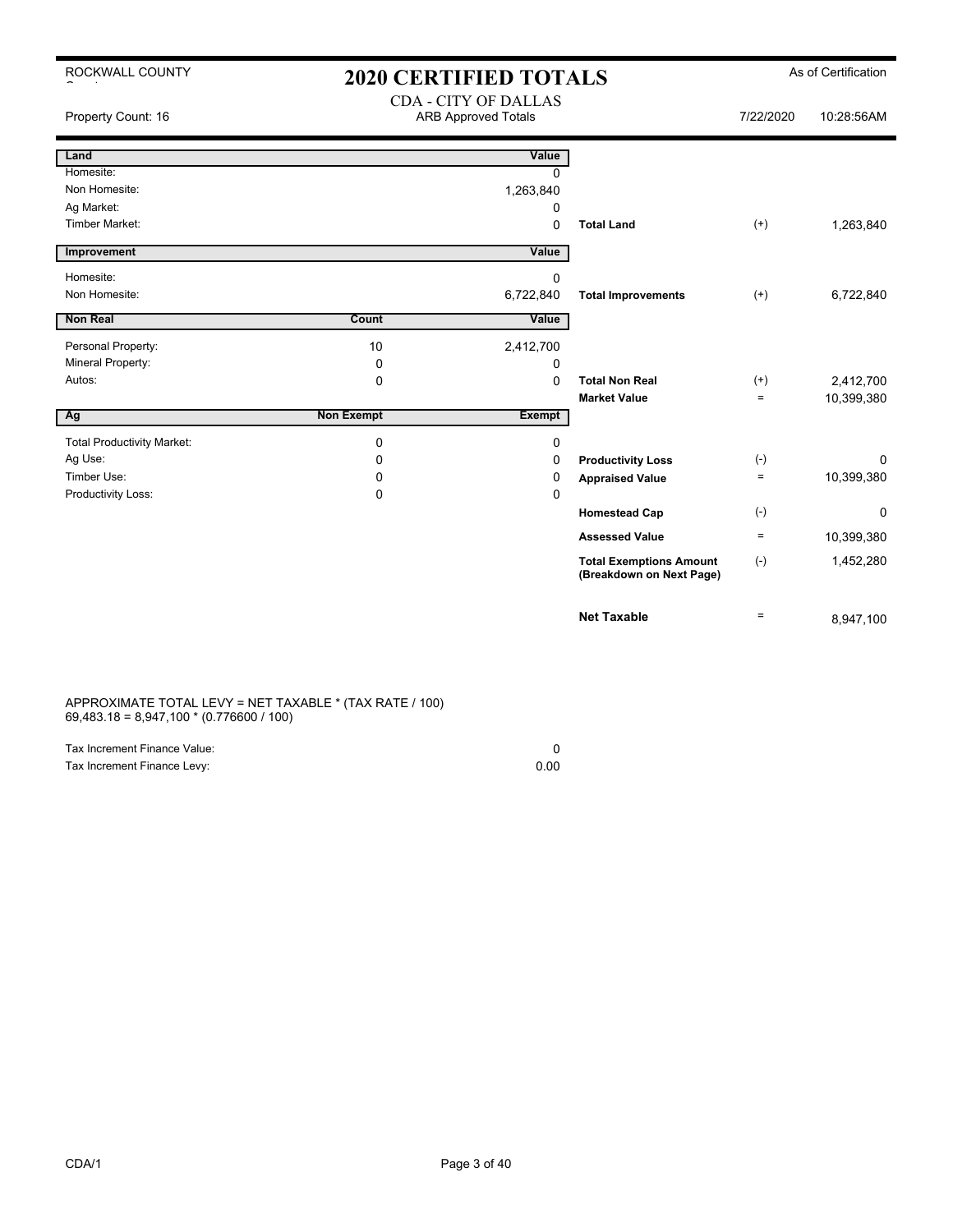# 2020 CERTIFIED TOTALS As of Certification

#### CDA - CITY OF DALLAS Property Count: 16 ARB Approved Totals 7/22/2020 10:29:10AM

| <b>Exemption</b> | Count         | Local | <b>State</b> | <b>Total</b> |
|------------------|---------------|-------|--------------|--------------|
| EX-XV            |               |       | ,451,840     | ,451,840     |
| EX366            |               |       | 440          | 440          |
|                  | <b>Totals</b> |       | 1,452,280    | 1,452,280    |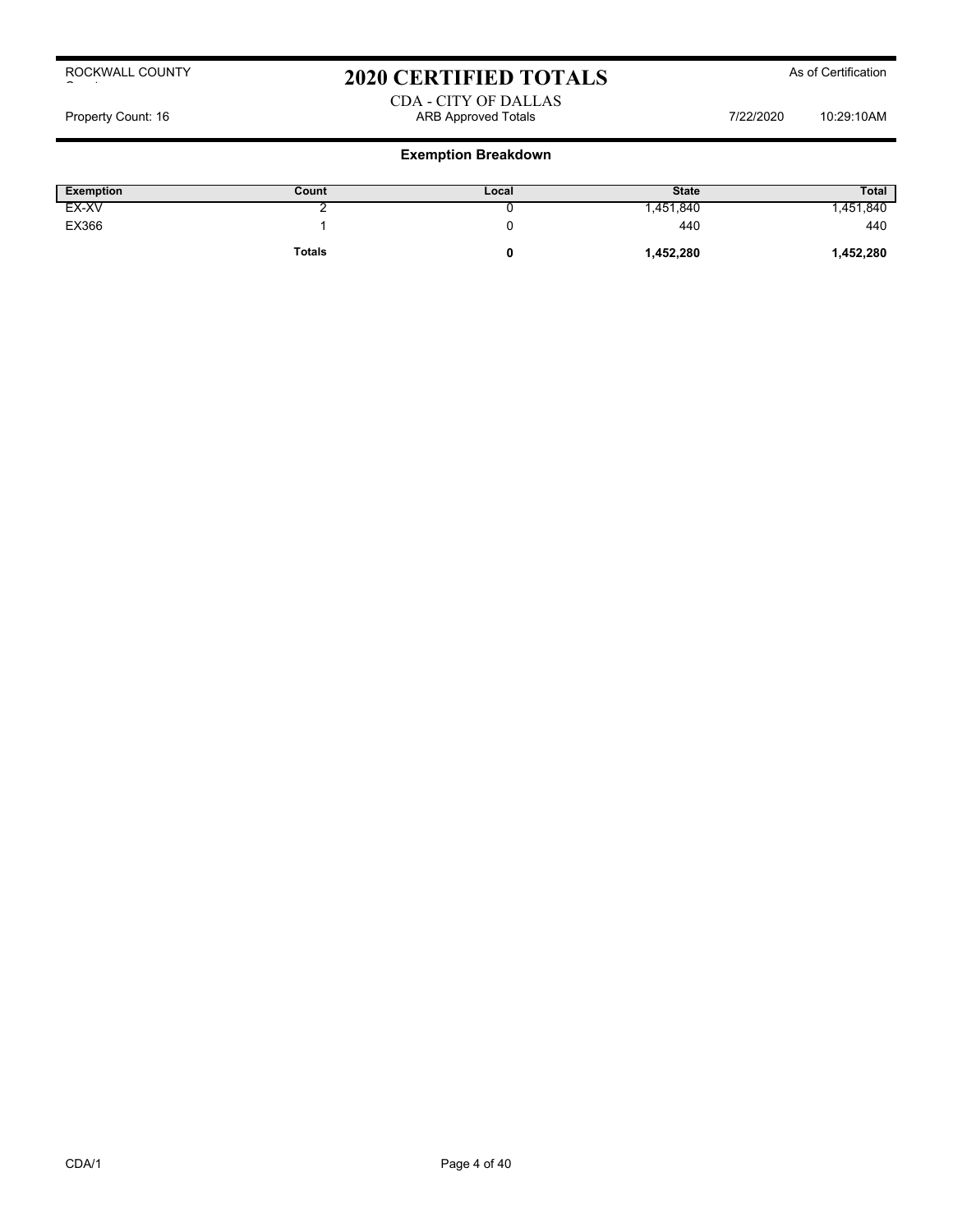| ROCKWALL COUNTY                   |                   | <b>2020 CERTIFIED TOTALS</b> |                                                            |           | As of Certification |
|-----------------------------------|-------------------|------------------------------|------------------------------------------------------------|-----------|---------------------|
|                                   |                   | <b>CFA - CITY OF FATE</b>    |                                                            |           |                     |
| Property Count: 7,702             |                   | <b>ARB Approved Totals</b>   |                                                            | 7/22/2020 | 10:28:56AM          |
|                                   |                   |                              |                                                            |           |                     |
| Land                              |                   | Value                        |                                                            |           |                     |
| Homesite:                         |                   | 393,333,603                  |                                                            |           |                     |
| Non Homesite:                     |                   | 126,203,260                  |                                                            |           |                     |
| Ag Market:                        |                   | 38,302,688                   |                                                            |           |                     |
| <b>Timber Market:</b>             |                   | 0                            | <b>Total Land</b>                                          | $^{(+)}$  | 557,839,551         |
| Improvement                       |                   | Value                        |                                                            |           |                     |
| Homesite:                         |                   | 1,038,274,962                |                                                            |           |                     |
| Non Homesite:                     |                   | 91,411,295                   | <b>Total Improvements</b>                                  | $(+)$     | 1,129,686,257       |
|                                   |                   |                              |                                                            |           |                     |
| <b>Non Real</b>                   | Count             | Value                        |                                                            |           |                     |
| Personal Property:                | 344               | 31,425,520                   |                                                            |           |                     |
| Mineral Property:                 | 0                 | 0                            |                                                            |           |                     |
| Autos:                            | 0                 | $\Omega$                     | <b>Total Non Real</b>                                      | $(+)$     | 31,425,520          |
|                                   |                   |                              | <b>Market Value</b>                                        | $=$       | 1,718,951,328       |
| Ag                                | <b>Non Exempt</b> | Exempt                       |                                                            |           |                     |
| <b>Total Productivity Market:</b> | 38,266,408        | 36,280                       |                                                            |           |                     |
| Ag Use:                           | 254,580           | 100                          | <b>Productivity Loss</b>                                   | $(-)$     | 38,011,828          |
| Timber Use:                       | $\Omega$          | $\Omega$                     | <b>Appraised Value</b>                                     | $=$       | 1,680,939,500       |
| Productivity Loss:                | 38,011,828        | 36,180                       |                                                            |           |                     |
|                                   |                   |                              | <b>Homestead Cap</b>                                       | $(\cdot)$ | 7,895,725           |
|                                   |                   |                              | <b>Assessed Value</b>                                      | $=$       | 1,673,043,775       |
|                                   |                   |                              | <b>Total Exemptions Amount</b><br>(Breakdown on Next Page) | $(-)$     | 115,837,547         |
|                                   |                   |                              | <b>Net Taxable</b>                                         | $=$       | 1,557,206,228       |

APPROXIMATE TOTAL LEVY = NET TAXABLE \* (TAX RATE / 100) 4,370,392.71 = 1,557,206,228 \* (0.280656 / 100)

| Tax Increment Finance Value: |      |
|------------------------------|------|
| Tax Increment Finance Levy:  | 0.00 |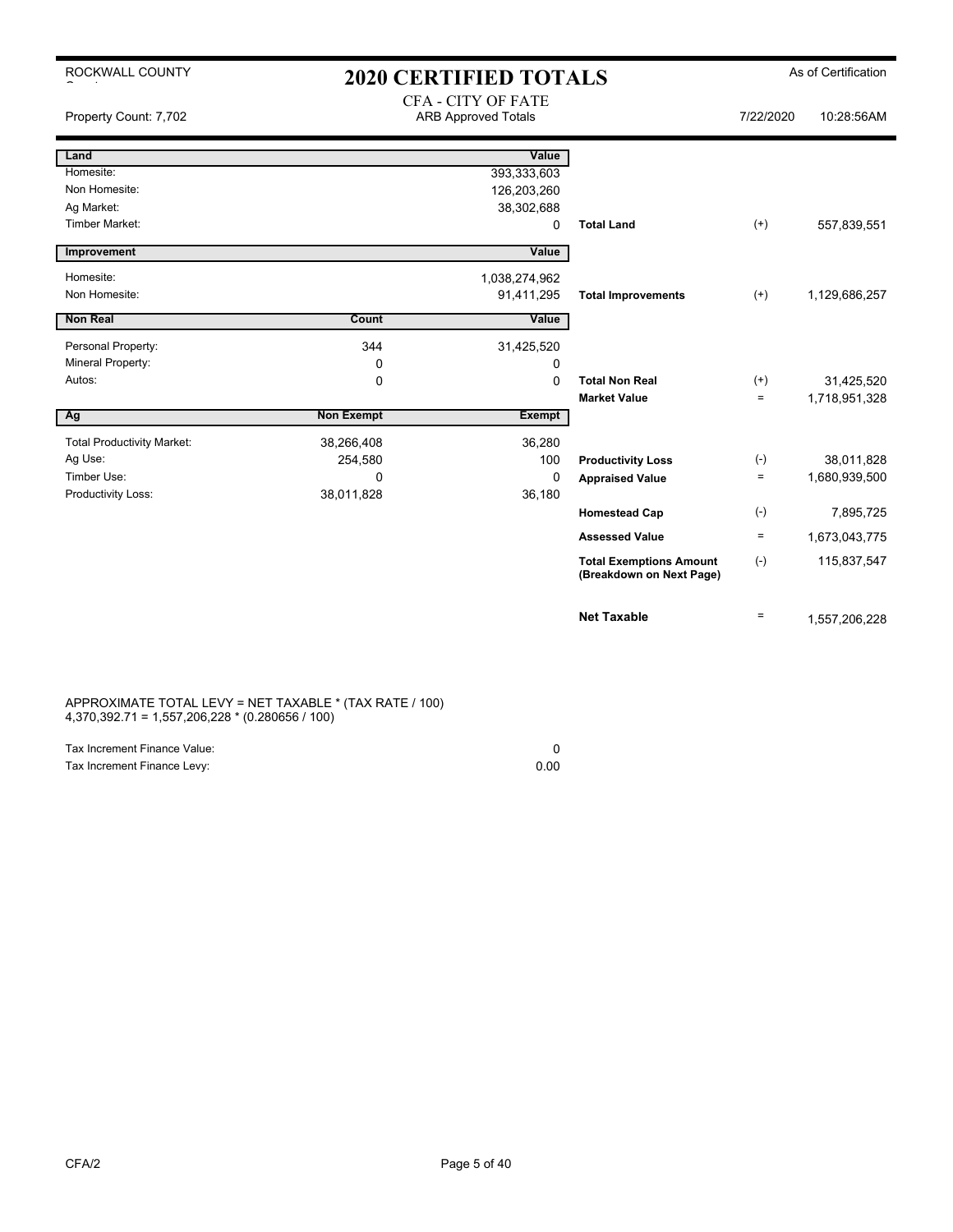# 2020 CERTIFIED TOTALS As of Certification CFA - CITY OF FATE

# **Exemption Breakdown**

| <b>Exemption</b> | Count         | Local      | <b>State</b> | Total       |
|------------------|---------------|------------|--------------|-------------|
| DP               | 68            | 1,518,946  |              | 1,518,946   |
| DV <sub>1</sub>  | 32            | 0          | 216,000      | 216,000     |
| DV <sub>2</sub>  | 34            | 0          | 286,500      | 286,500     |
| DV <sub>3</sub>  | 34            | 0          | 344,000      | 344,000     |
| DV3S             |               | 0          | 10,000       | 10,000      |
| DV4              | 132           | 0          | 1,018,950    | 1,018,950   |
| DV4S             | 2             | 0          | 18,000       | 18,000      |
| <b>DVHS</b>      | 92            | 0          | 25,456,489   | 25,456,489  |
| <b>DVHSS</b>     |               | 0          | 256,590      | 256,590     |
| EX               |               | 0          | 19,790       | 19,790      |
| EX-XJ            |               | 0          | 52,500       | 52,500      |
| EX-XR            | 6             | 0          | 402,580      | 402,580     |
| EX-XV            | 63            | 0          | 53,998,540   | 53,998,540  |
| EX366            | 54            | 0          | 16,810       | 16,810      |
| OV65             | 671           | 32,020,922 | 0            | 32,020,922  |
| OV65S            | 4             | 200,000    |              | 200,000     |
| PC               |               | 930        | 0            | 930         |
|                  | <b>Totals</b> | 33,740,798 | 82,096,749   | 115,837,547 |

Property Count: 7,702 ARB Approved Totals 7/22/2020 10:29:10AM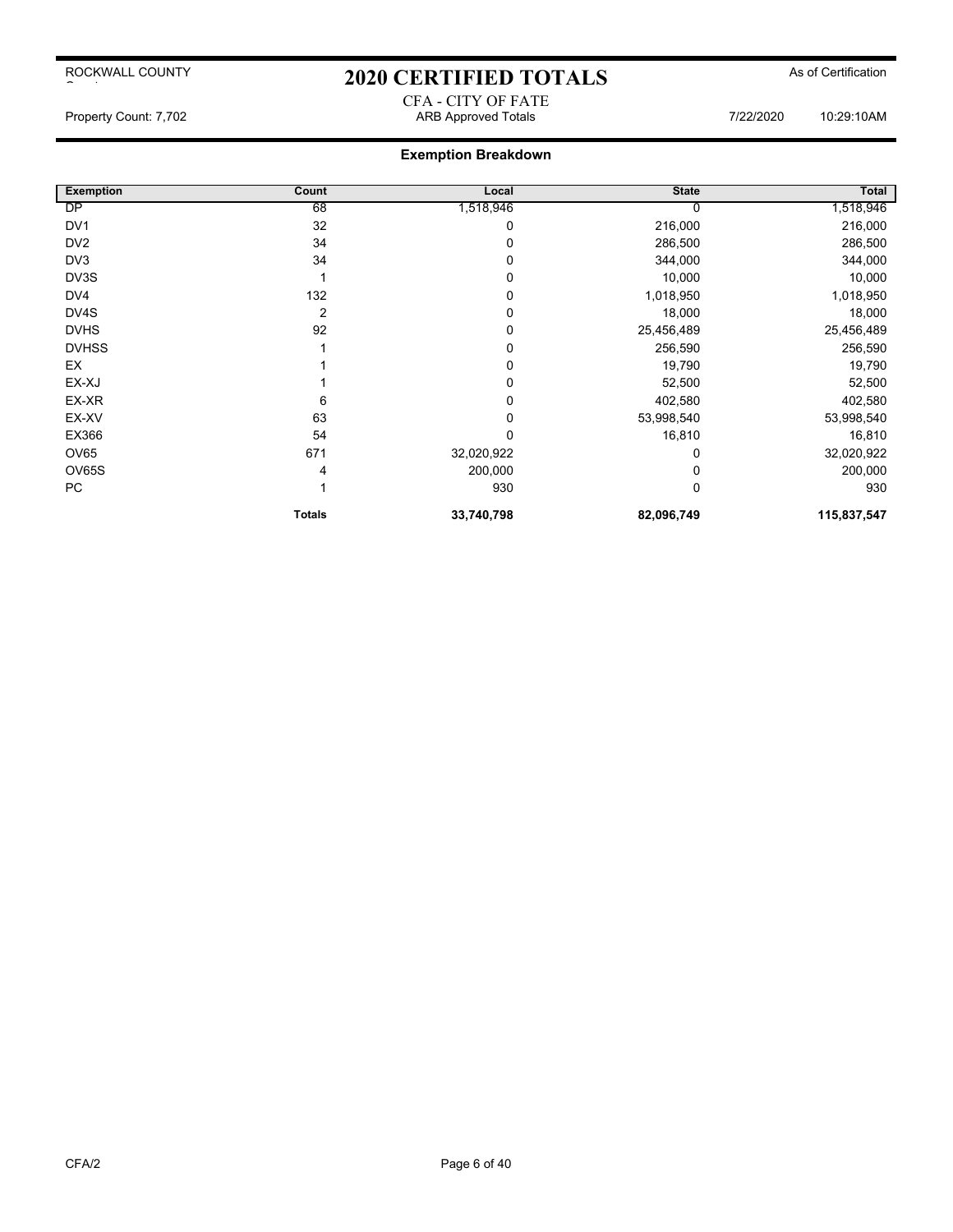| ROCKWALL COUNTY<br>-  | <b>2020 CERTIFIED TOTALS</b> |                                                            |                           |           | As of Certification |
|-----------------------|------------------------------|------------------------------------------------------------|---------------------------|-----------|---------------------|
| Property Count: 1     |                              | <b>CGA - CITY OF GARLAND</b><br><b>ARB Approved Totals</b> |                           | 7/22/2020 | 10:28:56AM          |
| Land                  |                              | Value                                                      |                           |           |                     |
| Homesite:             |                              | 0                                                          |                           |           |                     |
| Non Homesite:         |                              | 0                                                          |                           |           |                     |
| Ag Market:            |                              | 73,180                                                     |                           |           |                     |
| <b>Timber Market:</b> |                              | $\Omega$                                                   | <b>Total Land</b>         | $^{(+)}$  | 73,180              |
| Improvement           |                              | Value                                                      |                           |           |                     |
| Homesite:             |                              | 0                                                          |                           |           |                     |
| Non Homesite:         |                              | $\Omega$                                                   | <b>Total Improvements</b> | $^{(+)}$  | 0                   |
| <b>Non Real</b>       | <b>Count</b>                 | Value                                                      |                           |           |                     |
| Personal Property:    | 0                            | 0                                                          |                           |           |                     |
| Mineral Property:     | 0                            | 0                                                          |                           |           |                     |
| Autos:                | $\Omega$                     | $\Omega$                                                   | <b>Total Non Real</b>     | $^{(+)}$  | 0                   |
|                       |                              |                                                            | <b>Market Value</b>       | $\equiv$  | 73,180              |
| Ag                    | <b>Non Exempt</b>            | Exempt                                                     |                           |           |                     |

| <b>Total Productivity Market:</b> | 73,180 |                          |                    |        |
|-----------------------------------|--------|--------------------------|--------------------|--------|
| Ag Use:                           | 100    | <b>Productivity Loss</b> | $(\textnormal{-})$ | 73,080 |
| Timber Use:                       |        | <b>Appraised Value</b>   | $=$                | 100    |
| Productivity Loss:                | 73,080 |                          |                    |        |
|                                   |        | <b>Homestead Cap</b>     | (-)                | 0      |
|                                   |        | <b>Assessed Value</b>    | $=$                | 100    |

#### APPROXIMATE TOTAL LEVY = NET TAXABLE \* (TAX RATE / 100)  $0.77 = 100 * (0.769600 / 100)$

| Tax Increment Finance Value: |      |
|------------------------------|------|
| Tax Increment Finance Levy:  | 0.00 |

**Total Exemptions Amount** (-) **(Breakdown on Next Page)**

**Net Taxable**  $\qquad \qquad =$  100

0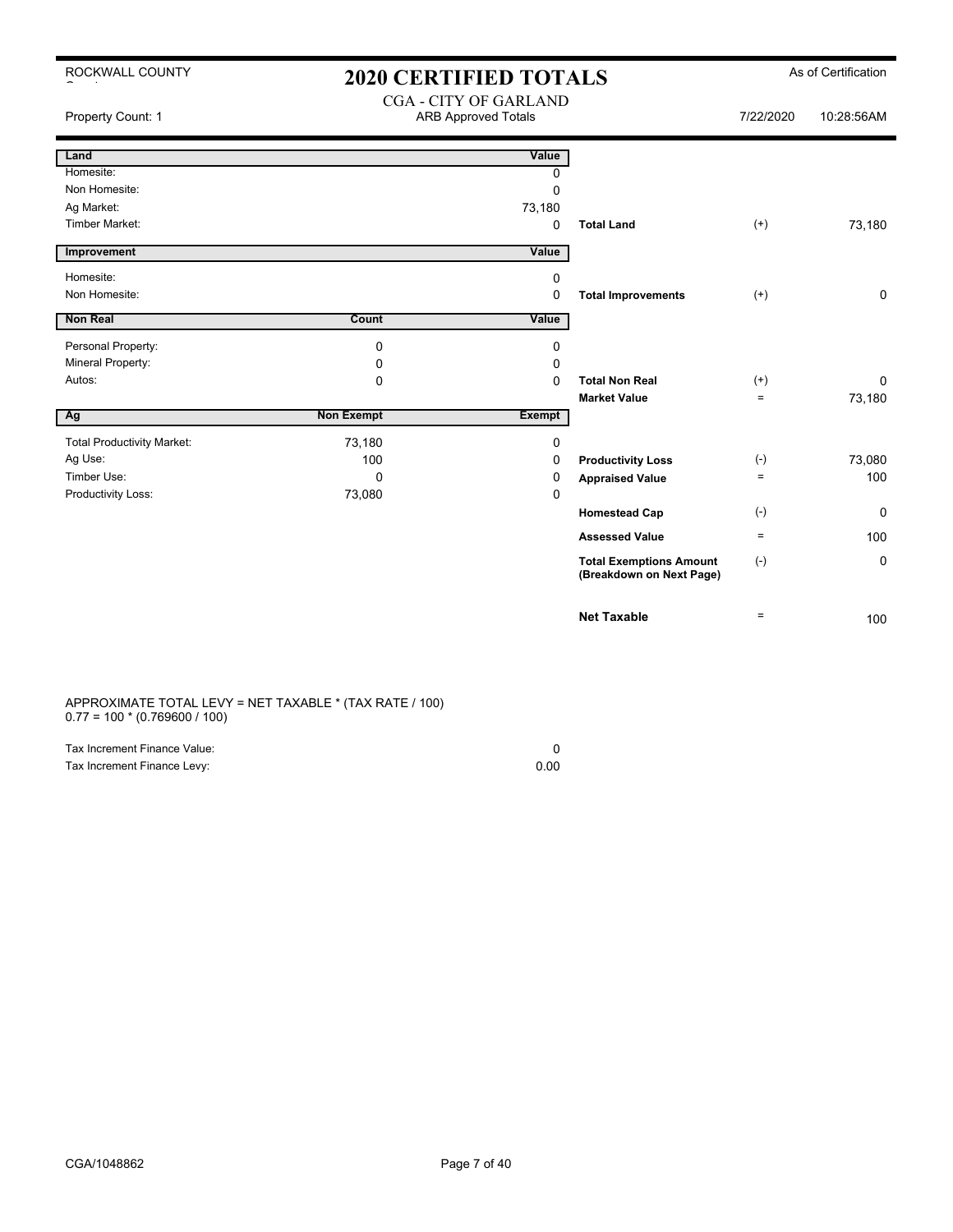# 2020 CERTIFIED TOTALS As of Certification

#### CGA - CITY OF GARLAND Property Count: 1 **ARB Approved Totals** ARB Approved Totals 7/22/2020 10:29:10AM

| Exemption | Count  | Local | <b>State</b> | Total |
|-----------|--------|-------|--------------|-------|
|           |        |       |              |       |
|           | Totals |       |              |       |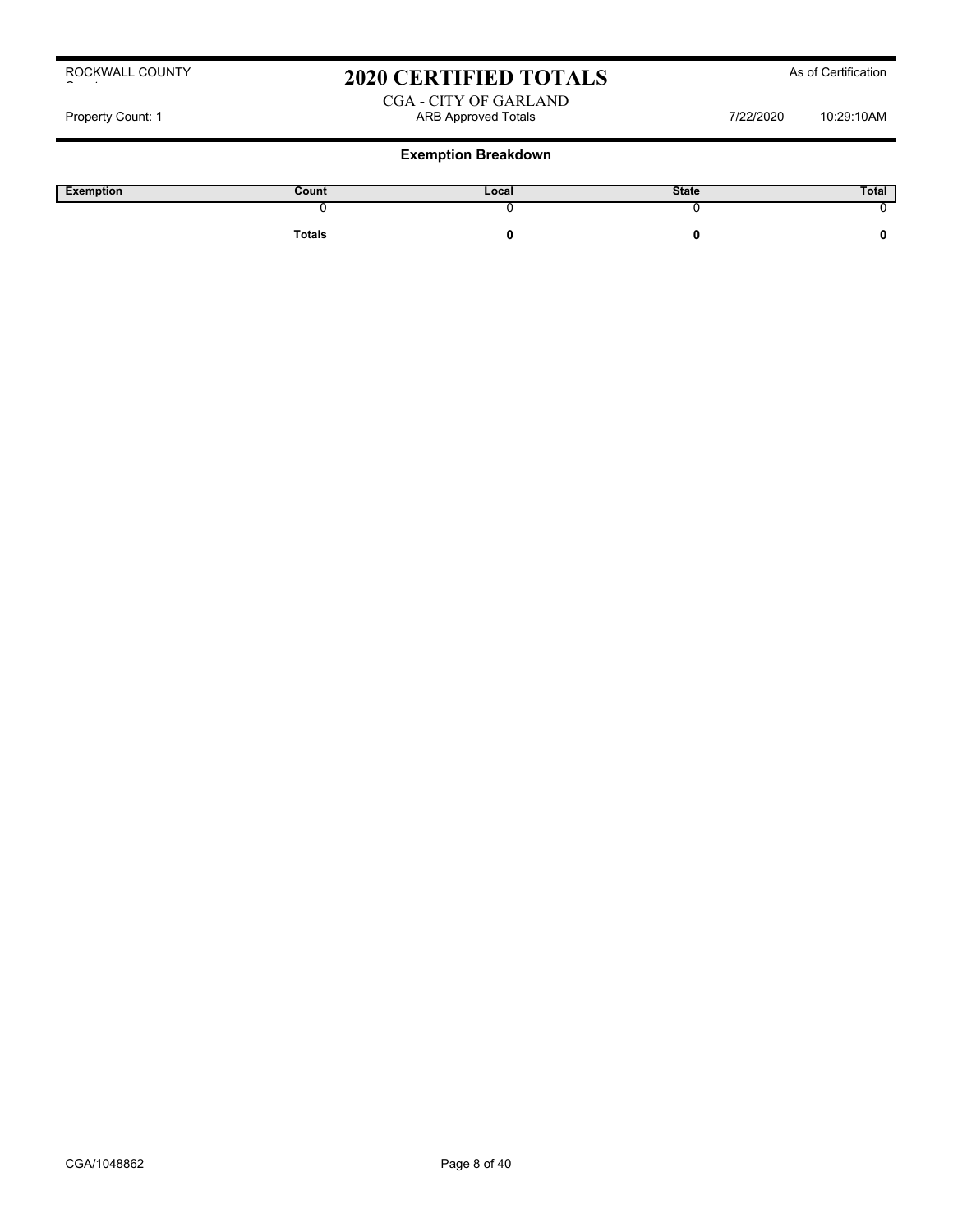| ROCKWALL COUNTY<br><b>2020 CERTIFIED TOTALS</b> |                                   |                |                   |                                                   |                | As of Certification                                        |              |               |
|-------------------------------------------------|-----------------------------------|----------------|-------------------|---------------------------------------------------|----------------|------------------------------------------------------------|--------------|---------------|
|                                                 | Property Count: 4,457             |                |                   | CHE - CITY OF HEATH<br><b>ARB Approved Totals</b> |                |                                                            | 7/22/2020    | 10:28:56AM    |
| Land                                            |                                   |                |                   |                                                   | Value          |                                                            |              |               |
| Homesite:                                       |                                   |                |                   |                                                   | 462,072,686    |                                                            |              |               |
| Non Homesite:                                   |                                   |                |                   |                                                   | 137, 173, 020  |                                                            |              |               |
| Ag Market:                                      |                                   |                |                   |                                                   | 57,994,900     |                                                            |              |               |
| <b>Timber Market:</b>                           |                                   |                |                   |                                                   | 0              | <b>Total Land</b>                                          | $^{(+)}$     | 657,240,606   |
| Improvement                                     |                                   |                |                   |                                                   | Value          |                                                            |              |               |
| Homesite:                                       |                                   |                |                   | 1,339,089,148                                     |                |                                                            |              |               |
| Non Homesite:                                   |                                   |                |                   |                                                   | 142,548,554    | <b>Total Improvements</b>                                  | $^{(+)}$     | 1,481,637,702 |
| <b>Non Real</b>                                 |                                   |                | Count             |                                                   | Value          |                                                            |              |               |
| Personal Property:                              |                                   |                | 280               |                                                   | 36,794,626     |                                                            |              |               |
| Mineral Property:                               |                                   |                | $\mathbf 0$       |                                                   | $\mathbf 0$    |                                                            |              |               |
| Autos:                                          |                                   |                | 0                 |                                                   | $\mathbf 0$    | <b>Total Non Real</b>                                      | $^{(+)}$     | 36,794,626    |
|                                                 |                                   |                |                   |                                                   |                | <b>Market Value</b>                                        | $=$          | 2,175,672,934 |
| Ag                                              |                                   |                | <b>Non Exempt</b> |                                                   | Exempt         |                                                            |              |               |
|                                                 | <b>Total Productivity Market:</b> |                | 57,965,840        |                                                   | 29,060         |                                                            |              |               |
| Ag Use:                                         |                                   |                | 101,440           |                                                   | 20             | <b>Productivity Loss</b>                                   | $(\text{-})$ | 57,864,400    |
| Timber Use:                                     |                                   |                | 0                 |                                                   | $\mathbf 0$    | <b>Appraised Value</b>                                     | $\equiv$     | 2,117,808,534 |
| Productivity Loss:                              |                                   |                | 57,864,400        |                                                   | 29,040         |                                                            |              |               |
|                                                 |                                   |                |                   |                                                   |                | <b>Homestead Cap</b>                                       | $(-)$        | 28,572,443    |
|                                                 |                                   |                |                   |                                                   |                | <b>Assessed Value</b>                                      | $\equiv$     | 2,089,236,091 |
|                                                 |                                   |                |                   |                                                   |                | <b>Total Exemptions Amount</b><br>(Breakdown on Next Page) | $(-)$        | 126,253,787   |
|                                                 |                                   |                |                   |                                                   |                | <b>Net Taxable</b>                                         | $\equiv$     | 1,962,982,304 |
| Freeze                                          | <b>Assessed</b>                   | <b>Taxable</b> | <b>Actual Tax</b> | <b>Ceiling</b>                                    | Count          |                                                            |              |               |
| <b>DP</b>                                       | 11,395,352                        | 10,248,599     | 33,489.21         | 33,489.21                                         | 21             |                                                            |              |               |
| OV65                                            | 426,098,190                       | 414,633,316    | 1,378,841.08      | 1,387,998.65                                      | 858            |                                                            |              |               |
| <b>Total</b>                                    | 437,493,542                       | 424,881,915    | 1,412,330.29      | 1,421,487.86                                      | 879            | <b>Freeze Taxable</b>                                      | $(-)$        | 424,881,915   |
| <b>Tax Rate</b>                                 | 0.379325                          |                |                   |                                                   |                |                                                            |              |               |
| <b>Transfer</b>                                 | <b>Assessed</b>                   | <b>Taxable</b> | Post % Taxable    | <b>Adjustment</b>                                 | Count          |                                                            |              |               |
| <b>OV65</b><br><b>Total</b>                     | 999,330                           | 993,330        | 701,542           | 291,788                                           | $\overline{2}$ |                                                            |              |               |
|                                                 | 999,330                           | 993,330        | 701,542           | 291,788                                           |                | 2 Transfer Adjustment                                      | $(\cdot)$    | 291,788       |
|                                                 |                                   |                |                   |                                                   |                | <b>Freeze Adjusted Taxable</b>                             | $\equiv$     | 1,537,808,601 |

APPROXIMATE LEVY = (FREEZE ADJUSTED TAXABLE \* (TAX RATE / 100)) + ACTUAL TAX 7,245,622.77 = 1,537,808,601 \* (0.379325 / 100) + 1,412,330.29

Tax Increment Finance Value: 0

Tax Increment Finance Levy: 0.00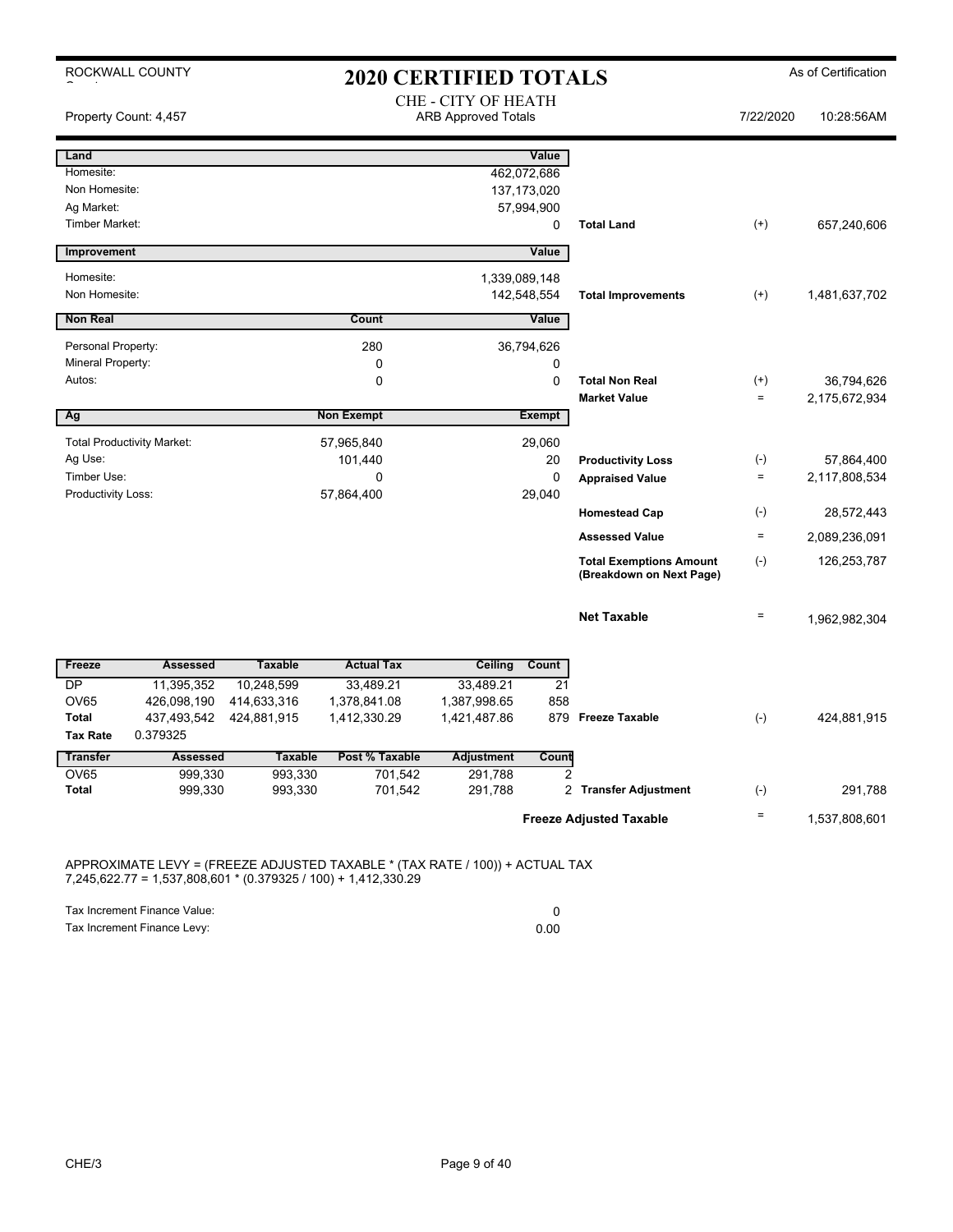# 2020 CERTIFIED TOTALS As of Certification CHE - CITY OF HEATH

Property Count: 4,457 ARB Approved Totals 7/22/2020 10:29:10AM

| <b>Exemption</b> | Count         | Local     | <b>State</b> | Total       |
|------------------|---------------|-----------|--------------|-------------|
| <b>DP</b>        | 25            | 65,811    |              | 65,811      |
| DV <sub>1</sub>  | 23            | 0         | 206,000      | 206,000     |
| DV <sub>2</sub>  | 13            | 0         | 115,500      | 115,500     |
| DV3              | 18            | 0         | 172,870      | 172,870     |
| DV <sub>4</sub>  | 42            | 0         | 300,000      | 300,000     |
| DV4S             |               | 0         | $\Omega$     | $\Omega$    |
| <b>DVHS</b>      | 41            | 0         | 21,249,736   | 21,249,736  |
| <b>DVHSS</b>     |               | 0         | 188,351      | 188,351     |
| EX-XV            | 57            | 0         | 100,929,690  | 100,929,690 |
| EX366            | 28            | 0         | 8,450        | 8,450       |
| OV65             | 899           | 2,628,442 |              | 2,628,442   |
| OV65S            | 3             | 9,000     |              | 9,000       |
| PC               |               | 379,937   | 0            | 379,937     |
|                  | <b>Totals</b> | 3,083,190 | 123,170,597  | 126,253,787 |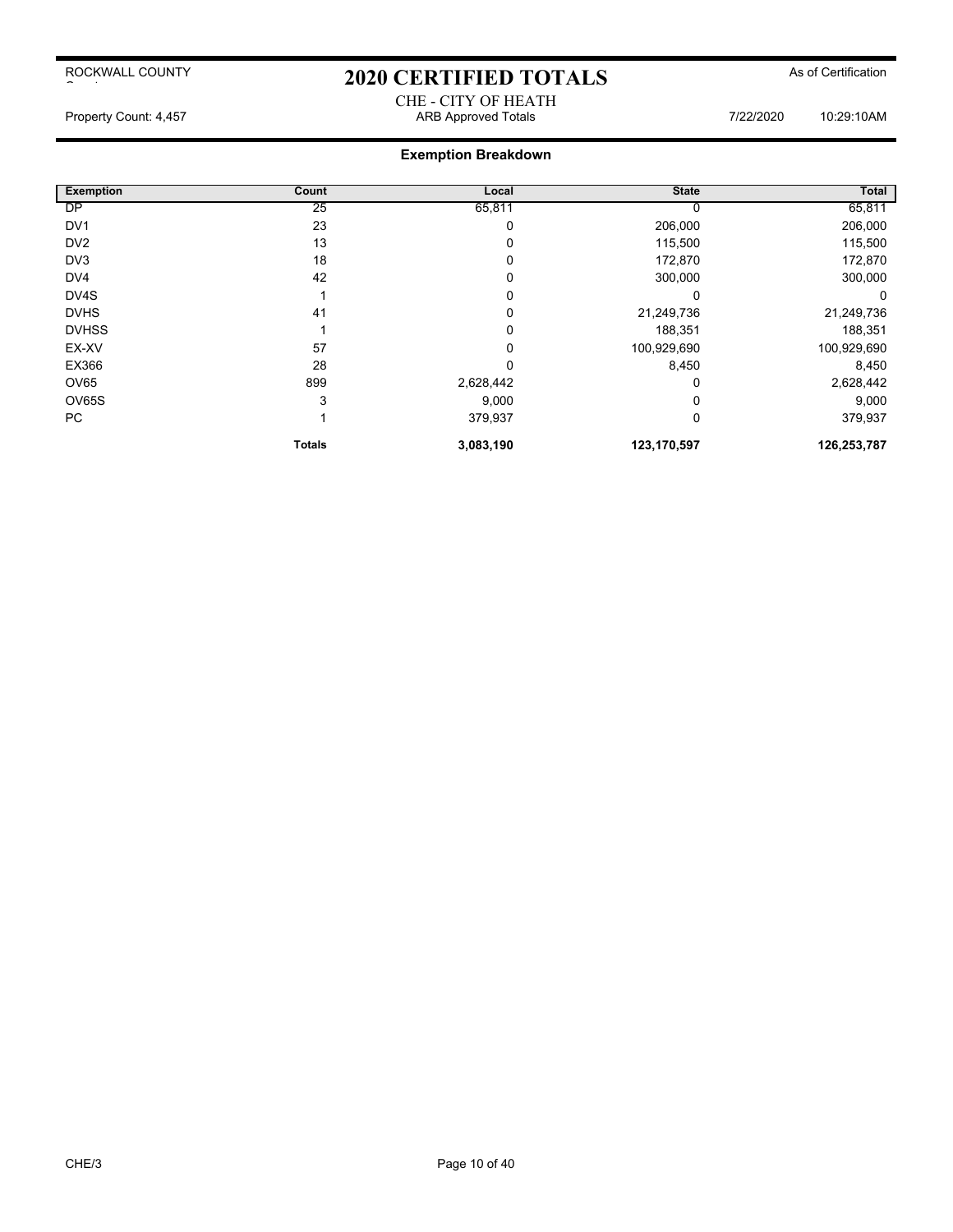ROCKWALL COUNTY

 $\sim$  to the set of the set of the set of the set of the set of the set of the set of the set of the set of the set of the set of the set of the set of the set of the set of the set of the set of the set of the set of the

# 2020 CERTIFIED TOTALS As of Certification

|                       | Property Count: 1,832                                   | CMC - CITY OF MCLENDON-CHISHOLM<br><b>ARB Approved Totals</b> |                                                                              |             |               |                                                            | 7/22/2020    | 10:28:56AM  |
|-----------------------|---------------------------------------------------------|---------------------------------------------------------------|------------------------------------------------------------------------------|-------------|---------------|------------------------------------------------------------|--------------|-------------|
| Land                  |                                                         |                                                               |                                                                              |             | Value         |                                                            |              |             |
| Homesite:             |                                                         |                                                               |                                                                              | 100,825,438 |               |                                                            |              |             |
| Non Homesite:         |                                                         |                                                               |                                                                              | 46,338,661  |               |                                                            |              |             |
| Ag Market:            |                                                         |                                                               |                                                                              | 60,054,545  |               |                                                            |              |             |
| <b>Timber Market:</b> |                                                         |                                                               |                                                                              |             | 0             | <b>Total Land</b>                                          | $^{(+)}$     | 207,218,644 |
| Improvement           |                                                         |                                                               |                                                                              |             | Value         |                                                            |              |             |
| Homesite:             |                                                         |                                                               |                                                                              | 388,477,294 |               |                                                            |              |             |
| Non Homesite:         |                                                         |                                                               |                                                                              | 15,526,057  |               | <b>Total Improvements</b>                                  | $^{(+)}$     | 404,003,351 |
| <b>Non Real</b>       |                                                         |                                                               | Count                                                                        |             | <b>Value</b>  |                                                            |              |             |
| Personal Property:    |                                                         |                                                               | 103                                                                          |             | 2,991,070     |                                                            |              |             |
| Mineral Property:     |                                                         |                                                               | 0                                                                            |             | 0             |                                                            |              |             |
| Autos:                |                                                         |                                                               | 0                                                                            |             | 0             | <b>Total Non Real</b>                                      | $^{(+)}$     | 2,991,070   |
|                       |                                                         |                                                               |                                                                              |             |               | <b>Market Value</b>                                        | $\equiv$     | 614,213,065 |
| Ag                    |                                                         |                                                               | <b>Non Exempt</b>                                                            |             | <b>Exempt</b> |                                                            |              |             |
|                       | <b>Total Productivity Market:</b>                       |                                                               | 59,715,965                                                                   |             | 338,580       |                                                            |              |             |
| Ag Use:               |                                                         |                                                               | 287,950                                                                      |             | 2,370         | <b>Productivity Loss</b>                                   | $(\text{-})$ | 59,428,015  |
| Timber Use:           |                                                         |                                                               | 0                                                                            |             | 0             | <b>Appraised Value</b>                                     | $\equiv$     | 554,785,050 |
| Productivity Loss:    |                                                         |                                                               | 59,428,015                                                                   |             | 336,210       |                                                            |              |             |
|                       |                                                         |                                                               |                                                                              |             |               | <b>Homestead Cap</b>                                       | $(-)$        | 4,538,827   |
|                       |                                                         |                                                               |                                                                              |             |               | <b>Assessed Value</b>                                      | $\equiv$     | 550,246,223 |
|                       |                                                         |                                                               |                                                                              |             |               | <b>Total Exemptions Amount</b><br>(Breakdown on Next Page) | $(-)$        | 29,923,324  |
|                       |                                                         |                                                               |                                                                              |             |               | <b>Net Taxable</b>                                         | $\equiv$     | 520,322,899 |
| Freeze                | <b>Assessed</b>                                         | <b>Taxable</b>                                                | <b>Actual Tax</b>                                                            | Ceiling     | Count         |                                                            |              |             |
| <b>OV65</b>           | 79,834,696                                              | 70,336,220                                                    | 90,854.77                                                                    | 91,041.16   | 207           |                                                            |              |             |
| <b>Total</b>          | 79,834,696                                              | 70,336,220                                                    | 90,854.77                                                                    | 91,041.16   |               | 207 Freeze Taxable                                         | $(-)$        | 70,336,220  |
| <b>Tax Rate</b>       | 0.150000                                                |                                                               |                                                                              |             |               |                                                            |              |             |
|                       |                                                         |                                                               |                                                                              |             |               |                                                            |              |             |
|                       |                                                         |                                                               |                                                                              |             |               | <b>Freeze Adjusted Taxable</b>                             | $\equiv$     | 449,986,679 |
|                       | 765,834.79 = 449,986,679 * (0.150000 / 100) + 90,854.77 |                                                               | APPROXIMATE LEVY = (FREEZE ADJUSTED TAXABLE * (TAX RATE / 100)) + ACTUAL TAX |             |               |                                                            |              |             |
|                       | Tax Increment Finance Value:                            |                                                               |                                                                              |             | 0             |                                                            |              |             |

Tax Increment Finance Levy: 0.00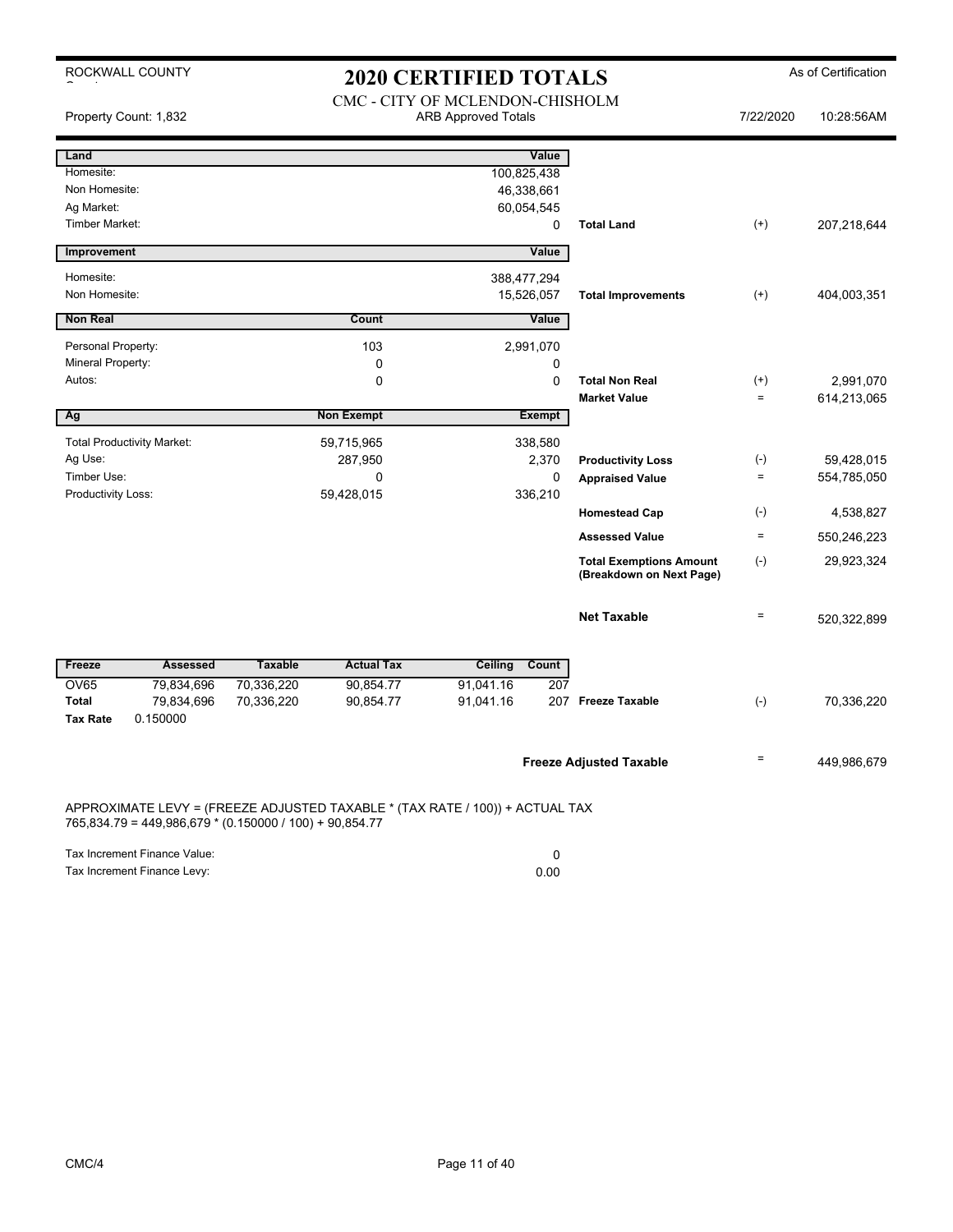# 2020 CERTIFIED TOTALS As of Certification

#### CMC - CITY OF MCLENDON-CHISHOLM Property Count: 1,832 **ARB Approved Totals ARB Approved Totals** 7/22/2020 10:29:10AM

| <b>Exemption</b> | Count         | Local     | <b>State</b> | <b>Total</b> |
|------------------|---------------|-----------|--------------|--------------|
| DP               |               | 210,000   |              | 210,000      |
| DV <sub>1</sub>  | 9             | 0         | 73,000       | 73,000       |
| DV <sub>2</sub>  |               | 0         | 57,000       | 57,000       |
| DV3              | 8             | 0         | 70,000       | 70,000       |
| DV4              | 27            | 0         | 115,050      | 115,050      |
| DV4S             | 4             | 0         | 36,000       | 36,000       |
| <b>DVHS</b>      | 33            | 0         | 15, 167, 223 | 15, 167, 223 |
| <b>DVHSS</b>     | 2             | 0         | 348,071      | 348,071      |
| EX-XR            |               | 0         | 47,040       | 47,040       |
| EX-XV            | 12            | 0         | 7,601,740    | 7,601,740    |
| EX366            | 11            | 0         | 3,200        | 3,200        |
| <b>OV65</b>      | 215           | 6,195,000 | 0            | 6,195,000    |
|                  | <b>Totals</b> | 6,405,000 | 23,518,324   | 29,923,324   |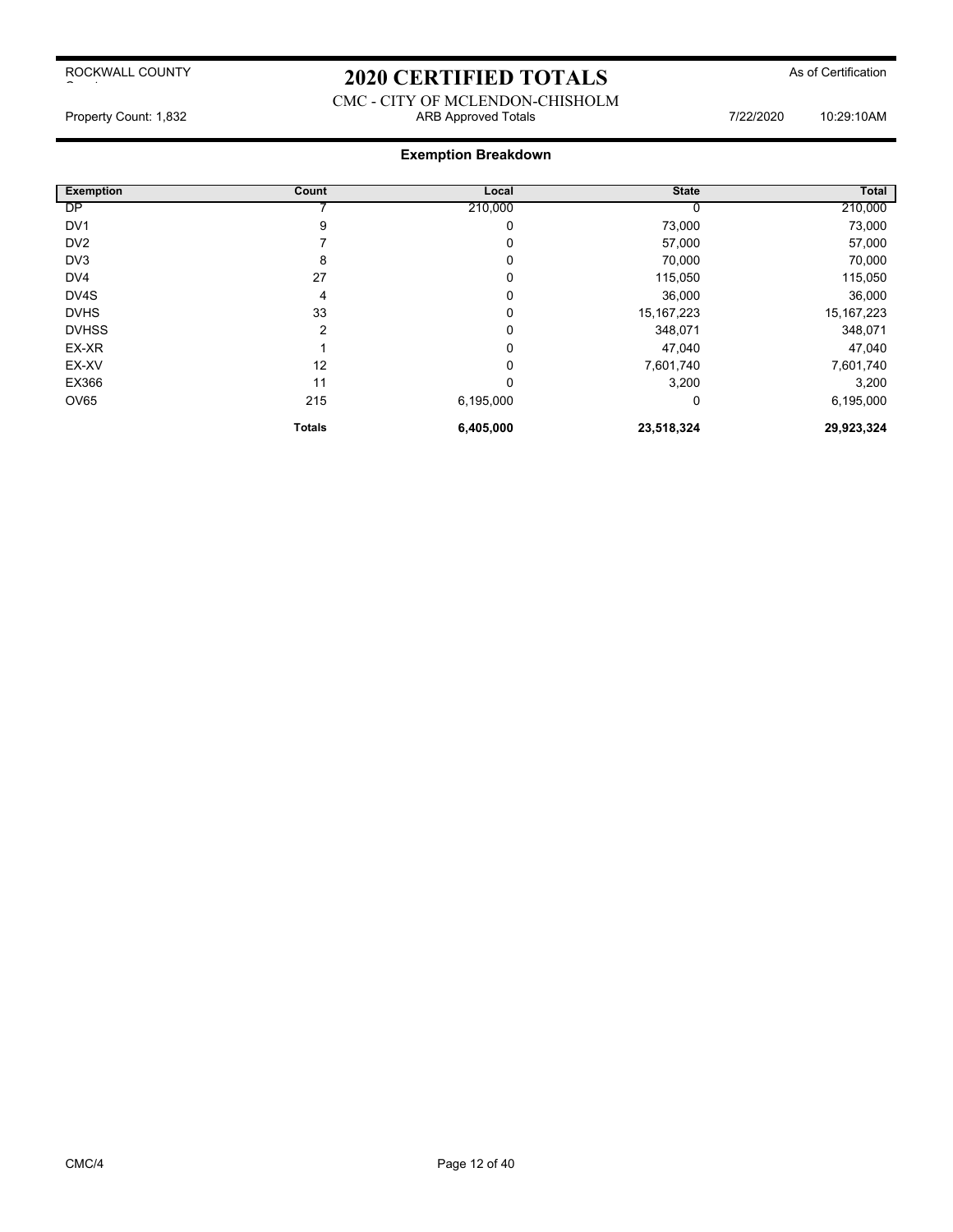| ROCKWALL COUNTY                   | <b>2020 CERTIFIED TOTALS</b>                               |                                                                              | As of Certification                                        |                      |             |
|-----------------------------------|------------------------------------------------------------|------------------------------------------------------------------------------|------------------------------------------------------------|----------------------|-------------|
| Property Count: 4,274             |                                                            | CRC - CITY OF ROYSE CITY<br><b>ARB Approved Totals</b>                       |                                                            | 7/22/2020            | 10:28:56AM  |
| Land                              |                                                            | Value                                                                        |                                                            |                      |             |
| Homesite:<br>Non Homesite:        |                                                            | 173, 101, 451<br>96,103,626                                                  |                                                            |                      |             |
| Ag Market:                        |                                                            | 38,677,665                                                                   |                                                            |                      |             |
| <b>Timber Market:</b>             |                                                            | 0                                                                            | <b>Total Land</b>                                          | $^{(+)}$             | 307,882,742 |
| Improvement                       |                                                            | Value                                                                        |                                                            |                      |             |
| Homesite:                         |                                                            | 379,398,418                                                                  |                                                            |                      |             |
| Non Homesite:                     |                                                            | 98,289,673                                                                   | <b>Total Improvements</b>                                  | $^{(+)}$             | 477,688,091 |
| <b>Non Real</b>                   | Count                                                      | Value                                                                        |                                                            |                      |             |
| Personal Property:                |                                                            | 357<br>53,376,457                                                            |                                                            |                      |             |
| Mineral Property:                 |                                                            | $\mathbf 0$<br>0                                                             |                                                            |                      |             |
| Autos:                            |                                                            | $\Omega$<br>0                                                                | <b>Total Non Real</b><br><b>Market Value</b>               | $^{(+)}$<br>$\equiv$ | 53,376,457  |
| Ag                                | <b>Non Exempt</b>                                          | <b>Exempt</b>                                                                |                                                            |                      | 838,947,290 |
| <b>Total Productivity Market:</b> | 38,677,665                                                 | 0                                                                            |                                                            |                      |             |
| Ag Use:                           | 271,440                                                    | 0                                                                            | <b>Productivity Loss</b>                                   | $(\textnormal{-})$   | 38,406,225  |
| Timber Use:                       |                                                            | $\mathbf 0$<br>0                                                             | <b>Appraised Value</b>                                     | $\equiv$             | 800,541,065 |
| Productivity Loss:                | 38,406,225                                                 | 0                                                                            |                                                            | $(-)$                |             |
|                                   |                                                            |                                                                              | <b>Homestead Cap</b><br><b>Assessed Value</b>              | $\equiv$             | 7,913,423   |
|                                   |                                                            |                                                                              |                                                            |                      | 792,627,642 |
|                                   |                                                            |                                                                              | <b>Total Exemptions Amount</b><br>(Breakdown on Next Page) | $(-)$                | 56,997,068  |
|                                   |                                                            |                                                                              | <b>Net Taxable</b>                                         | $=$                  |             |
|                                   |                                                            |                                                                              |                                                            |                      | 735,630,574 |
| Freeze<br><b>Assessed</b>         | <b>Taxable</b>                                             | <b>Actual Tax</b><br>Count<br><b>Ceiling</b>                                 |                                                            |                      |             |
| <b>OV65</b><br>65,575,062         | 61,033,114<br>272,943.26                                   | 275,707.69<br>362                                                            |                                                            |                      |             |
| <b>Total</b><br>65,575,062        | 61,033,114<br>272,943.26                                   | 275,707.69                                                                   | 362 Freeze Taxable                                         | $(-)$                | 61,033,114  |
| <b>Tax Rate</b><br>0.621500       |                                                            |                                                                              |                                                            |                      |             |
|                                   |                                                            |                                                                              | <b>Freeze Adjusted Taxable</b>                             | $\quad =$            | 674,597,460 |
|                                   | 4,465,566.47 = 674,597,460 * (0.621500 / 100) + 272,943.26 | APPROXIMATE LEVY = (FREEZE ADJUSTED TAXABLE * (TAX RATE / 100)) + ACTUAL TAX |                                                            |                      |             |

| <b>Tif Zone Code</b>         | <b>Tax Increment Loss</b> |
|------------------------------|---------------------------|
| TIR71                        | 8.115.950                 |
| Tax Increment Finance Value: | 8,115,950                 |
| Tax Increment Finance Levy:  | 50.440.63                 |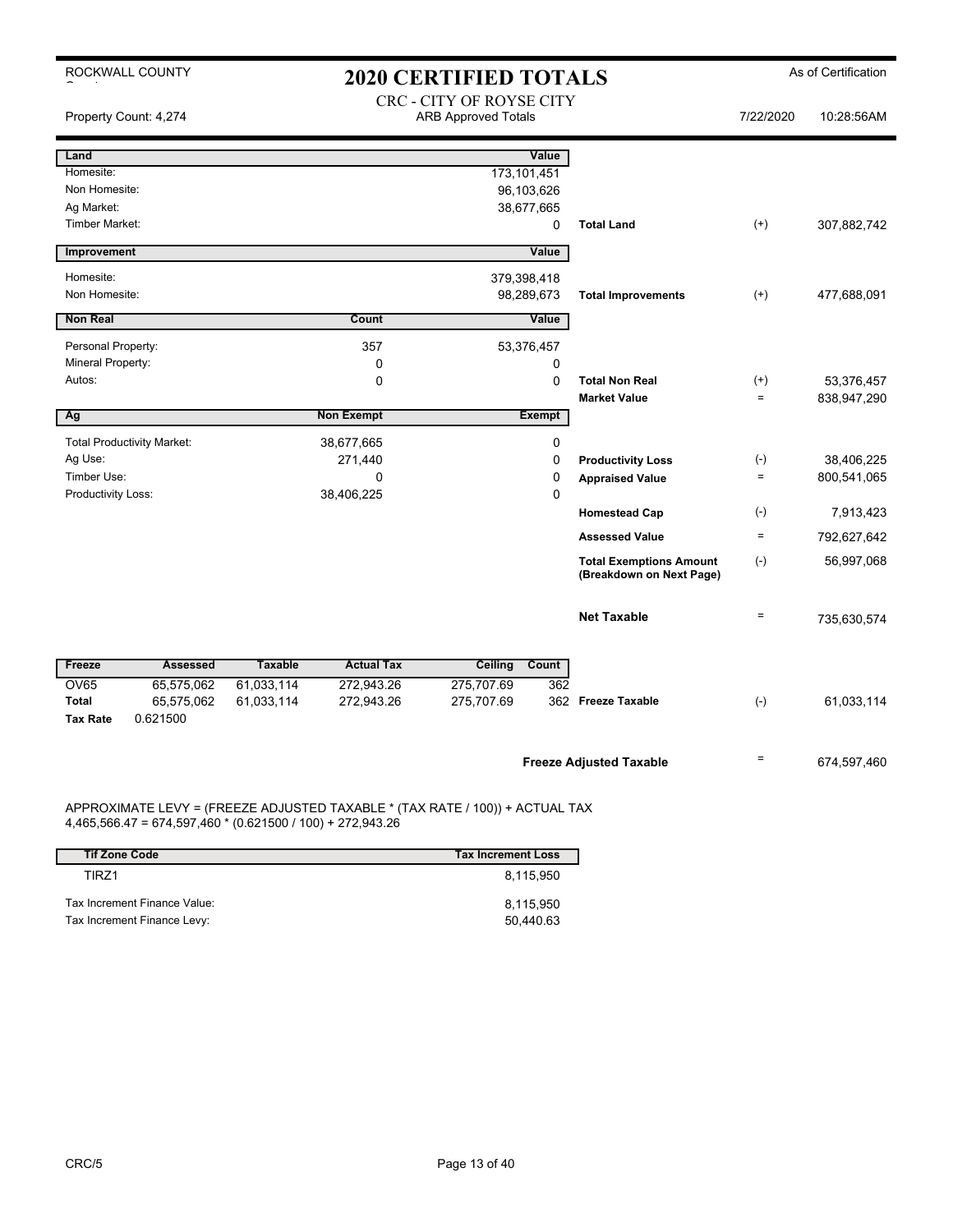# 2020 CERTIFIED TOTALS As of Certification

CRC - CITY OF ROYSE CITY Property Count: 4,274 **ARB Approved Totals ARB Approved Totals** 7/22/2020 10:29:10AM

| <b>Exemption</b>  | Count          | Local     | <b>State</b> | Total      |
|-------------------|----------------|-----------|--------------|------------|
| DP                | 51             | 255,000   |              | 255,000    |
| DV <sub>1</sub>   | 13             | 0         | 100,000      | 100,000    |
| DV <sub>1</sub> S |                | 0         | 5,000        | 5,000      |
| DV <sub>2</sub>   | 9              | 0         | 60,000       | 60,000     |
| DV3               | 11             | 0         | 114,000      | 114,000    |
| DV4               | 28             | 0         | 228,000      | 228,000    |
| <b>DVHS</b>       | 19             | 0         | 4,359,339    | 4,359,339  |
| EX-XR             | $\overline{2}$ | 0         | 211,770      | 211,770    |
| EX-XV             | 65             | 0         | 48,909,270   | 48,909,270 |
| EX-XV (Prorated)  |                | 0         | 22,357       | 22,357     |
| EX366             | 40             | 0         | 12,510       | 12,510     |
| <b>FR</b>         |                | 387,418   |              | 387,418    |
| <b>HS</b>         | 1,710          | 0         |              |            |
| <b>OV65</b>       | 397            | 2,288,164 |              | 2,288,164  |
| OV65S             | 4              | 24,000    |              | 24,000     |
| PC                |                | 20,240    | $\Omega$     | 20,240     |
|                   | <b>Totals</b>  | 2,974,822 | 54,022,246   | 56,997,068 |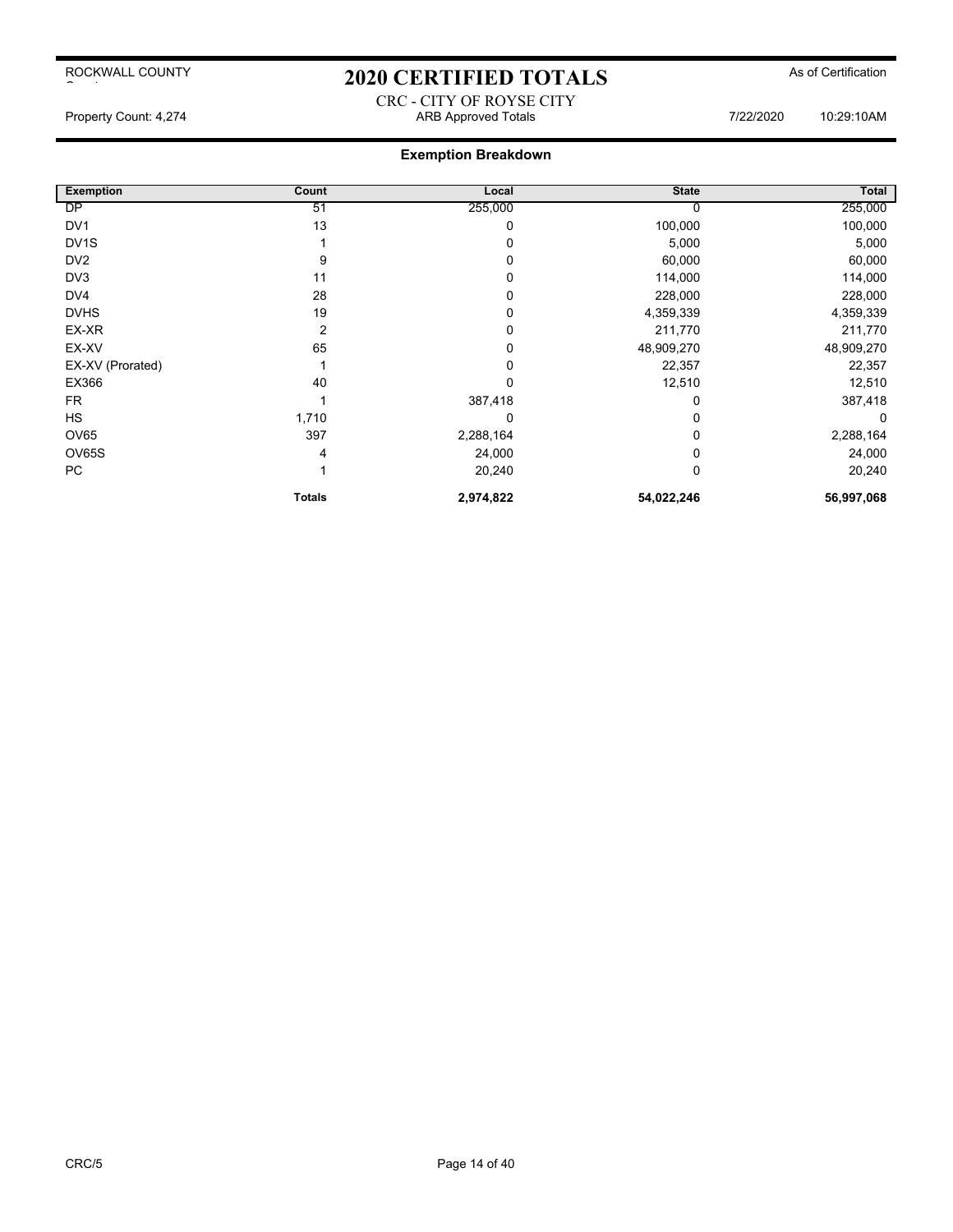| ROCKWALL COUNTY<br><b>2020 CERTIFIED TOTALS</b> |                                                              |                                                     |                     |                                                                              |                 |                                                            |                   | As of Certification |
|-------------------------------------------------|--------------------------------------------------------------|-----------------------------------------------------|---------------------|------------------------------------------------------------------------------|-----------------|------------------------------------------------------------|-------------------|---------------------|
| Property Count: 2,709                           |                                                              | CRT - CITY OF ROWLETT<br><b>ARB Approved Totals</b> |                     |                                                                              |                 |                                                            | 7/22/2020         | 10:28:56AM          |
| Land                                            |                                                              |                                                     |                     |                                                                              | Value           |                                                            |                   |                     |
| Homesite:                                       |                                                              |                                                     |                     |                                                                              | 228,050,677     |                                                            |                   |                     |
| Non Homesite:                                   |                                                              |                                                     |                     |                                                                              | 37,532,975      |                                                            |                   |                     |
| Ag Market:<br><b>Timber Market:</b>             |                                                              |                                                     |                     |                                                                              | 353,640<br>0    | <b>Total Land</b>                                          | $^{(+)}$          | 265,937,292         |
|                                                 |                                                              |                                                     |                     |                                                                              |                 |                                                            |                   |                     |
| Improvement                                     |                                                              |                                                     |                     |                                                                              | Value           |                                                            |                   |                     |
| Homesite:                                       |                                                              |                                                     |                     |                                                                              | 401,448,107     |                                                            |                   |                     |
| Non Homesite:                                   |                                                              |                                                     |                     |                                                                              | 154,960,400     | <b>Total Improvements</b>                                  | $^{(+)}$          | 556,408,507         |
| <b>Non Real</b>                                 |                                                              |                                                     | Count               |                                                                              | Value           |                                                            |                   |                     |
| Personal Property:                              |                                                              |                                                     | 237                 |                                                                              | 27,902,461      |                                                            |                   |                     |
| Mineral Property:                               |                                                              |                                                     | 0                   |                                                                              | 0               |                                                            |                   |                     |
| Autos:                                          |                                                              |                                                     | $\Omega$            |                                                                              | $\Omega$        | <b>Total Non Real</b>                                      | $^{(+)}$          | 27,902,461          |
|                                                 |                                                              |                                                     |                     |                                                                              |                 | <b>Market Value</b>                                        | $=$               | 850,248,260         |
| Ag                                              |                                                              |                                                     | <b>Non Exempt</b>   |                                                                              | <b>Exempt</b>   |                                                            |                   |                     |
|                                                 | <b>Total Productivity Market:</b>                            |                                                     | 353,640             |                                                                              | 0               |                                                            |                   |                     |
| Ag Use:                                         |                                                              |                                                     | 510                 |                                                                              | $\mathbf 0$     | <b>Productivity Loss</b>                                   | $(\text{-})$      | 353,130             |
| Timber Use:<br>Productivity Loss:               |                                                              |                                                     | $\Omega$<br>353,130 |                                                                              | 0<br>0          | <b>Appraised Value</b>                                     | $\equiv$          | 849,895,130         |
|                                                 |                                                              |                                                     |                     |                                                                              |                 | <b>Homestead Cap</b>                                       | $(\cdot)$         | 15,757,562          |
|                                                 |                                                              |                                                     |                     |                                                                              |                 | <b>Assessed Value</b>                                      | $=$               | 834, 137, 568       |
|                                                 |                                                              |                                                     |                     |                                                                              |                 | <b>Total Exemptions Amount</b><br>(Breakdown on Next Page) | $(\cdot)$         | 96,932,854          |
|                                                 |                                                              |                                                     |                     |                                                                              |                 | <b>Net Taxable</b>                                         | $\equiv$          | 737,204,714         |
| Freeze                                          | <b>Assessed</b>                                              | <b>Taxable</b>                                      | <b>Actual Tax</b>   | <b>Ceiling</b>                                                               | Count           |                                                            |                   |                     |
| $\overline{DP}$                                 | 8,726,252                                                    | 6,609,804                                           | 29,509.50           | 30,451.49                                                                    | $\overline{39}$ |                                                            |                   |                     |
| <b>OV65</b>                                     | 145,319,329                                                  | 121,434,646                                         | 569,013.11          | 575,464.59                                                                   | 536             |                                                            |                   |                     |
| <b>Total</b><br><b>Tax Rate</b>                 | 154,045,581<br>0.757173                                      | 128,044,450                                         | 598,522.61          | 605,916.08                                                                   |                 | 575 Freeze Taxable                                         | $(-)$             | 128,044,450         |
|                                                 |                                                              |                                                     |                     |                                                                              |                 |                                                            |                   |                     |
|                                                 |                                                              |                                                     |                     |                                                                              |                 | <b>Freeze Adjusted Taxable</b>                             | $\qquad \qquad =$ | 609,160,264         |
|                                                 | $5,210,919.66 = 609,160,264 * (0.757173 / 100) + 598,522.61$ |                                                     |                     | APPROXIMATE LEVY = (FREEZE ADJUSTED TAXABLE * (TAX RATE / 100)) + ACTUAL TAX |                 |                                                            |                   |                     |

| Tax Increment Finance Value: |      |
|------------------------------|------|
| Tax Increment Finance Levy:  | 0.00 |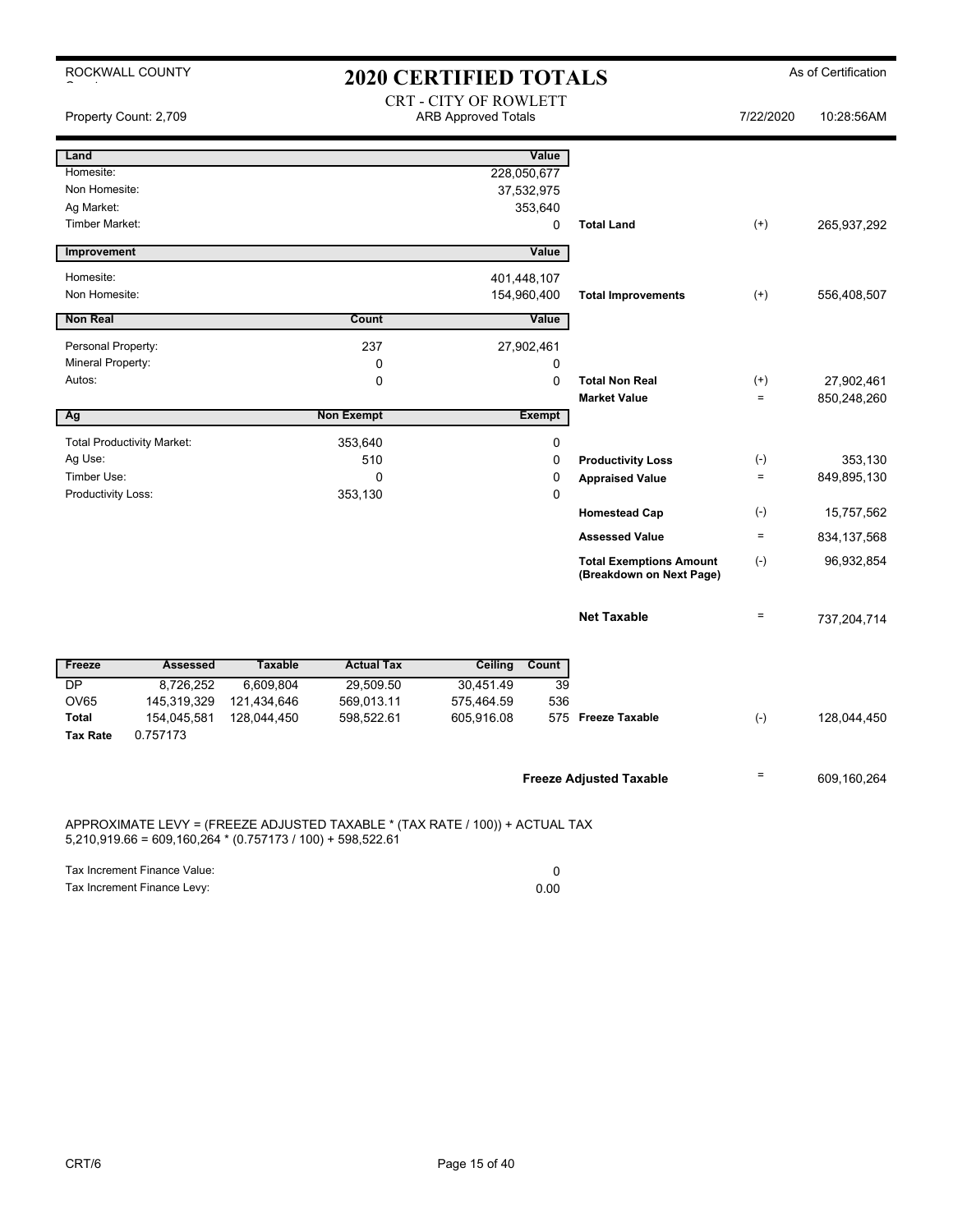# 2020 CERTIFIED TOTALS As of Certification

### CRT - CITY OF ROWLETT Property Count: 2,709 **ARB Approved Totals ARB Approved Totals** 7/22/2020 10:29:10AM

| <b>Exemption</b> | Count         | Local      | <b>State</b> | Total      |
|------------------|---------------|------------|--------------|------------|
| DP               | 39            | 1,921,448  |              | 1,921,448  |
| DV <sub>1</sub>  | 12            | 0          | 90,000       | 90,000     |
| DV <sub>2</sub>  | 9             | 0          | 69,000       | 69,000     |
| DV <sub>3</sub>  | 8             | 0          | 72,000       | 72,000     |
| DV4              | 25            | 0          | 132,000      | 132,000    |
| DV4S             |               | 0          | 12,000       | 12,000     |
| <b>DVHS</b>      | 32            | 0          | 8,042,161    | 8,042,161  |
| EX-XV            | 19            | 0          | 62,009,710   | 62,009,710 |
| EX366            | 22            | 0          | 5,810        | 5,810      |
| <b>HS</b>        | 1,749         | 8,703,479  | 0            | 8,703,479  |
| <b>OV65</b>      | 550           | 15,785,246 |              | 15,785,246 |
| OV65S            | 3             | 90,000     | 0            | 90,000     |
|                  | <b>Totals</b> | 26,500,173 | 70,432,681   | 96,932,854 |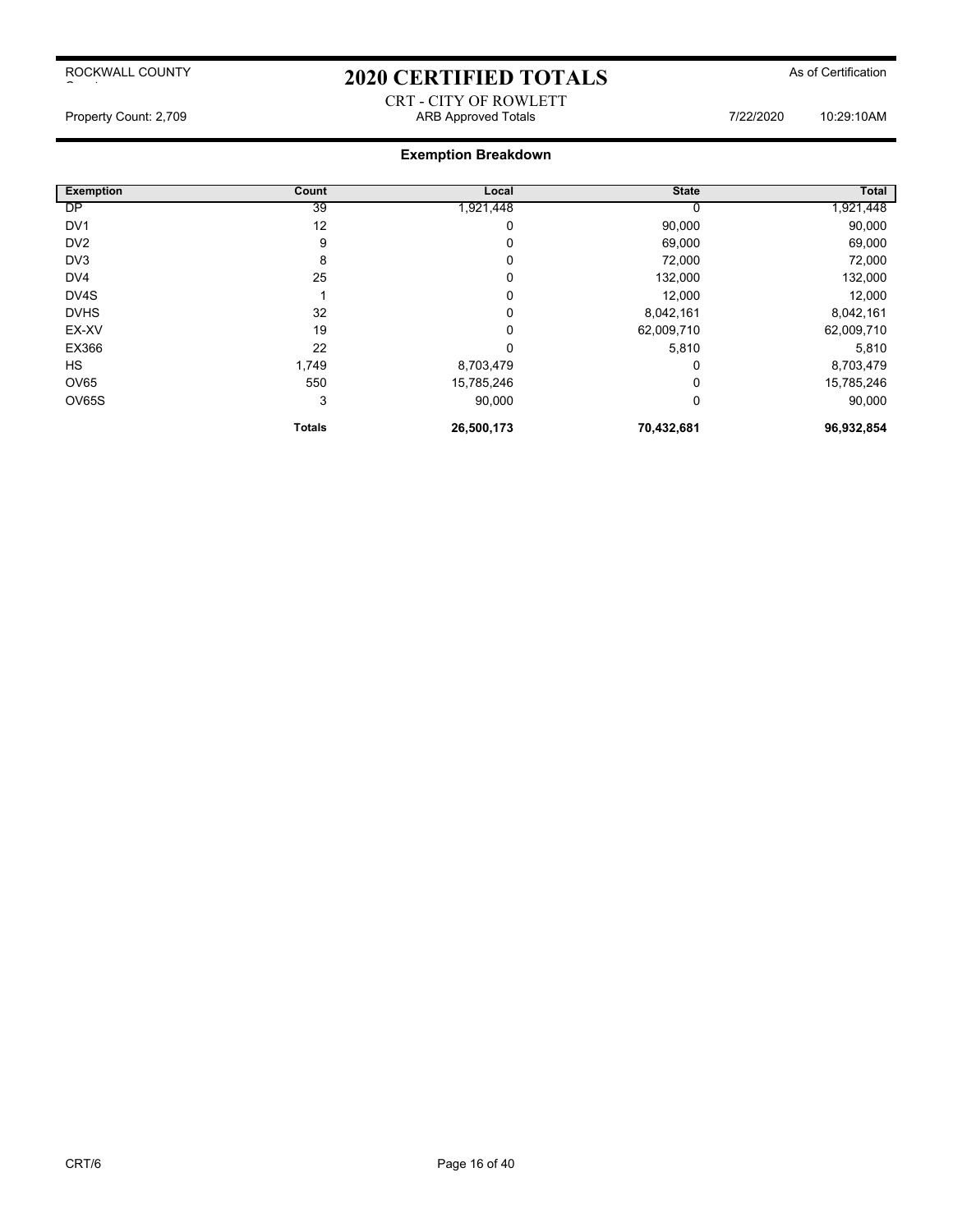|                                   | ROCKWALL COUNTY<br><b>2020 CERTIFIED TOTALS</b> |                                                             |                        |                    |                          | As of Certification                                        |                 |               |
|-----------------------------------|-------------------------------------------------|-------------------------------------------------------------|------------------------|--------------------|--------------------------|------------------------------------------------------------|-----------------|---------------|
|                                   | Property Count: 20,430                          | <b>CRW - CITY OF ROCKWALL</b><br><b>ARB Approved Totals</b> |                        |                    |                          | 7/22/2020                                                  | 10:28:56AM      |               |
| Land                              |                                                 |                                                             |                        |                    | Value                    |                                                            |                 |               |
| Homesite:                         |                                                 |                                                             |                        |                    | 1,305,769,789            |                                                            |                 |               |
| Non Homesite:                     |                                                 |                                                             |                        |                    | 883,669,403              |                                                            |                 |               |
| Ag Market:                        |                                                 |                                                             |                        |                    | 104,650,742              |                                                            |                 |               |
| <b>Timber Market:</b>             |                                                 |                                                             |                        |                    | 0                        | <b>Total Land</b>                                          | $^{(+)}$        | 2,294,089,934 |
| Improvement                       |                                                 |                                                             |                        |                    | Value                    |                                                            |                 |               |
| Homesite:                         |                                                 |                                                             |                        |                    | 3,052,583,249            |                                                            |                 |               |
| Non Homesite:                     |                                                 |                                                             |                        |                    | 1,413,702,562            | <b>Total Improvements</b>                                  | $^{(+)}$        | 4,466,285,811 |
| <b>Non Real</b>                   |                                                 |                                                             | Count                  |                    | Value                    |                                                            |                 |               |
| Personal Property:                |                                                 |                                                             | 2,008                  |                    | 559,404,306              |                                                            |                 |               |
| Mineral Property:                 |                                                 |                                                             | 0                      |                    | 0                        |                                                            |                 |               |
| Autos:                            |                                                 |                                                             | 0                      |                    | $\mathbf 0$              | <b>Total Non Real</b>                                      | $^{(+)}$        | 559,404,306   |
|                                   |                                                 |                                                             |                        |                    |                          | <b>Market Value</b>                                        | $\equiv$        | 7,319,780,051 |
| Ag                                |                                                 |                                                             | <b>Non Exempt</b>      |                    | <b>Exempt</b>            |                                                            |                 |               |
|                                   | <b>Total Productivity Market:</b>               |                                                             | 102,582,872            |                    | 2,067,870                |                                                            |                 |               |
| Ag Use:                           |                                                 |                                                             | 424,030                |                    | 22,960                   | <b>Productivity Loss</b>                                   | $(-)$           | 102,158,842   |
| Timber Use:<br>Productivity Loss: |                                                 |                                                             | 0<br>102,158,842       |                    | $\mathbf 0$<br>2,044,910 | <b>Appraised Value</b>                                     | $\quad \  \  =$ | 7,217,621,209 |
|                                   |                                                 |                                                             |                        |                    |                          | <b>Homestead Cap</b>                                       | $(-)$           | 37,908,102    |
|                                   |                                                 |                                                             |                        |                    |                          | <b>Assessed Value</b>                                      | $\equiv$        | 7,179,713,107 |
|                                   |                                                 |                                                             |                        |                    |                          | <b>Total Exemptions Amount</b><br>(Breakdown on Next Page) | $(-)$           | 750,711,027   |
|                                   |                                                 |                                                             |                        |                    |                          | <b>Net Taxable</b>                                         | $\equiv$        | 6,429,002,080 |
| Freeze                            | <b>Assessed</b>                                 | <b>Taxable</b>                                              | <b>Actual Tax</b>      | Ceiling            | Count                    |                                                            |                 |               |
| <b>DP</b>                         | 37,986,301                                      | 35,984,691                                                  | 121,534.31             | 126,929.85         | 150                      |                                                            |                 |               |
| <b>OV65</b>                       | 917,893,136                                     | 712,519,265                                                 | 2,223,669.30           | 2,259,661.54       | 3,201                    |                                                            |                 |               |
| <b>Total</b>                      | 955,879,437                                     | 748,503,956                                                 | 2,345,203.61           | 2,386,591.39       |                          | 3,351 Freeze Taxable                                       | $(-)$           | 748,503,956   |
| <b>Tax Rate</b>                   | 0.387900                                        |                                                             |                        |                    |                          |                                                            |                 |               |
| <b>Transfer</b>                   | <b>Assessed</b>                                 | <b>Taxable</b>                                              | Post % Taxable         | Adjustment         | Count                    |                                                            |                 |               |
| <b>OV65</b><br><b>Total</b>       | 2,006,580<br>2,006,580                          | 1,395,180<br>1,395,180                                      | 1,141,896<br>1,141,896 | 253,284<br>253,284 |                          | 7 Transfer Adjustment                                      | $(\cdot)$       | 253,284       |
|                                   |                                                 |                                                             |                        |                    |                          |                                                            |                 |               |
|                                   |                                                 |                                                             |                        |                    |                          | <b>Freeze Adjusted Taxable</b>                             | $\equiv$        | 5,680,244,840 |

APPROXIMATE LEVY = (FREEZE ADJUSTED TAXABLE \* (TAX RATE / 100)) + ACTUAL TAX 24,378,873.34 = 5,680,244,840 \* (0.387900 / 100) + 2,345,203.61

| <b>Tif Zone Code</b>         | <b>Tax Increment Loss</b> |
|------------------------------|---------------------------|
| 2007 TIF                     | 15.436.014                |
| Tax Increment Finance Value: | 15.436.014                |
| Tax Increment Finance Levy:  | 59.876.30                 |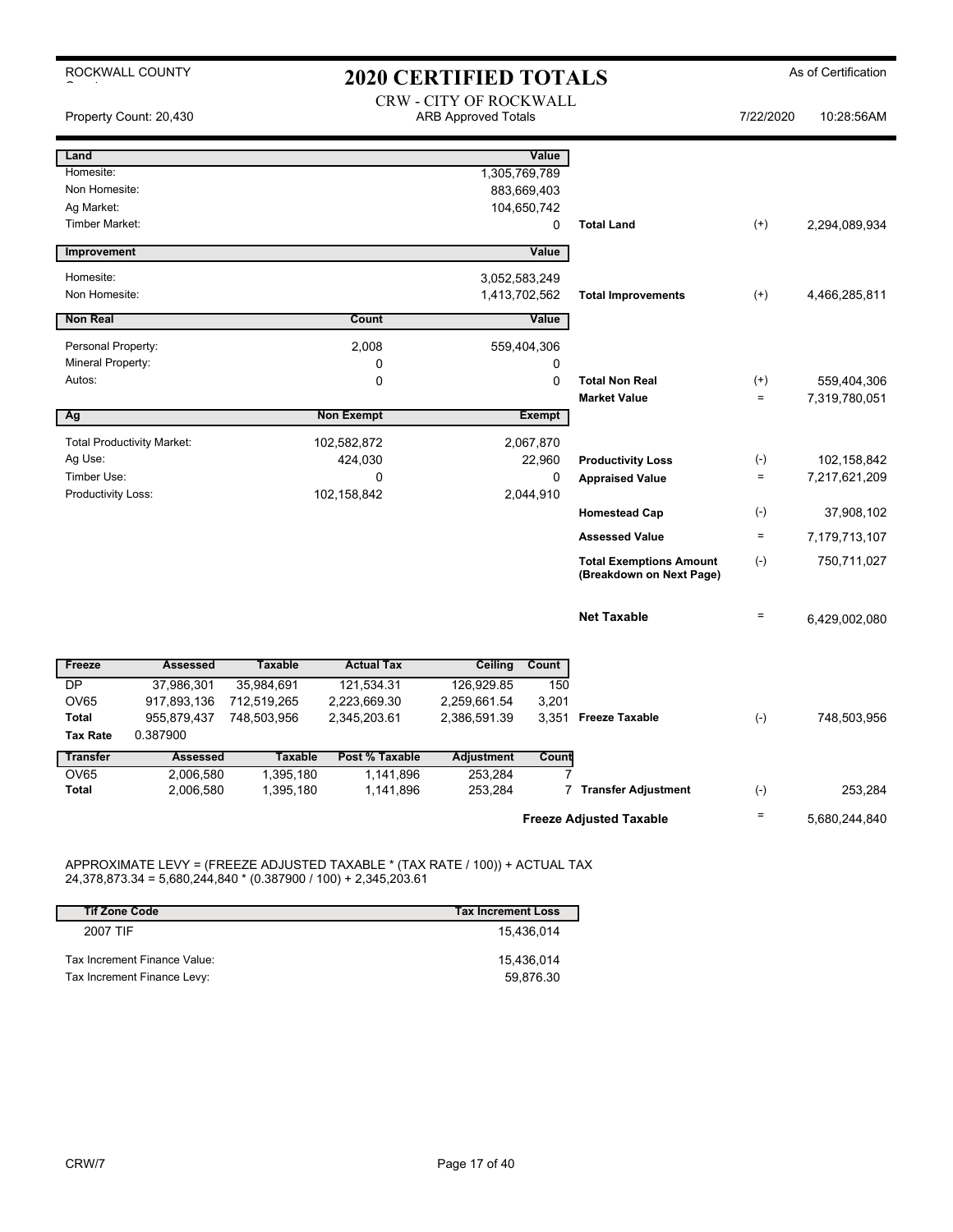# 2020 CERTIFIED TOTALS As of Certification CRW - CITY OF ROCKWALL

Property Count: 20,430 **ARB Approved Totals ARB Approved Totals** 7/22/2020 10:29:10AM

| <b>Exemption</b>  | Count         | Local       | <b>State</b> | <b>Total</b> |
|-------------------|---------------|-------------|--------------|--------------|
| AB                | 2             | 483,941     |              | 483,941      |
| <b>DP</b>         | 155           | 0           | $\Omega$     | 0            |
| DV <sub>1</sub>   | 91            | 0           | 725,000      | 725,000      |
| DV <sub>1</sub> S |               | $\mathbf 0$ | 5,000        | 5,000        |
| DV <sub>2</sub>   | 62            | 0           | 528,000      | 528,000      |
| DV2S              | 3             | 0           | 22,500       | 22,500       |
| DV <sub>3</sub>   | 64            | 0           | 672,000      | 672,000      |
| DV3S              | 2             | 0           | 20,000       | 20,000       |
| DV4               | 213           | 0           | 1,560,420    | 1,560,420    |
| DV4S              | 6             | 0           | 60,000       | 60,000       |
| <b>DVHS</b>       | 151           | 0           | 52,819,775   | 52,819,775   |
| <b>DVHSS</b>      | 6             | $\mathbf 0$ | 1,269,330    | 1,269,330    |
| EX-XG             | 2             | 0           | 265,420      | 265,420      |
| EX-XI             | 4             | $\mathbf 0$ | 4,306,280    | 4,306,280    |
| EX-XL             | 2             | $\mathbf 0$ | 733,840      | 733,840      |
| EX-XR             | 8             | 0           | 1,548,940    | 1,548,940    |
| EX-XU             |               | 0           | 32,660       | 32,660       |
| EX-XV             | 400           | 0           | 449,091,820  | 449,091,820  |
| EX-XV (Prorated)  | 4             | 0           | 6,195,328    | 6,195,328    |
| EX366             | 152           | $\mathbf 0$ | 52,703       | 52,703       |
| <b>FR</b>         | 11            | 30,548,991  | 0            | 30,548,991   |
| LIH               |               | 0           | 2,696,150    | 2,696,150    |
| OV65              | 3,338         | 194,977,433 | 0            | 194,977,433  |
| OV65S             | 23            | 1,380,000   | 0            | 1,380,000    |
| PC                | 11            | 715,496     | 0            | 715,496      |
|                   | <b>Totals</b> | 228,105,861 | 522,605,166  | 750,711,027  |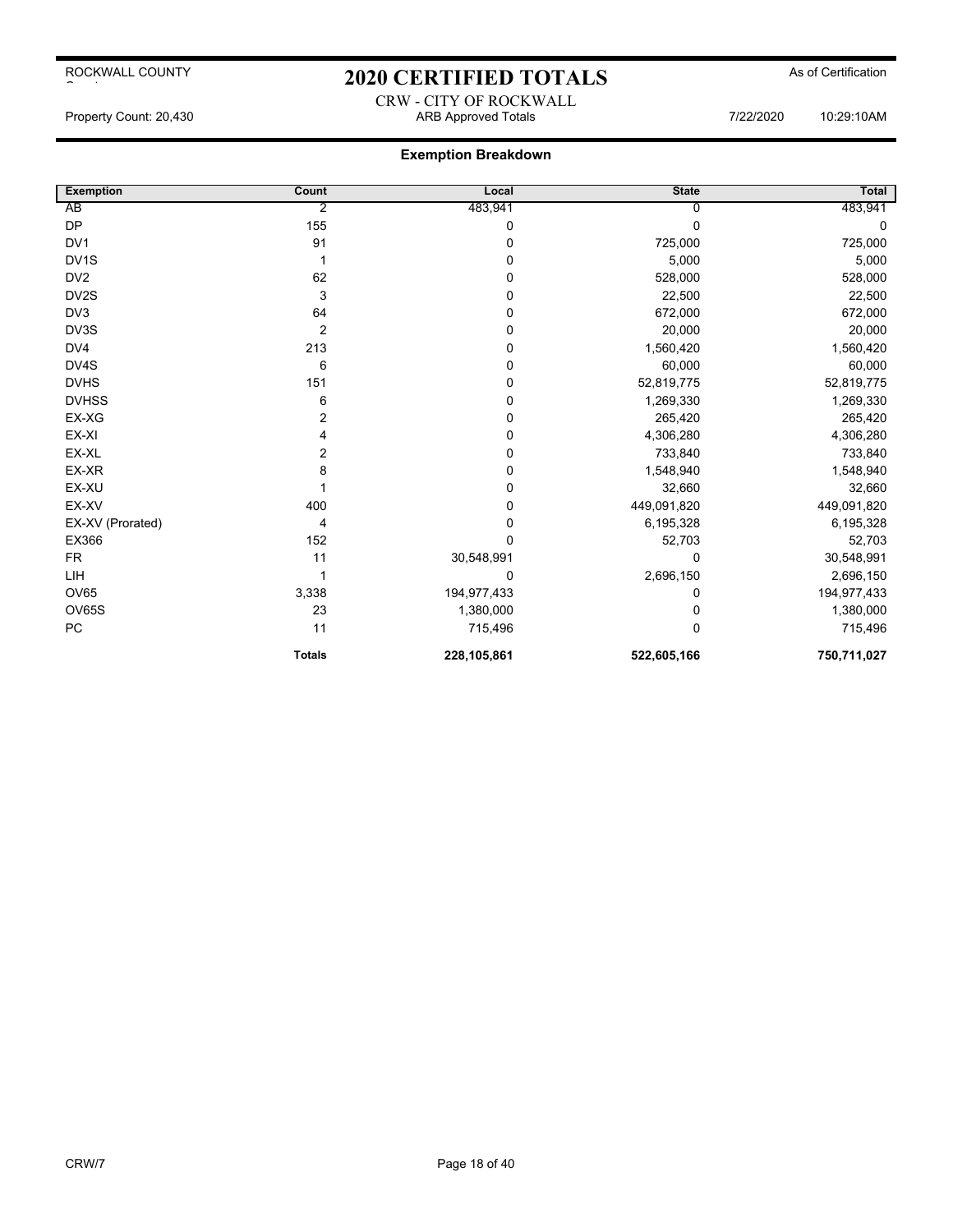|                                                                                                                                          | ROCKWALL COUNTY                   |                |                   | <b>2020 CERTIFIED TOTALS</b>                             |                                                            |                                   | As of Certification |
|------------------------------------------------------------------------------------------------------------------------------------------|-----------------------------------|----------------|-------------------|----------------------------------------------------------|------------------------------------------------------------|-----------------------------------|---------------------|
| Property Count: 535                                                                                                                      |                                   |                |                   | <b>CWY - CITY OF WYLIE</b><br><b>ARB Approved Totals</b> |                                                            | 7/22/2020                         | 10:28:56AM          |
| Land                                                                                                                                     |                                   |                |                   | Value                                                    |                                                            |                                   |                     |
| Homesite:                                                                                                                                |                                   |                |                   | 25,979,491                                               |                                                            |                                   |                     |
| Non Homesite:                                                                                                                            |                                   |                |                   | 4,776,750                                                |                                                            |                                   |                     |
| Ag Market:<br><b>Timber Market:</b>                                                                                                      |                                   |                |                   | 475,740<br>0                                             | <b>Total Land</b>                                          | $(+)$                             | 31,231,981          |
|                                                                                                                                          |                                   |                |                   |                                                          |                                                            |                                   |                     |
| Improvement                                                                                                                              |                                   |                |                   | Value                                                    |                                                            |                                   |                     |
| Homesite:                                                                                                                                |                                   |                |                   | 53,256,765                                               |                                                            |                                   |                     |
| Non Homesite:                                                                                                                            |                                   |                |                   | 1,076,761                                                | <b>Total Improvements</b>                                  | $(+)$                             | 54,333,526          |
| <b>Non Real</b>                                                                                                                          |                                   |                | Count             | Value                                                    |                                                            |                                   |                     |
| Personal Property:                                                                                                                       |                                   |                | 18                | 100,340                                                  |                                                            |                                   |                     |
| Mineral Property:                                                                                                                        |                                   |                | 0                 | 0                                                        |                                                            |                                   |                     |
| Autos:                                                                                                                                   |                                   |                | 0                 | 0                                                        | <b>Total Non Real</b>                                      | $^{(+)}$                          | 100,340             |
|                                                                                                                                          |                                   |                |                   |                                                          | <b>Market Value</b>                                        | $=$                               | 85,665,847          |
| Ag                                                                                                                                       |                                   |                | <b>Non Exempt</b> | <b>Exempt</b>                                            |                                                            |                                   |                     |
|                                                                                                                                          | <b>Total Productivity Market:</b> |                | 475,740           | 0                                                        |                                                            |                                   |                     |
| Ag Use:                                                                                                                                  |                                   |                | 2,430             | 0                                                        | <b>Productivity Loss</b>                                   | $(\text{-})$<br>$\qquad \qquad =$ | 473,310             |
| Timber Use:<br>Productivity Loss:                                                                                                        |                                   |                | 0<br>473,310      | 0<br>0                                                   | <b>Appraised Value</b>                                     |                                   | 85, 192, 537        |
|                                                                                                                                          |                                   |                |                   |                                                          | <b>Homestead Cap</b>                                       | $(\cdot)$                         | 143,907             |
|                                                                                                                                          |                                   |                |                   |                                                          | <b>Assessed Value</b>                                      | $\equiv$                          | 85,048,630          |
|                                                                                                                                          |                                   |                |                   |                                                          | <b>Total Exemptions Amount</b><br>(Breakdown on Next Page) | $(-)$                             | 1,639,940           |
|                                                                                                                                          |                                   |                |                   |                                                          | <b>Net Taxable</b>                                         | $\qquad \qquad =$                 | 83,408,690          |
| Freeze                                                                                                                                   | <b>Assessed</b>                   | <b>Taxable</b> | <b>Actual Tax</b> | Ceiling<br>Count                                         |                                                            |                                   |                     |
| DP                                                                                                                                       | 695,690                           | 579,330        | 3,029.38          | 3,029.38                                                 | $\overline{4}$                                             |                                   |                     |
| <b>OV65</b>                                                                                                                              | 5,334,095                         | 4,519,015      | 25,059.15         | 25,102.83<br>31                                          |                                                            |                                   |                     |
| <b>Total</b>                                                                                                                             | 6,029,785                         | 5,098,345      | 28,088.53         | 28,132.21                                                | 35 Freeze Taxable                                          | $(-)$                             | 5,098,345           |
| <b>Tax Rate</b>                                                                                                                          | 0.688454                          |                |                   |                                                          |                                                            |                                   |                     |
|                                                                                                                                          |                                   |                |                   |                                                          | <b>Freeze Adjusted Taxable</b>                             | $\qquad \qquad =$                 | 78,310,345          |
| APPROXIMATE LEVY = (FREEZE ADJUSTED TAXABLE * (TAX RATE / 100)) + ACTUAL TAX<br>$567,219.23 = 78,310,345 * (0.688454 / 100) + 28,088.53$ |                                   |                |                   |                                                          |                                                            |                                   |                     |

Tax Increment Finance Value: 0

Tax Increment Finance Levy: 0.00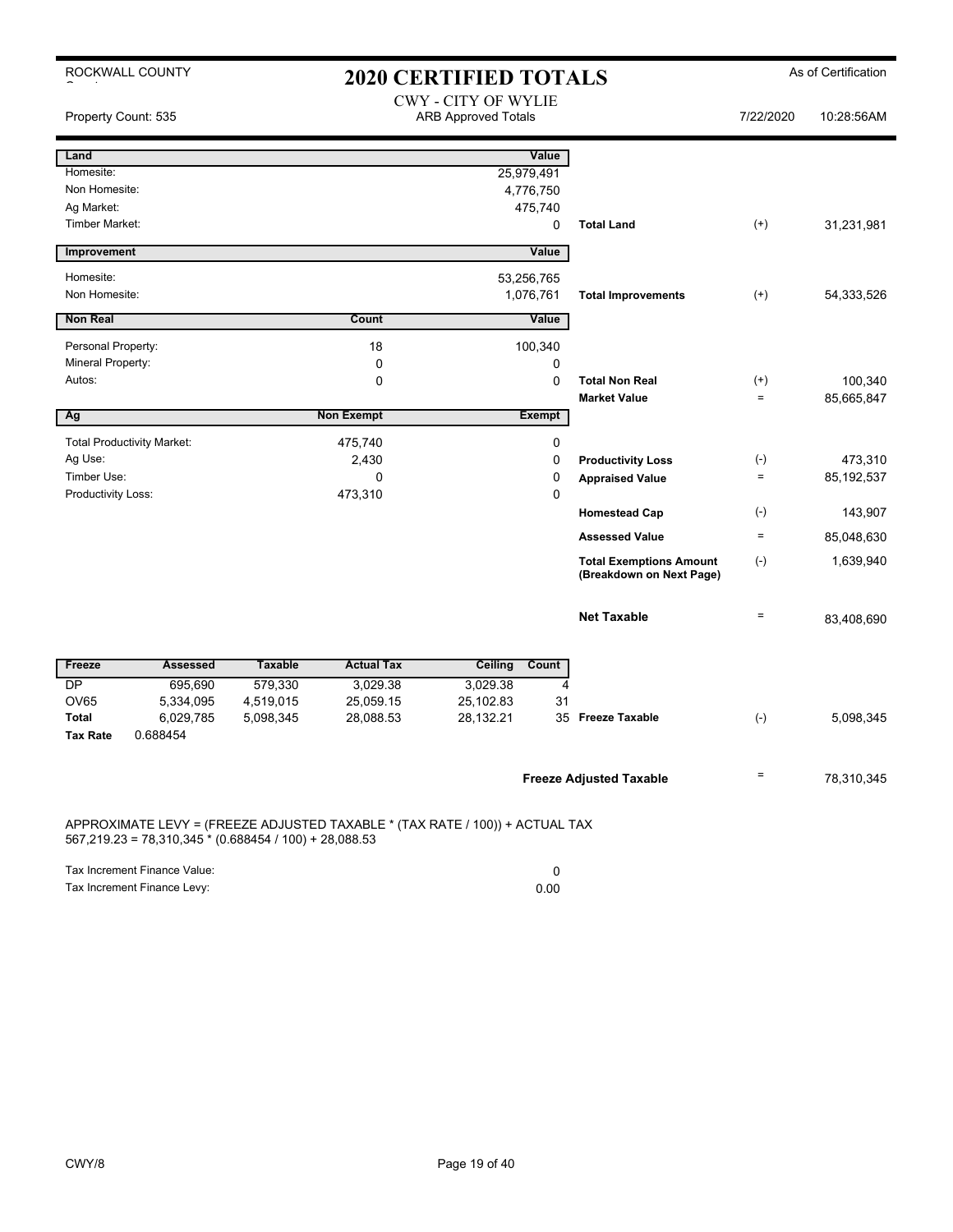# 2020 CERTIFIED TOTALS As of Certification

### CWY - CITY OF WYLIE Property Count: 535 **ARB Approved Totals ARB Approved Totals** 7/22/2020 10:29:10AM

| <b>Exemption</b> | Count         | Local     | <b>State</b> | Total     |
|------------------|---------------|-----------|--------------|-----------|
| DP               |               | 116,360   |              | 116,360   |
| DV <sub>1</sub>  | າ             | 0         | 10,000       | 10,000    |
| DV3              |               | 0         | 10,000       | 10,000    |
| DV <sub>4</sub>  | ົ             | 0         | 12,000       | 12,000    |
| <b>DVHS</b>      | ົ             | 0         | 266,360      | 266,360   |
| EX-XV            | 5             | 0         | 271,990      | 271,990   |
| EX366            | 4             | 0         | 1,630        | 1,630     |
| <b>OV65</b>      | 36            | 951,600   | 0            | 951,600   |
|                  | <b>Totals</b> | 1,067,960 | 571,980      | 1,639,940 |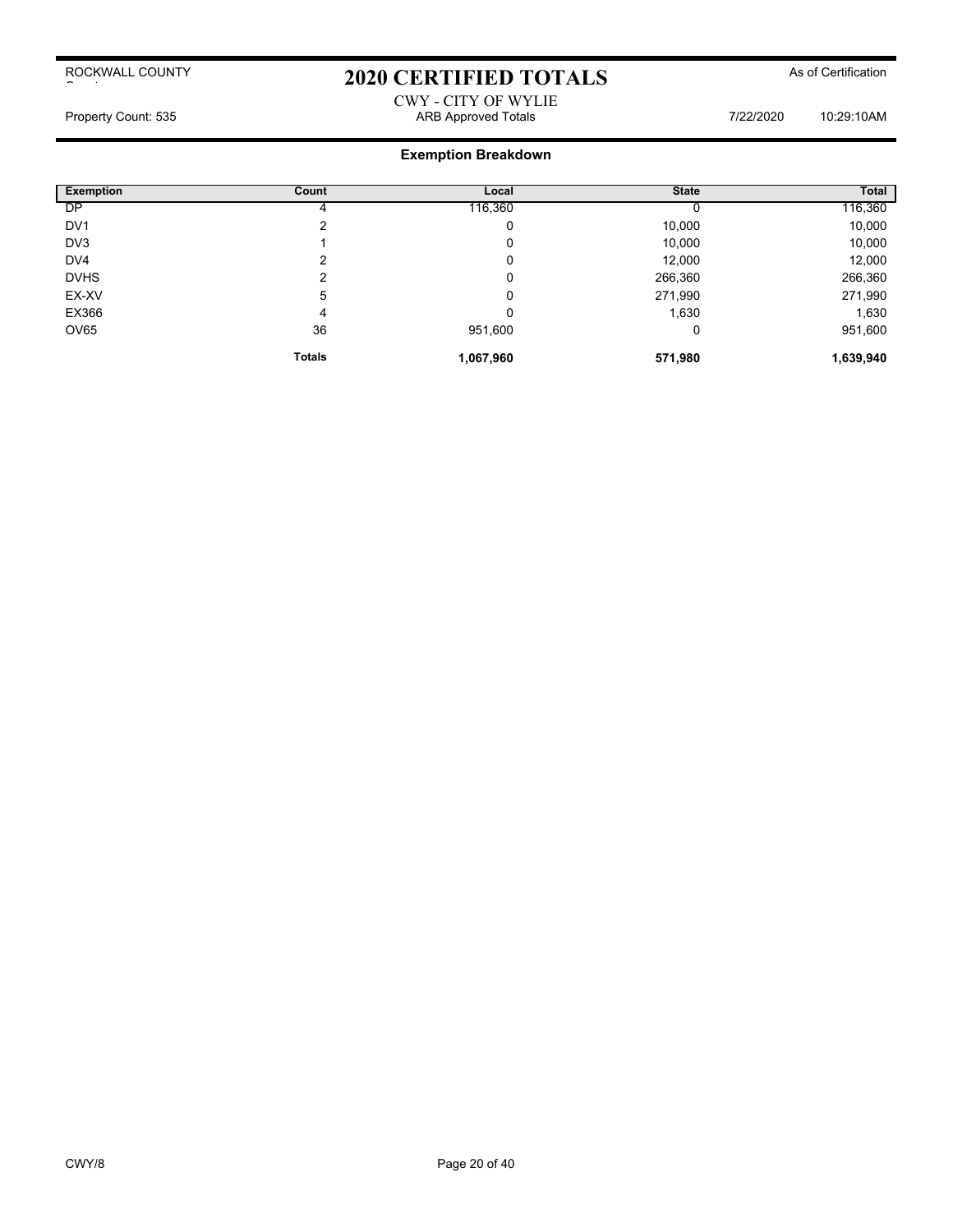|                             | ROCKWALL COUNTY                         |                |                   | <b>2020 CERTIFIED TOTALS</b>                               |               |                                                            |                   | As of Certification           |
|-----------------------------|-----------------------------------------|----------------|-------------------|------------------------------------------------------------|---------------|------------------------------------------------------------|-------------------|-------------------------------|
|                             | Property Count: 47,144                  |                |                   | <b>GRW - ROCKWALL COUNTY</b><br><b>ARB Approved Totals</b> |               |                                                            | 7/22/2020         | 10:28:56AM                    |
| Land                        |                                         |                |                   |                                                            | Value         |                                                            |                   |                               |
| Homesite:                   |                                         |                |                   | 3,013,692,285                                              |               |                                                            |                   |                               |
| Non Homesite:<br>Ag Market: |                                         |                |                   | 1,475,681,352                                              | 529,015,386   |                                                            |                   |                               |
| Timber Market:              |                                         |                |                   |                                                            | 0             | <b>Total Land</b>                                          | $(+)$             | 5,018,389,023                 |
| Improvement                 |                                         |                |                   |                                                            | Value         |                                                            |                   |                               |
| Homesite:                   |                                         |                |                   | 7,483,072,036                                              |               |                                                            |                   |                               |
| Non Homesite:               |                                         |                |                   | 1,984,871,888                                              |               | <b>Total Improvements</b>                                  | $(+)$             | 9,467,943,924                 |
| <b>Non Real</b>             |                                         |                | Count             |                                                            | Value         |                                                            |                   |                               |
| Personal Property:          |                                         |                | 3,172             |                                                            | 840,279,300   |                                                            |                   |                               |
| Mineral Property:           |                                         |                | 0                 |                                                            | 0             |                                                            |                   |                               |
| Autos:                      |                                         |                | 0                 |                                                            | 0             | <b>Total Non Real</b>                                      | $^{(+)}$          | 840,279,300                   |
|                             |                                         |                |                   |                                                            |               | <b>Market Value</b>                                        | $\equiv$          | 15,326,612,247                |
| Ag                          |                                         |                | <b>Non Exempt</b> |                                                            | <b>Exempt</b> |                                                            |                   |                               |
|                             | <b>Total Productivity Market:</b>       |                | 526,543,596       |                                                            | 2,471,790     |                                                            |                   |                               |
| Ag Use:<br>Timber Use:      |                                         |                | 3,062,956<br>0    |                                                            | 25,450<br>0   | <b>Productivity Loss</b><br><b>Appraised Value</b>         | $(-)$<br>$\equiv$ | 523,480,640<br>14,803,131,607 |
| Productivity Loss:          |                                         |                | 523,480,640       |                                                            | 2,446,340     |                                                            |                   |                               |
|                             |                                         |                |                   |                                                            |               | <b>Homestead Cap</b>                                       | $(-)$             | 132,738,352                   |
|                             |                                         |                |                   |                                                            |               | <b>Assessed Value</b>                                      | $\equiv$          | 14,670,393,255                |
|                             |                                         |                |                   |                                                            |               | <b>Total Exemptions Amount</b><br>(Breakdown on Next Page) | $(-)$             | 1,193,868,412                 |
|                             |                                         |                |                   |                                                            |               | <b>Net Taxable</b>                                         | $\equiv$          | 13,476,524,843                |
| Freeze                      | <b>Assessed</b>                         | <b>Taxable</b> | <b>Actual Tax</b> | Ceiling                                                    | Count         |                                                            |                   |                               |
| <b>DP</b>                   | 97,423,179                              | 91,639,017     | 254,278.19        | 265,353.80                                                 | 392           |                                                            |                   |                               |
| <b>OV65</b>                 | 2,011,761,055 1,741,087,607             |                | 4,726,950.56      | 4,812,397.18                                               | 6,542         |                                                            |                   |                               |
| Total<br><b>Tax Rate</b>    | 2,109,184,234 1,832,726,624<br>0.325000 |                | 4,981,228.75      | 5,077,750.98                                               |               | 6,934 Freeze Taxable                                       | $(-)$             | 1,832,726,624                 |
| <b>Transfer</b>             | <b>Assessed</b>                         | <b>Taxable</b> | Post % Taxable    | <b>Adjustment</b>                                          | Count         |                                                            |                   |                               |
| <b>OV65</b>                 | 6,139,597                               | 5,462,597      | 4,774,814         | 687,783                                                    | 19            |                                                            |                   |                               |
| Total                       | 6,139,597                               | 5,462,597      | 4,774,814         | 687,783                                                    |               | 19 Transfer Adjustment                                     | $(-)$             | 687,783                       |
|                             |                                         |                |                   |                                                            |               | <b>Freeze Adjusted Taxable</b>                             | $\equiv$          | 11,643,110,436                |

APPROXIMATE LEVY = (FREEZE ADJUSTED TAXABLE \* (TAX RATE / 100)) + ACTUAL TAX 42,821,337.67 = 11,643,110,436 \* (0.325000 / 100) + 4,981,228.75

| <b>Tif Zone Code</b>         | <b>Tax Increment Loss</b> |
|------------------------------|---------------------------|
| 2007 TIF                     | 15.436.014                |
| Tax Increment Finance Value: | 15.436.014                |
| Tax Increment Finance Levy:  | 50.167.05                 |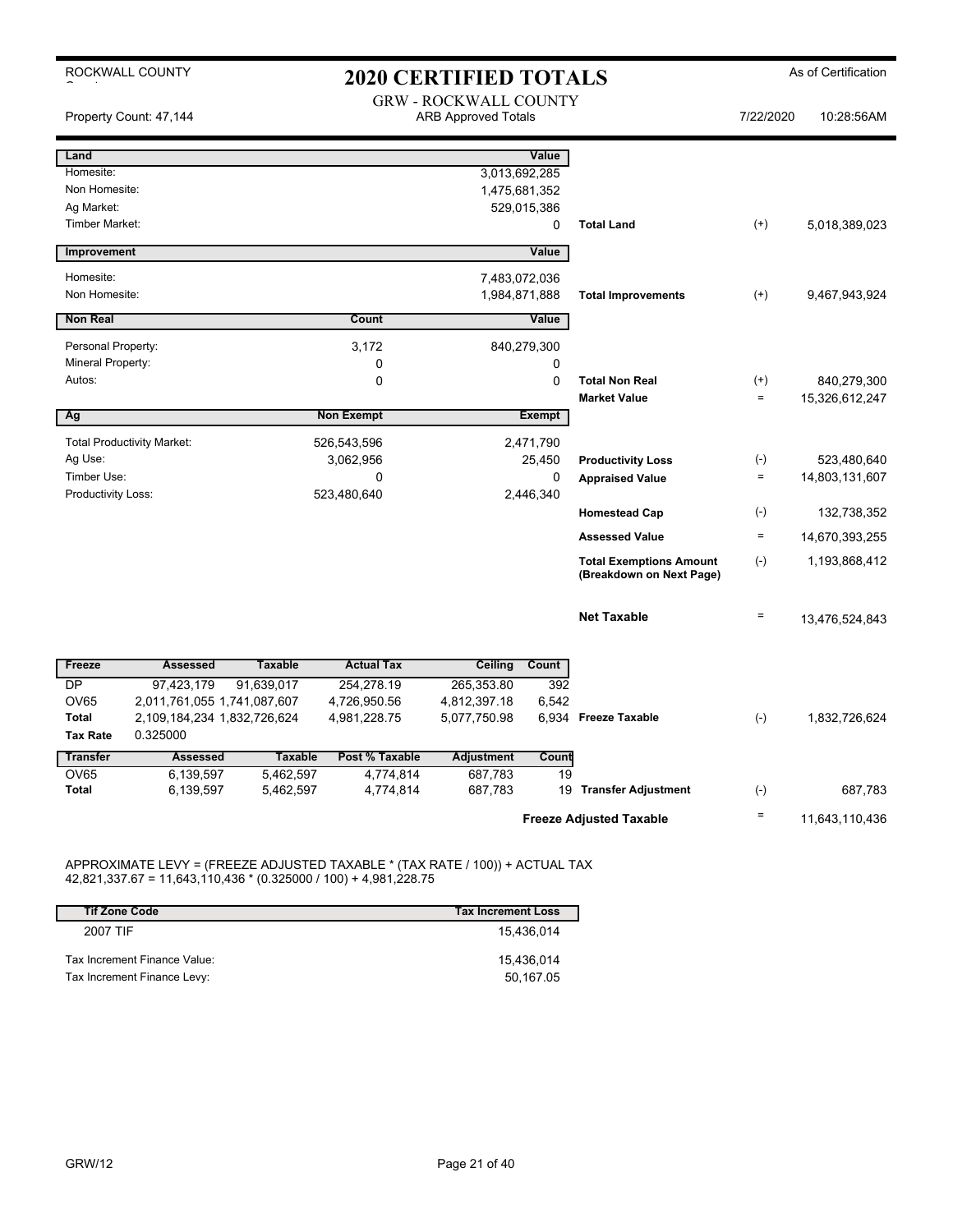# 2020 CERTIFIED TOTALS As of Certification GRW - ROCKWALL COUNTY

Property Count: 47,144 ARB Approved Totals 7/22/2020 10:29:10AM

| <b>Exemption</b>  | Count          | Local          | <b>State</b> | <b>Total</b>  |
|-------------------|----------------|----------------|--------------|---------------|
| AB                | 2              | $\overline{0}$ | 0            | $\Omega$      |
| <b>DP</b>         | 408            | $\pmb{0}$      | 0            | $\mathbf 0$   |
| DV <sub>1</sub>   | 206            | 0              | 1,610,000    | 1,610,000     |
| DV <sub>1</sub> S | $\overline{2}$ | $\mathbf 0$    | 10,000       | 10,000        |
| DV <sub>2</sub>   | 154            | 0              | 1,299,000    | 1,299,000     |
| DV2S              | 3              | $\mathbf 0$    | 22,500       | 22,500        |
| DV <sub>3</sub>   | 172            | 0              | 1,739,220    | 1,739,220     |
| DV3S              | 3              | 0              | 30,000       | 30,000        |
| DV4               | 528            | 0              | 3,846,420    | 3,846,420     |
| DV4S              | 14             | 0              | 126,000      | 126,000       |
| <b>DVHS</b>       | 418            | 0              | 144,447,291  | 144,447,291   |
| <b>DVHSS</b>      | 10             | 0              | 2,062,342    | 2,062,342     |
| EX                |                | $\mathbf 0$    | 19,790       | 19,790        |
| EX-XG             | 2              | 0              | 265,420      | 265,420       |
| EX-XI             | 4              | $\pmb{0}$      | 4,306,280    | 4,306,280     |
| EX-XJ             |                | $\pmb{0}$      | 52,500       | 52,500        |
| EX-XL             | 2              | $\mathbf 0$    | 733,840      | 733,840       |
| EX-XR             | 28             | $\mathbf 0$    | 4,506,060    | 4,506,060     |
| EX-XU             | 1              | 0              | 32,660       | 32,660        |
| EX-XV             | 660            | 0              | 752,439,530  | 752,439,530   |
| EX-XV (Prorated)  | 5              | 0              | 6,217,685    | 6,217,685     |
| EX366             | 276            | 0              | 98,353       | 98,353        |
| <b>FR</b>         | 13             | 30,939,411     | 0            | 30,939,411    |
| LIH               |                | 0              | 2,696,150    | 2,696,150     |
| <b>OV65</b>       | 6,894          | 233,361,113    | 0            | 233,361,113   |
| <b>OV65S</b>      | 39             | 1,357,080      | 0            | 1,357,080     |
| PC                | 11             | 1,649,767      | 0            | 1,649,767     |
|                   | <b>Totals</b>  | 267,307,371    | 926,561,041  | 1,193,868,412 |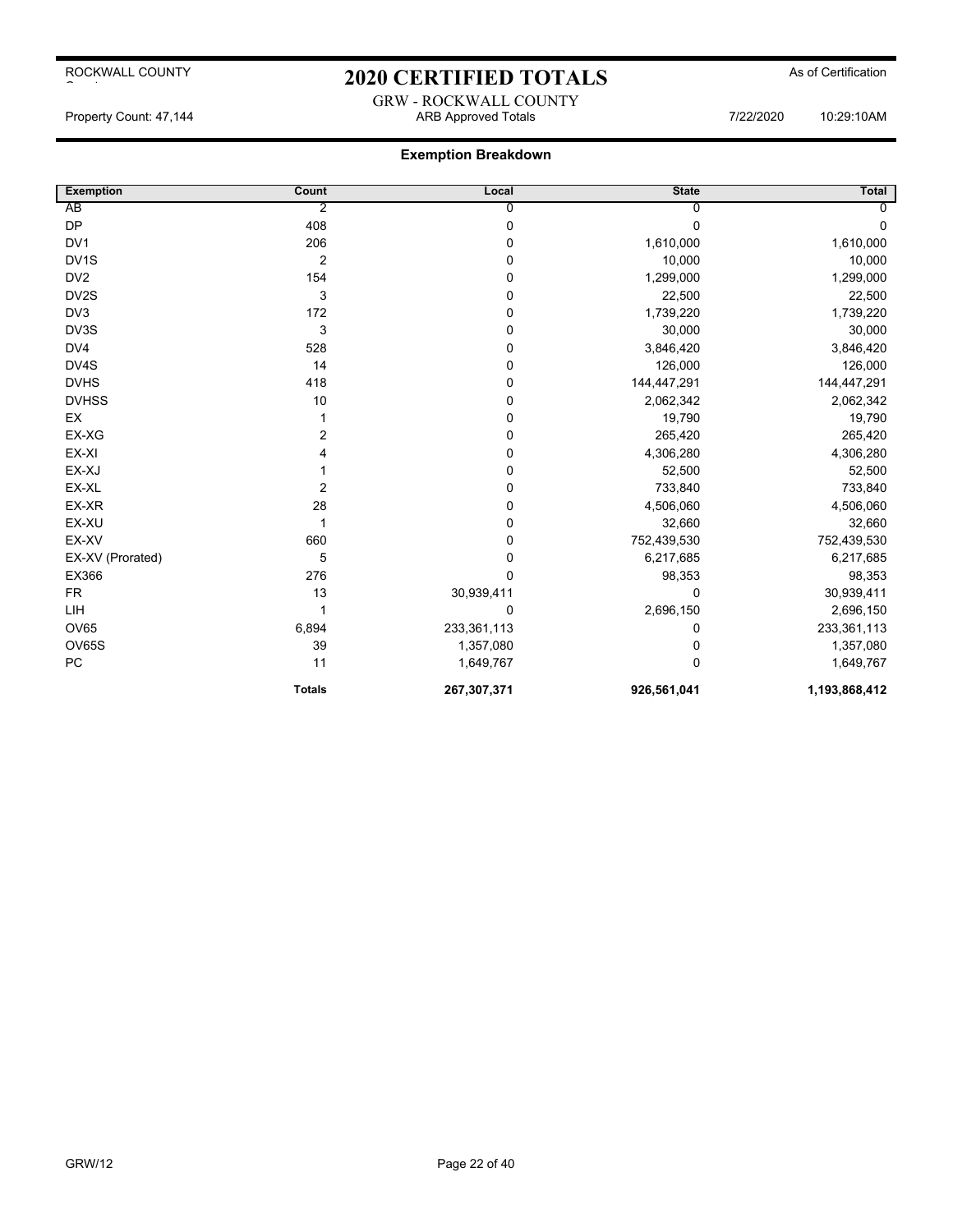| ROCKWALL COUNTY                     | <b>2020 CERTIFIED TOTALS</b> |                                                     |                                                            |                   | As of Certification |
|-------------------------------------|------------------------------|-----------------------------------------------------|------------------------------------------------------------|-------------------|---------------------|
| Property Count: 2,011               |                              | MU1 - RW CO CONS MUD1<br><b>ARB Approved Totals</b> |                                                            | 7/22/2020         | 10:28:56AM          |
| Land                                |                              | Value                                               |                                                            |                   |                     |
| Homesite:                           |                              | 125,988,660                                         |                                                            |                   |                     |
| Non Homesite:                       |                              | 8,199,933                                           |                                                            |                   |                     |
| Ag Market:<br><b>Timber Market:</b> |                              | 0                                                   |                                                            |                   |                     |
|                                     |                              | 0                                                   | <b>Total Land</b>                                          | $^{(+)}$          | 134,188,593         |
| Improvement                         |                              | Value                                               |                                                            |                   |                     |
| Homesite:                           |                              | 372,468,932                                         |                                                            |                   |                     |
| Non Homesite:                       |                              | 13,669,188                                          | <b>Total Improvements</b>                                  | $(+)$             | 386, 138, 120       |
| <b>Non Real</b>                     | Count                        | Value                                               |                                                            |                   |                     |
| Personal Property:                  | 73                           | 826,400                                             |                                                            |                   |                     |
| Mineral Property:                   | 0                            | 0                                                   |                                                            |                   |                     |
| Autos:                              | $\mathbf 0$                  | 0                                                   | <b>Total Non Real</b>                                      | $^{(+)}$          | 826,400             |
|                                     |                              |                                                     | <b>Market Value</b>                                        | $=$               | 521, 153, 113       |
| Ag                                  | <b>Non Exempt</b>            | <b>Exempt</b>                                       |                                                            |                   |                     |
| <b>Total Productivity Market:</b>   | 0                            | 0                                                   |                                                            |                   |                     |
| Ag Use:                             | 0                            | 0                                                   | <b>Productivity Loss</b>                                   | $(-)$             | 0                   |
| Timber Use:                         | 0                            | 0                                                   | <b>Appraised Value</b>                                     | $\qquad \qquad =$ | 521, 153, 113       |
| Productivity Loss:                  | 0                            | 0                                                   |                                                            |                   |                     |
|                                     |                              |                                                     | <b>Homestead Cap</b>                                       | $(-)$             | 471,652             |
|                                     |                              |                                                     | <b>Assessed Value</b>                                      | $=$               | 520,681,461         |
|                                     |                              |                                                     | <b>Total Exemptions Amount</b><br>(Breakdown on Next Page) | $(-)$             | 24,904,009          |
|                                     |                              |                                                     | <b>Net Taxable</b>                                         | $\equiv$          | 495,777,452         |
|                                     |                              |                                                     |                                                            |                   |                     |

#### APPROXIMATE TOTAL LEVY = NET TAXABLE \* (TAX RATE / 100) 1,685,643.34 = 495,777,452 \* (0.340000 / 100)

| Tax Increment Finance Value: |      |
|------------------------------|------|
| Tax Increment Finance Levy:  | 0.00 |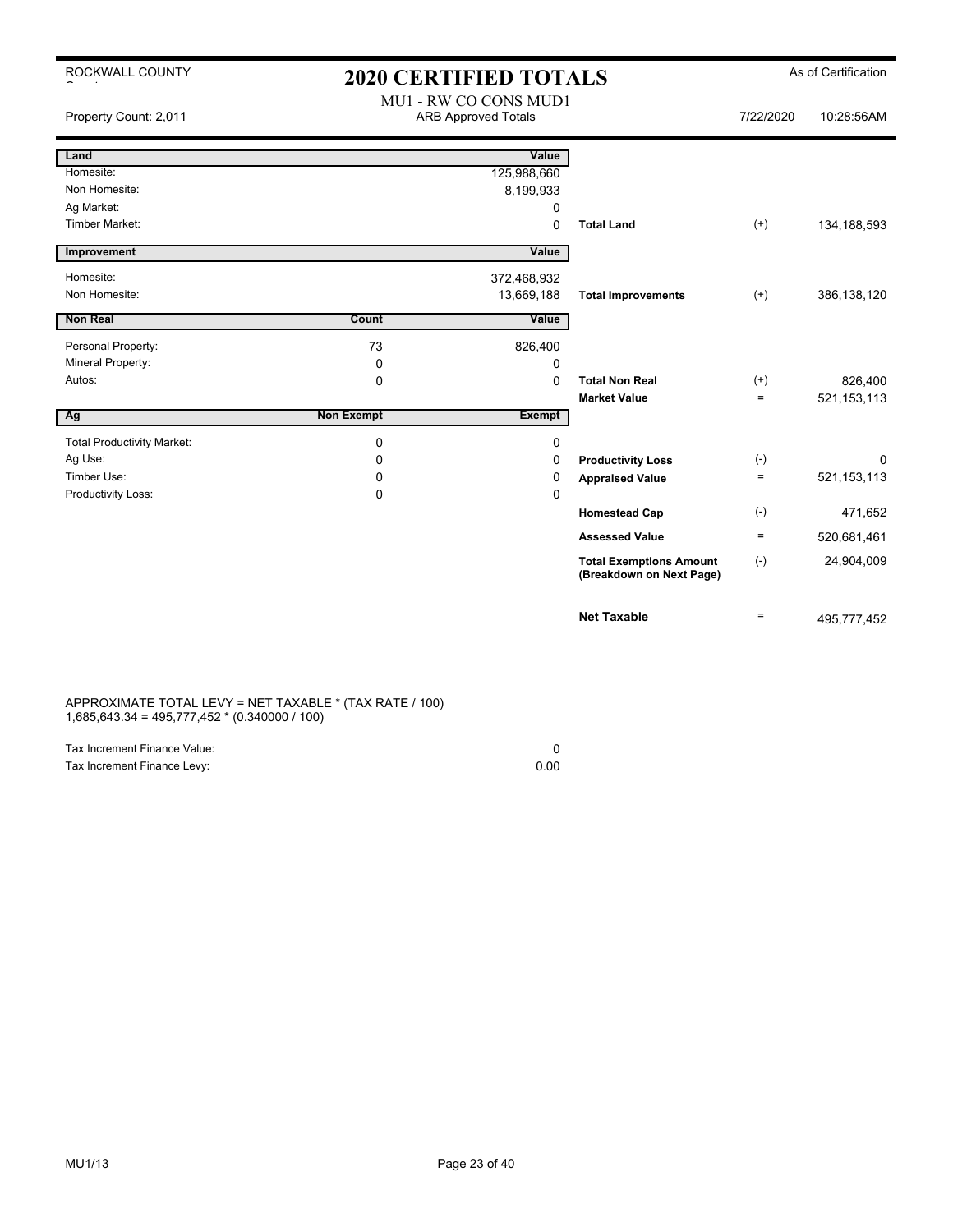# 2020 CERTIFIED TOTALS As of Certification

#### MU1 - RW CO CONS MUD1 Property Count: 2,011 ARB Approved Totals 7/22/2020 10:29:10AM

| <b>Exemption</b> | Count         | Local     | <b>State</b> | Total      |
|------------------|---------------|-----------|--------------|------------|
| <b>DP</b>        | 19            | 487,416   |              | 487,416    |
| DV <sub>1</sub>  | 11            | 0         | 69,000       | 69,000     |
| DV <sub>2</sub>  | 10            | 0         | 84,000       | 84,000     |
| DV3              | 17            | 0         | 174,000      | 174,000    |
| DV <sub>4</sub>  | 47            | 0         | 396,000      | 396,000    |
| <b>DVHS</b>      | 25            | 0         | 7,478,166    | 7,478,166  |
| EX               |               | 0         | 19,790       | 19,790     |
| EX-XV            |               | 0         | 10,491,620   | 10,491,620 |
| EX366            | 13            | 0         | 4,380        | 4,380      |
| OV65             | 217           | 5,676,154 | 0            | 5,676,154  |
| OV65S            |               | 23,483    | 0            | 23,483     |
|                  | <b>Totals</b> | 6,187,053 | 18,716,956   | 24,904,009 |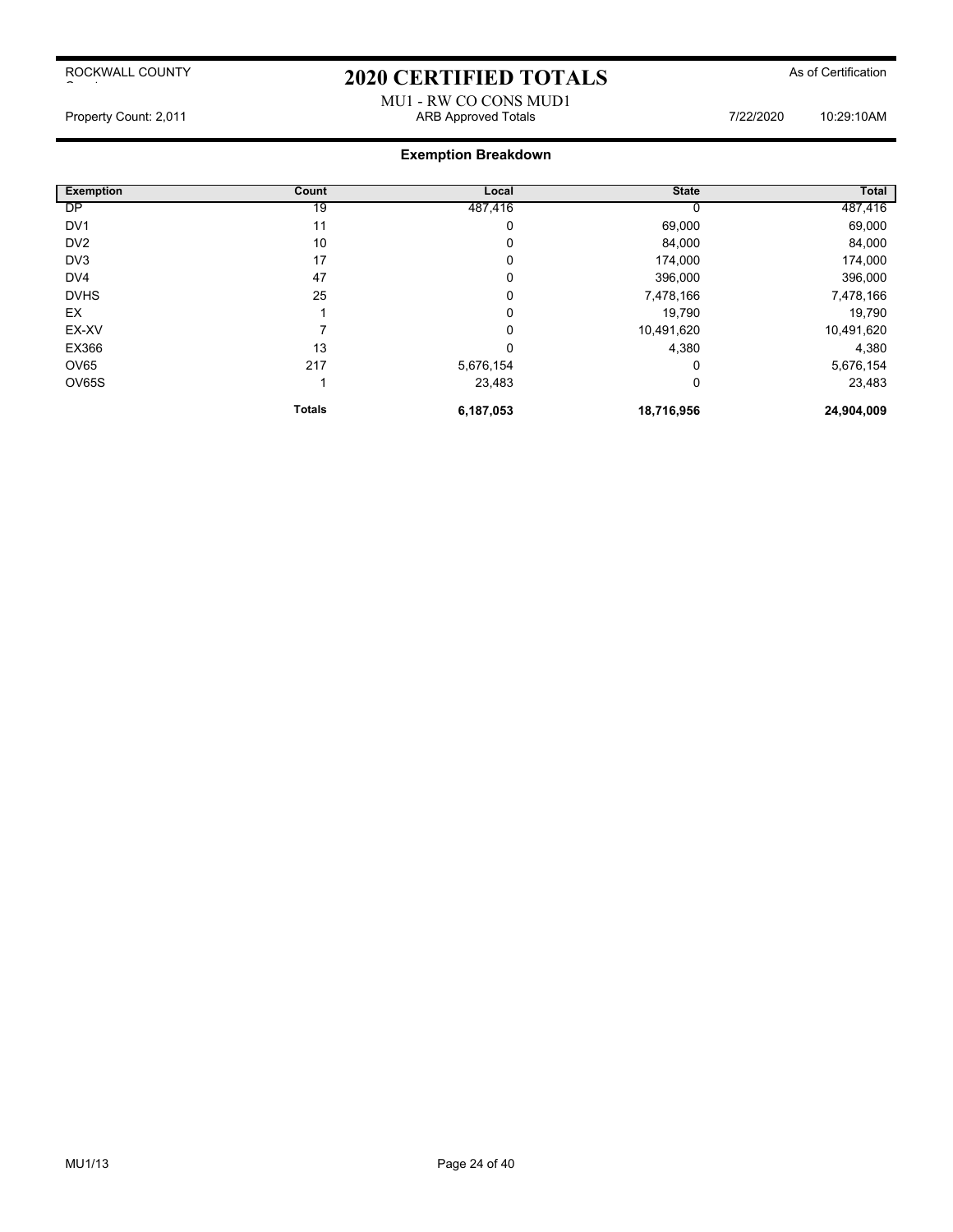| ROCKWALL COUNTY                   | <b>2020 CERTIFIED TOTALS</b> |                                                |                                                            |                    | As of Certification |
|-----------------------------------|------------------------------|------------------------------------------------|------------------------------------------------------------|--------------------|---------------------|
| Property Count: 1,076             |                              | MU6 - RW CO MUD6<br><b>ARB Approved Totals</b> |                                                            | 7/22/2020          | 10:28:56AM          |
| Land                              |                              | Value                                          |                                                            |                    |                     |
| Homesite:                         |                              | 43,703,529                                     |                                                            |                    |                     |
| Non Homesite:                     |                              | 12,490,060                                     |                                                            |                    |                     |
| Ag Market:                        |                              | 0                                              |                                                            |                    |                     |
| <b>Timber Market:</b>             |                              | 0                                              | <b>Total Land</b>                                          | $(+)$              | 56,193,589          |
| Improvement                       |                              | Value                                          |                                                            |                    |                     |
| Homesite:                         |                              | 125,079,493                                    |                                                            |                    |                     |
| Non Homesite:                     |                              | 15,424,400                                     | <b>Total Improvements</b>                                  | $^{(+)}$           | 140,503,893         |
| <b>Non Real</b>                   | Count                        | Value                                          |                                                            |                    |                     |
| Personal Property:                | 11                           | 79,480                                         |                                                            |                    |                     |
| Mineral Property:                 | 0                            | 0                                              |                                                            |                    |                     |
| Autos:                            | $\mathbf 0$                  | 0                                              | <b>Total Non Real</b>                                      | $^{(+)}$           | 79,480              |
|                                   |                              |                                                | <b>Market Value</b>                                        | $\equiv$           | 196,776,962         |
| $\overline{Ag}$                   | <b>Non Exempt</b>            | <b>Exempt</b>                                  |                                                            |                    |                     |
| <b>Total Productivity Market:</b> | $\mathbf 0$                  | 0                                              |                                                            |                    |                     |
| Ag Use:                           | 0                            | 0                                              | <b>Productivity Loss</b>                                   | $(-)$              | 0                   |
| Timber Use:                       | 0                            | 0                                              | <b>Appraised Value</b>                                     | $\equiv$           | 196,776,962         |
| Productivity Loss:                | $\Omega$                     | 0                                              |                                                            |                    |                     |
|                                   |                              |                                                | <b>Homestead Cap</b>                                       | $(\textnormal{-})$ | 9,581               |
|                                   |                              |                                                | <b>Assessed Value</b>                                      | $\equiv$           | 196,767,381         |
|                                   |                              |                                                | <b>Total Exemptions Amount</b><br>(Breakdown on Next Page) | $(-)$              | 18,610,518          |
|                                   |                              |                                                | <b>Net Taxable</b>                                         | $\equiv$           | 178, 156, 863       |

#### APPROXIMATE TOTAL LEVY = NET TAXABLE \* (TAX RATE / 100) 1,336,176.47 = 178,156,863 \* (0.750000 / 100)

| Tax Increment Finance Value: |      |
|------------------------------|------|
| Tax Increment Finance Levy:  | 0.00 |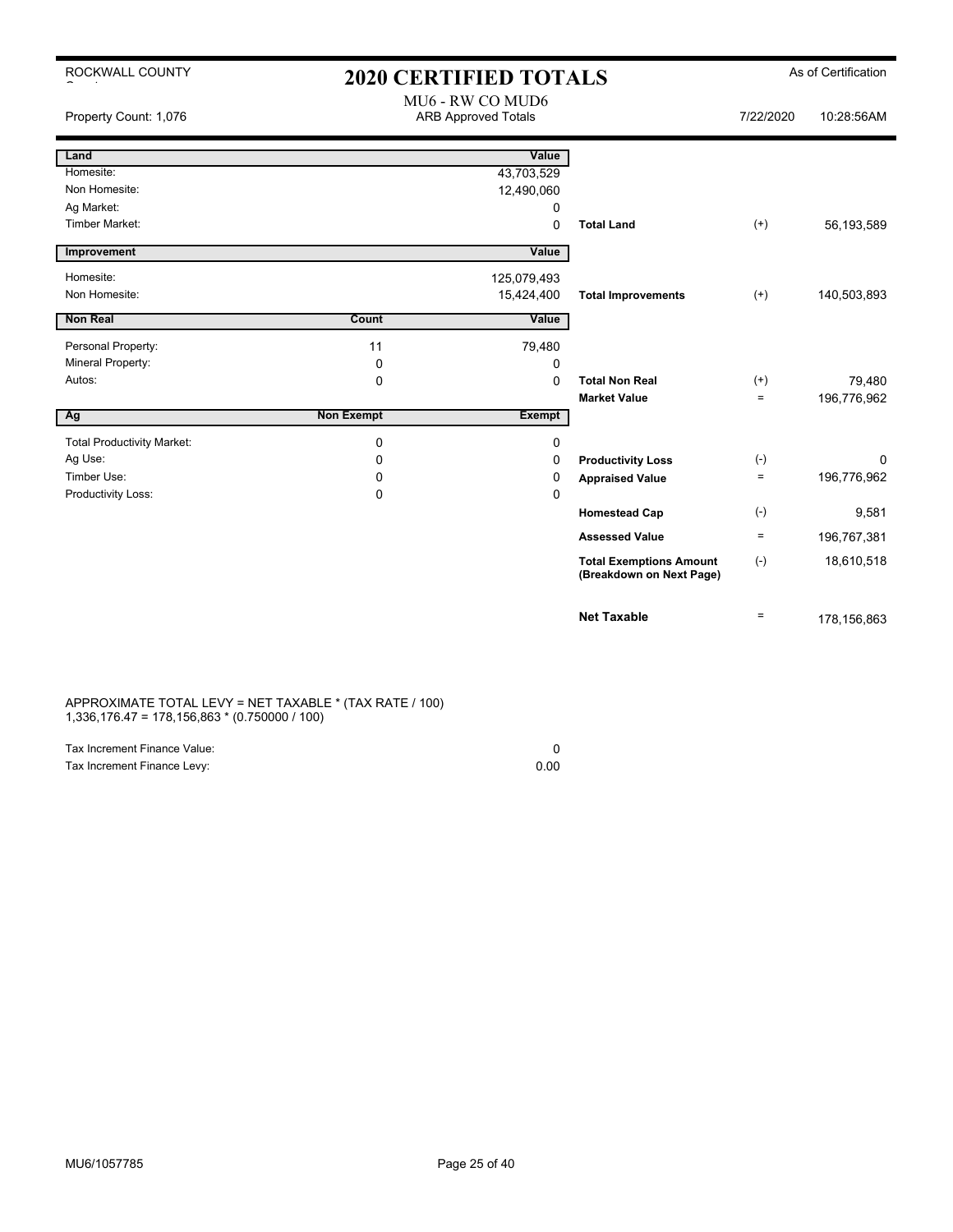# 2020 CERTIFIED TOTALS As of Certification

MU6 - RW CO MUD6 Property Count: 1,076 **ARB Approved Totals** ARB Approved Totals **1/22/2020** 10:29:10AM

| Exemption       | Count         | Local | <b>State</b> | Total      |
|-----------------|---------------|-------|--------------|------------|
| DV <sub>1</sub> |               |       | 39,000       | 39,000     |
| DV <sub>2</sub> | 9             | 0     | 72,000       | 72,000     |
| DV3             | 6             | 0     | 60,000       | 60,000     |
| DV <sub>4</sub> | 16            | 0     | 132,000      | 132,000    |
| DV4S            |               | 0     | 6,000        | 6,000      |
| <b>DVHS</b>     | 11            | 0     | 2,206,968    | 2,206,968  |
| EX-XV           | 5             | 0     | 16,094,160   | 16,094,160 |
| EX366           | $\mathcal{P}$ | 0     | 390          | 390        |
|                 | <b>Totals</b> | 0     | 18,610,518   | 18,610,518 |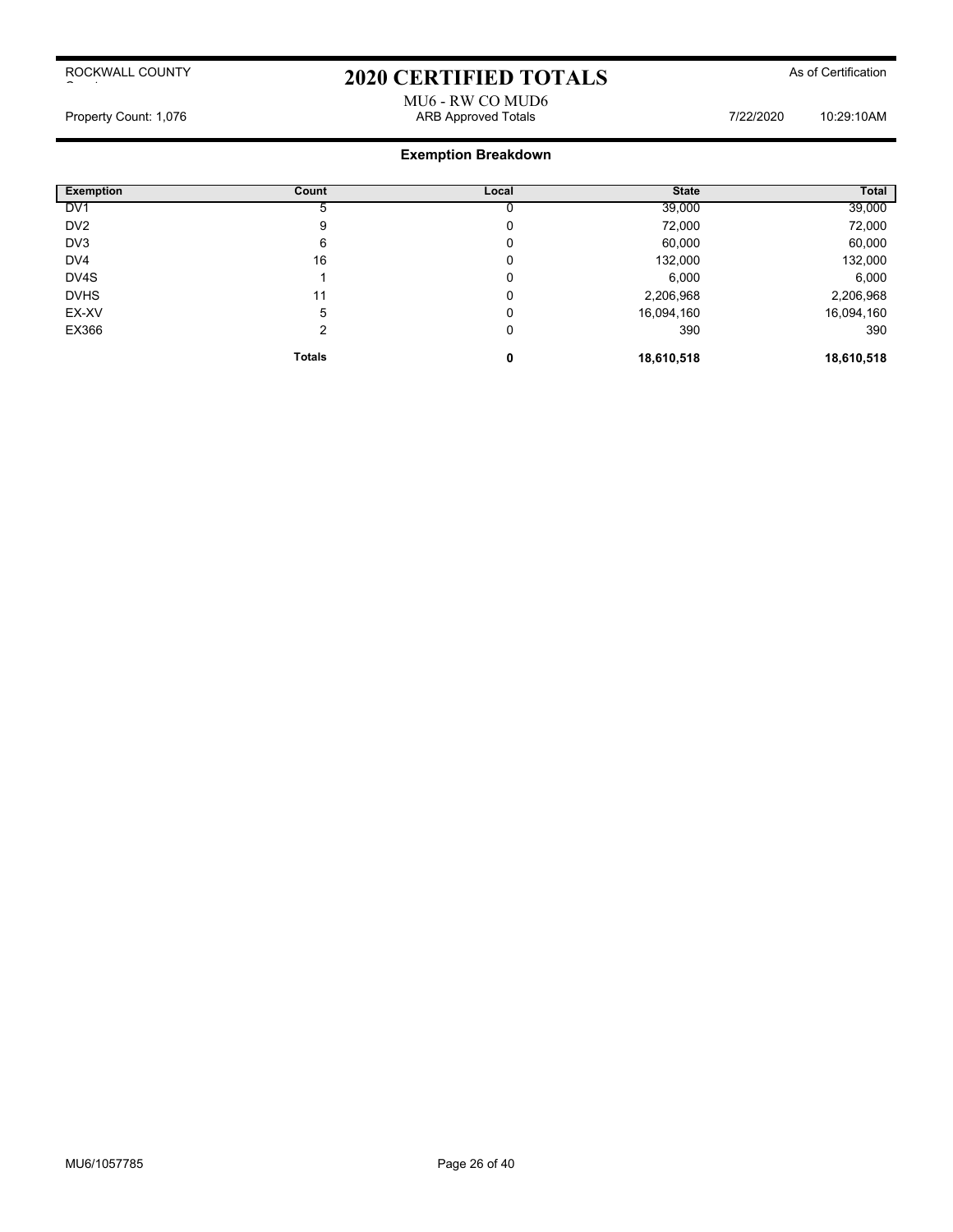| ROCKWALL COUNTY                   |                   | 2020 CERTIFIED TOTALS                           |                                                            |           | As of Certification |
|-----------------------------------|-------------------|-------------------------------------------------|------------------------------------------------------------|-----------|---------------------|
| Property Count: 161               |                   | MU7 - RW CO MUD 7<br><b>ARB Approved Totals</b> |                                                            | 7/22/2020 | 10:28:56AM          |
| Land                              |                   | Value                                           |                                                            |           |                     |
| Homesite:                         |                   | 5,339,259                                       |                                                            |           |                     |
| Non Homesite:                     |                   | 5,924,090                                       |                                                            |           |                     |
| Ag Market:                        |                   | 0                                               |                                                            |           |                     |
| <b>Timber Market:</b>             |                   | 0                                               | <b>Total Land</b>                                          | $^{(+)}$  | 11,263,349          |
| Improvement                       |                   | Value                                           |                                                            |           |                     |
| Homesite:                         |                   | 18,076,250                                      |                                                            |           |                     |
| Non Homesite:                     |                   | 1,625,680                                       | <b>Total Improvements</b>                                  | $(+)$     | 19,701,930          |
| <b>Non Real</b>                   | Count             | Value                                           |                                                            |           |                     |
| Personal Property:                | 7                 | 22,480                                          |                                                            |           |                     |
| Mineral Property:                 | 0                 | 0                                               |                                                            |           |                     |
| Autos:                            | $\Omega$          | $\Omega$                                        | <b>Total Non Real</b>                                      | $^{(+)}$  | 22,480              |
|                                   |                   |                                                 | <b>Market Value</b>                                        | $\equiv$  | 30,987,759          |
| Ag                                | <b>Non Exempt</b> | <b>Exempt</b>                                   |                                                            |           |                     |
| <b>Total Productivity Market:</b> | 0                 | 0                                               |                                                            |           |                     |
| Ag Use:                           | 0                 | 0                                               | <b>Productivity Loss</b>                                   | $(-)$     | 0                   |
| Timber Use:                       | 0                 | 0                                               | <b>Appraised Value</b>                                     | $\equiv$  | 30,987,759          |
| Productivity Loss:                | 0                 | 0                                               |                                                            |           |                     |
|                                   |                   |                                                 | <b>Homestead Cap</b>                                       | $(-)$     | 111,522             |
|                                   |                   |                                                 | <b>Assessed Value</b>                                      | $\equiv$  | 30,876,237          |
|                                   |                   |                                                 | <b>Total Exemptions Amount</b><br>(Breakdown on Next Page) | $(-)$     | 2,822,754           |
|                                   |                   |                                                 | <b>Net Taxable</b>                                         | $\equiv$  | 28,053,483          |

#### APPROXIMATE TOTAL LEVY = NET TAXABLE \* (TAX RATE / 100) 210,401.12 = 28,053,483 \* (0.750000 / 100)

| Tax Increment Finance Value: |      |
|------------------------------|------|
| Tax Increment Finance Levy:  | 0.00 |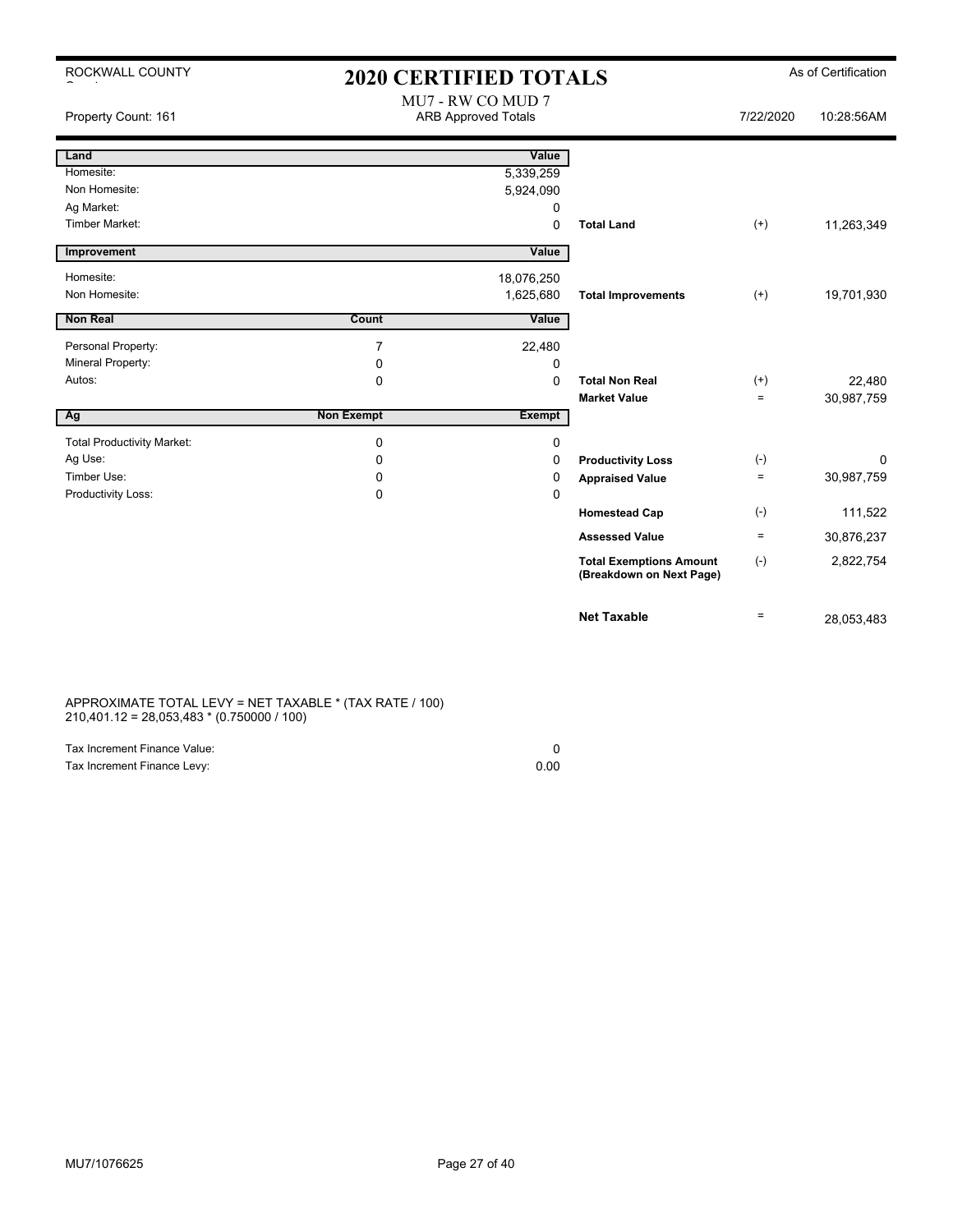# 2020 CERTIFIED TOTALS As of Certification

### MU7 - RW CO MUD 7 Property Count: 161 **ARB Approved Totals ARB Approved Totals** 7/22/2020 10:29:10AM

| <b>Exemption</b> | Count         | Local | <b>State</b> | <b>Total</b> |
|------------------|---------------|-------|--------------|--------------|
| DV <sub>1</sub>  |               |       | 12,000       | 12,000       |
| DV4              |               |       | 12,000       | 12,000       |
| <b>DVHS</b>      |               |       | 391,754      | 391,754      |
| EX-XV            |               |       | 2,406,330    | 2,406,330    |
| EX366            | ົ             |       | 670          | 670          |
|                  | <b>Totals</b> | 0     | 2,822,754    | 2,822,754    |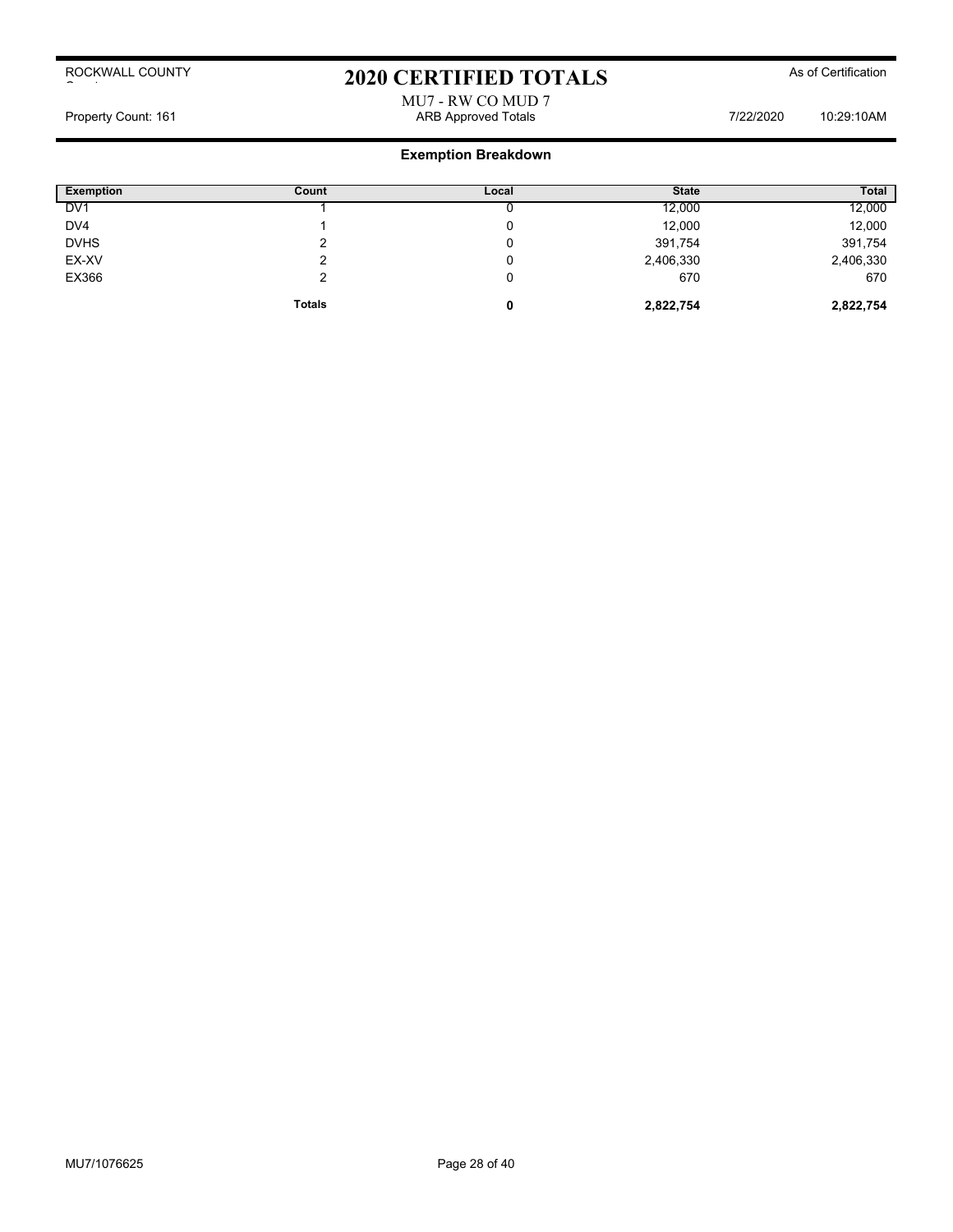| ROCKWALL COUNTY                   | <b>2020 CERTIFIED TOTALS</b> |                                                |                                                            |           | As of Certification |
|-----------------------------------|------------------------------|------------------------------------------------|------------------------------------------------------------|-----------|---------------------|
| Property Count: 258               |                              | MU8 - RW CO MUD8<br><b>ARB Approved Totals</b> |                                                            | 7/22/2020 | 10:28:56AM          |
| Land                              |                              | Value                                          |                                                            |           |                     |
| Homesite:                         |                              | 3,428,750                                      |                                                            |           |                     |
| Non Homesite:                     |                              | 15,512,650                                     |                                                            |           |                     |
| Ag Market:                        |                              | 111,100                                        |                                                            |           |                     |
| <b>Timber Market:</b>             |                              | $\mathbf 0$                                    | <b>Total Land</b>                                          | $^{(+)}$  | 19,052,500          |
| Improvement                       |                              | Value                                          |                                                            |           |                     |
| Homesite:                         |                              | 21,258,766                                     |                                                            |           |                     |
| Non Homesite:                     |                              | 0                                              | <b>Total Improvements</b>                                  | $(+)$     | 21,258,766          |
| <b>Non Real</b>                   | Count                        | Value                                          |                                                            |           |                     |
| Personal Property:                | 1                            | 4,080                                          |                                                            |           |                     |
| Mineral Property:                 | $\mathbf 0$                  | 0                                              |                                                            |           |                     |
| Autos:                            | $\mathbf 0$                  | $\Omega$                                       | <b>Total Non Real</b>                                      | $^{(+)}$  | 4,080               |
|                                   |                              |                                                | <b>Market Value</b>                                        | $=$       | 40,315,346          |
| Ag                                | <b>Non Exempt</b>            | <b>Exempt</b>                                  |                                                            |           |                     |
| <b>Total Productivity Market:</b> | 111,100                      | 0                                              |                                                            |           |                     |
| Ag Use:                           | 160                          | 0                                              | <b>Productivity Loss</b>                                   | $(-)$     | 110,940             |
| Timber Use:                       | $\Omega$                     | 0                                              | <b>Appraised Value</b>                                     | $\equiv$  | 40,204,406          |
| Productivity Loss:                | 110,940                      | $\mathbf 0$                                    |                                                            |           |                     |
|                                   |                              |                                                | <b>Homestead Cap</b>                                       | $(-)$     | $\Omega$            |
|                                   |                              |                                                | <b>Assessed Value</b>                                      | $=$       | 40,204,406          |
|                                   |                              |                                                | <b>Total Exemptions Amount</b><br>(Breakdown on Next Page) | $(-)$     | 1,728,980           |
|                                   |                              |                                                | <b>Net Taxable</b>                                         | $=$       | 38,475,426          |

APPROXIMATE TOTAL LEVY = NET TAXABLE \* (TAX RATE / 100) 288,565.70 = 38,475,426 \* (0.750000 / 100)

| Tax Increment Finance Value: |      |
|------------------------------|------|
| Tax Increment Finance Levy:  | 0.00 |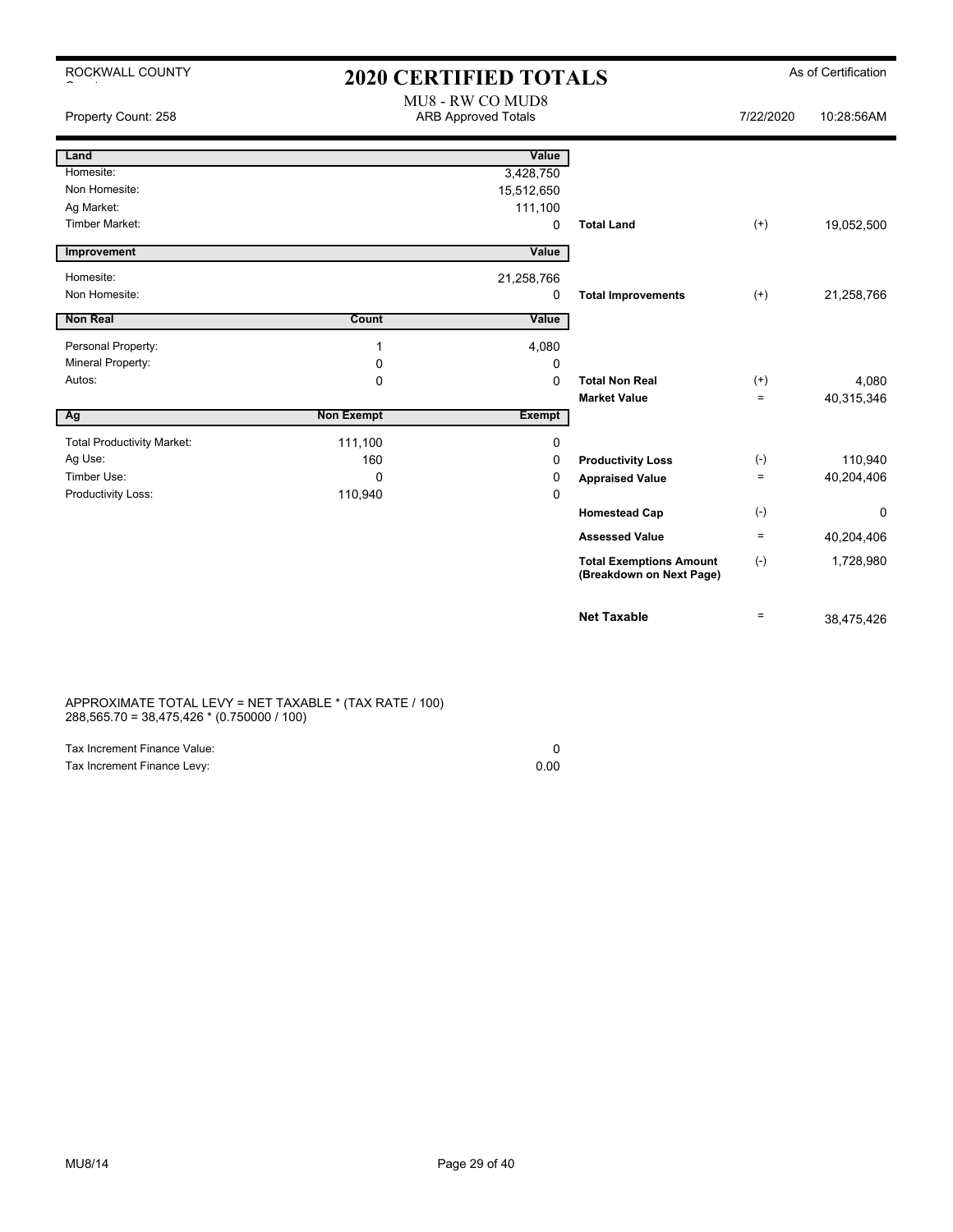# 2020 CERTIFIED TOTALS As of Certification

MU8 - RW CO MUD8 Property Count: 258 ARB Approved Totals 7/22/2020 10:29:10AM

| <b>Exemption</b> | Count         | Local | <b>State</b> | <b>Total</b> |
|------------------|---------------|-------|--------------|--------------|
| DV <sub>4</sub>  | ີ             |       | 36,000       | 36,000       |
| <b>DVHS</b>      |               |       | .692,980     | 1,692,980    |
|                  | <b>Totals</b> |       | 1,728,980    | 1,728,980    |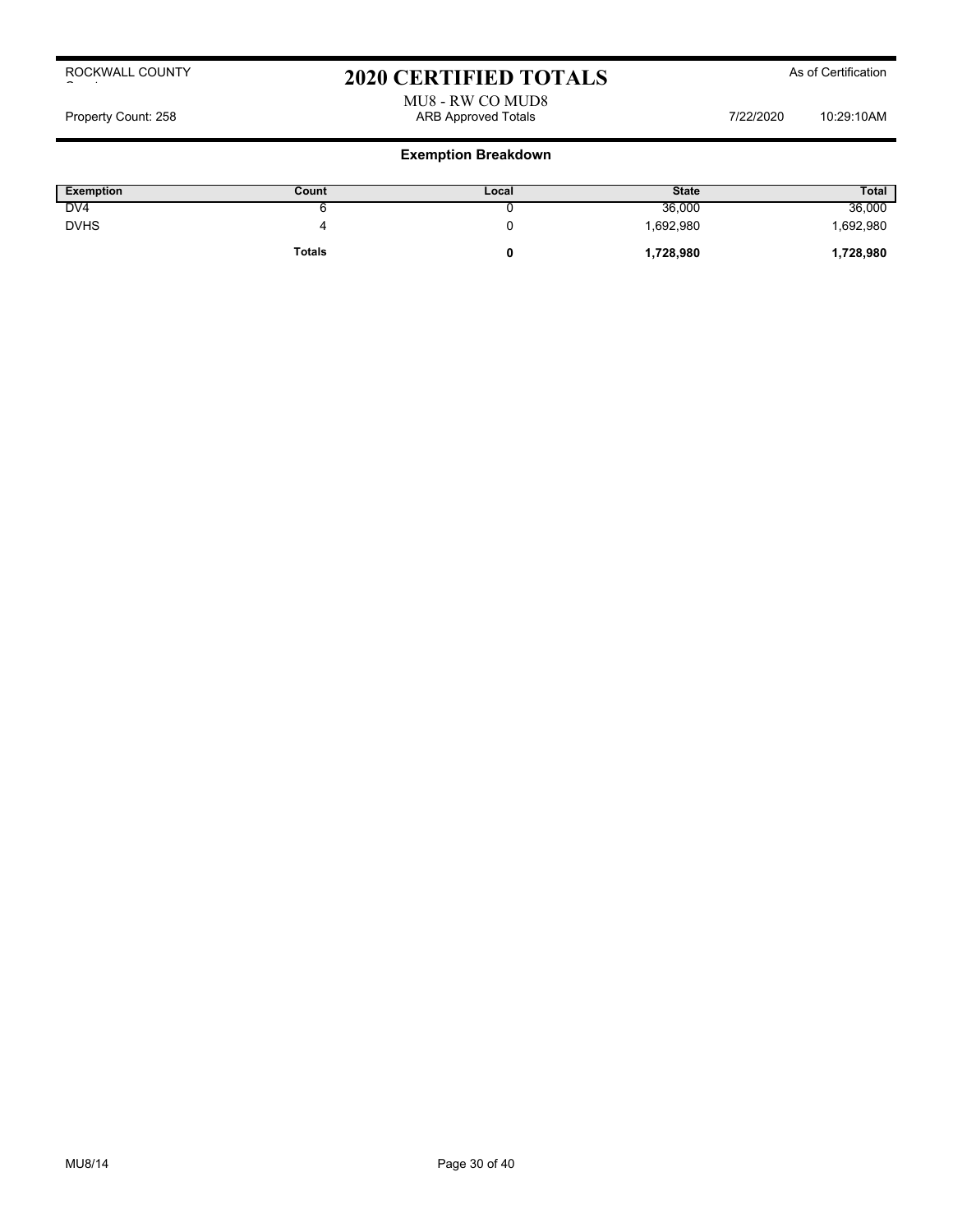| ROCKWALL COUNTY                   | <b>2020 CERTIFIED TOTALS</b> |                                                     |                                                            |                      | As of Certification |
|-----------------------------------|------------------------------|-----------------------------------------------------|------------------------------------------------------------|----------------------|---------------------|
| Property Count: 614               |                              | MU9 - RW CO CONS MUD9<br><b>ARB Approved Totals</b> |                                                            | 7/22/2020            | 10:28:56AM          |
| Land                              |                              | Value                                               |                                                            |                      |                     |
| Homesite:                         |                              | 7,932,850                                           |                                                            |                      |                     |
| Non Homesite:                     |                              | 29,333,770                                          |                                                            |                      |                     |
| Ag Market:                        |                              | 0                                                   |                                                            |                      |                     |
| <b>Timber Market:</b>             |                              | 0                                                   | <b>Total Land</b>                                          | $^{(+)}$             | 37,266,620          |
| Improvement                       |                              | Value                                               |                                                            |                      |                     |
| Homesite:                         |                              | 33,188,604                                          |                                                            |                      |                     |
| Non Homesite:                     |                              | 10,721,510                                          | <b>Total Improvements</b>                                  | $(+)$                | 43,910,114          |
| <b>Non Real</b>                   | Count                        | Value                                               |                                                            |                      |                     |
|                                   |                              |                                                     |                                                            |                      |                     |
| Personal Property:                | 9                            | 65,050                                              |                                                            |                      |                     |
| <b>Mineral Property:</b>          | 0                            | 0                                                   | <b>Total Non Real</b>                                      |                      |                     |
| Autos:                            | 0                            | 0                                                   | <b>Market Value</b>                                        | $^{(+)}$<br>$\equiv$ | 65,050              |
| <b>Ag</b>                         | <b>Non Exempt</b>            | <b>Exempt</b>                                       |                                                            |                      | 81,241,784          |
|                                   |                              |                                                     |                                                            |                      |                     |
| <b>Total Productivity Market:</b> | 0                            | 0                                                   |                                                            |                      |                     |
| Ag Use:                           | 0                            | 0                                                   | <b>Productivity Loss</b>                                   | $(-)$                | 0                   |
| Timber Use:                       | 0                            | 0                                                   | <b>Appraised Value</b>                                     | $\equiv$             | 81,241,784          |
| Productivity Loss:                | 0                            | 0                                                   |                                                            |                      |                     |
|                                   |                              |                                                     | <b>Homestead Cap</b>                                       | $(-)$                | 0                   |
|                                   |                              |                                                     | <b>Assessed Value</b>                                      | $\equiv$             | 81,241,784          |
|                                   |                              |                                                     | <b>Total Exemptions Amount</b><br>(Breakdown on Next Page) | $(-)$                | 13,548,719          |
|                                   |                              |                                                     | <b>Net Taxable</b>                                         | $\equiv$             | 67,693,065          |

#### APPROXIMATE TOTAL LEVY = NET TAXABLE \* (TAX RATE / 100) 507,697.99 = 67,693,065 \* (0.750000 / 100)

| Tax Increment Finance Value: |      |
|------------------------------|------|
| Tax Increment Finance Levy:  | 0.00 |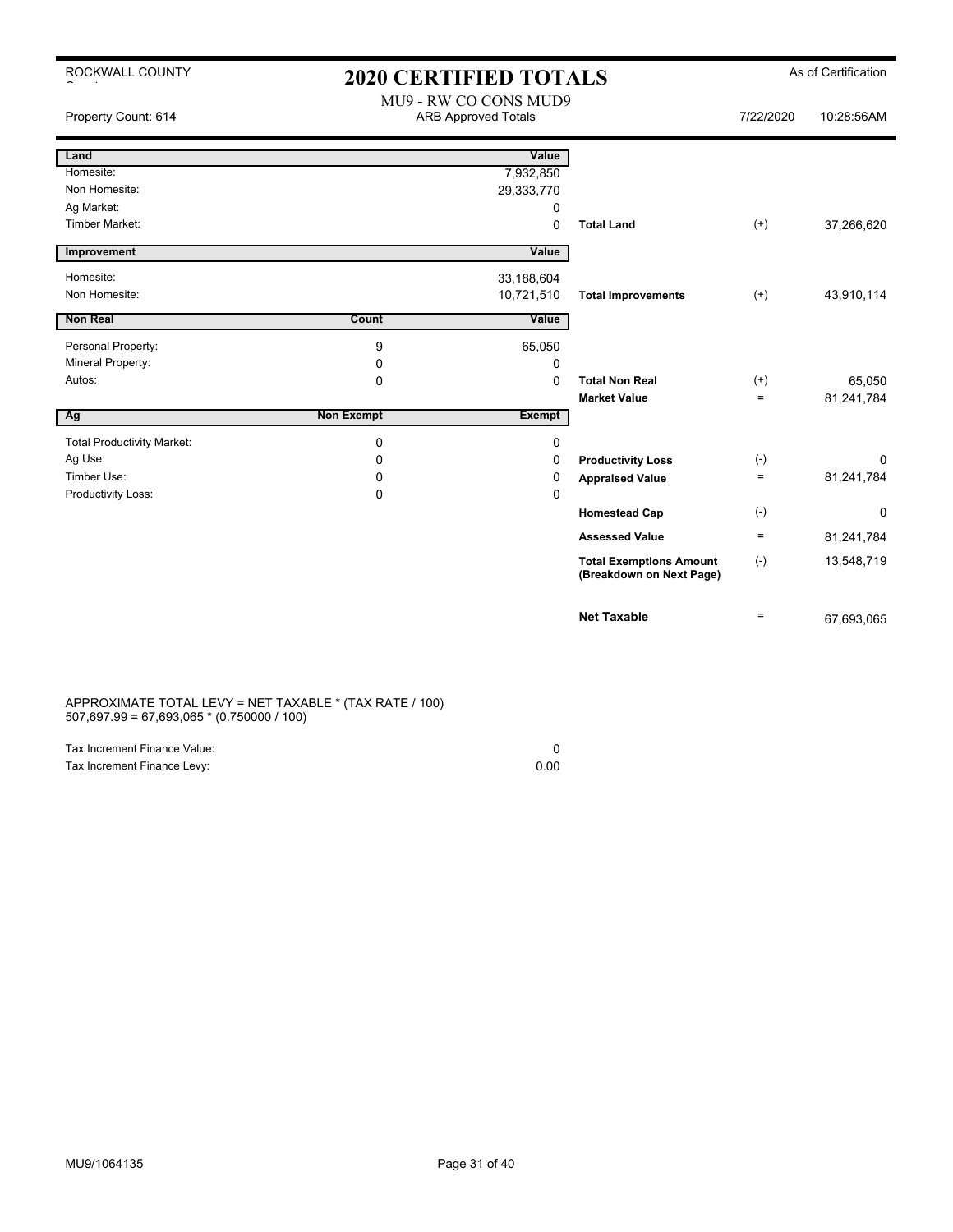# 2020 CERTIFIED TOTALS As of Certification

#### MU9 - RW CO CONS MUD9 Property Count: 614 **ARB Approved Totals 7/22/2020** 10:29:10AM

| <b>Exemption</b> | Count         | Local | <b>State</b> | <b>Total</b> |
|------------------|---------------|-------|--------------|--------------|
| DV <sub>3</sub>  |               |       | 30,000       | 30,000       |
| DV4              | ◠             |       | 12,000       | 12,000       |
| <b>DVHS</b>      | 4             |       | 1,525,529    | 1,525,529    |
| EX-XV            | 4             |       | 11,980,490   | 11,980,490   |
| EX366            |               |       | 700          | 700          |
|                  | <b>Totals</b> | 0     | 13,548,719   | 13,548,719   |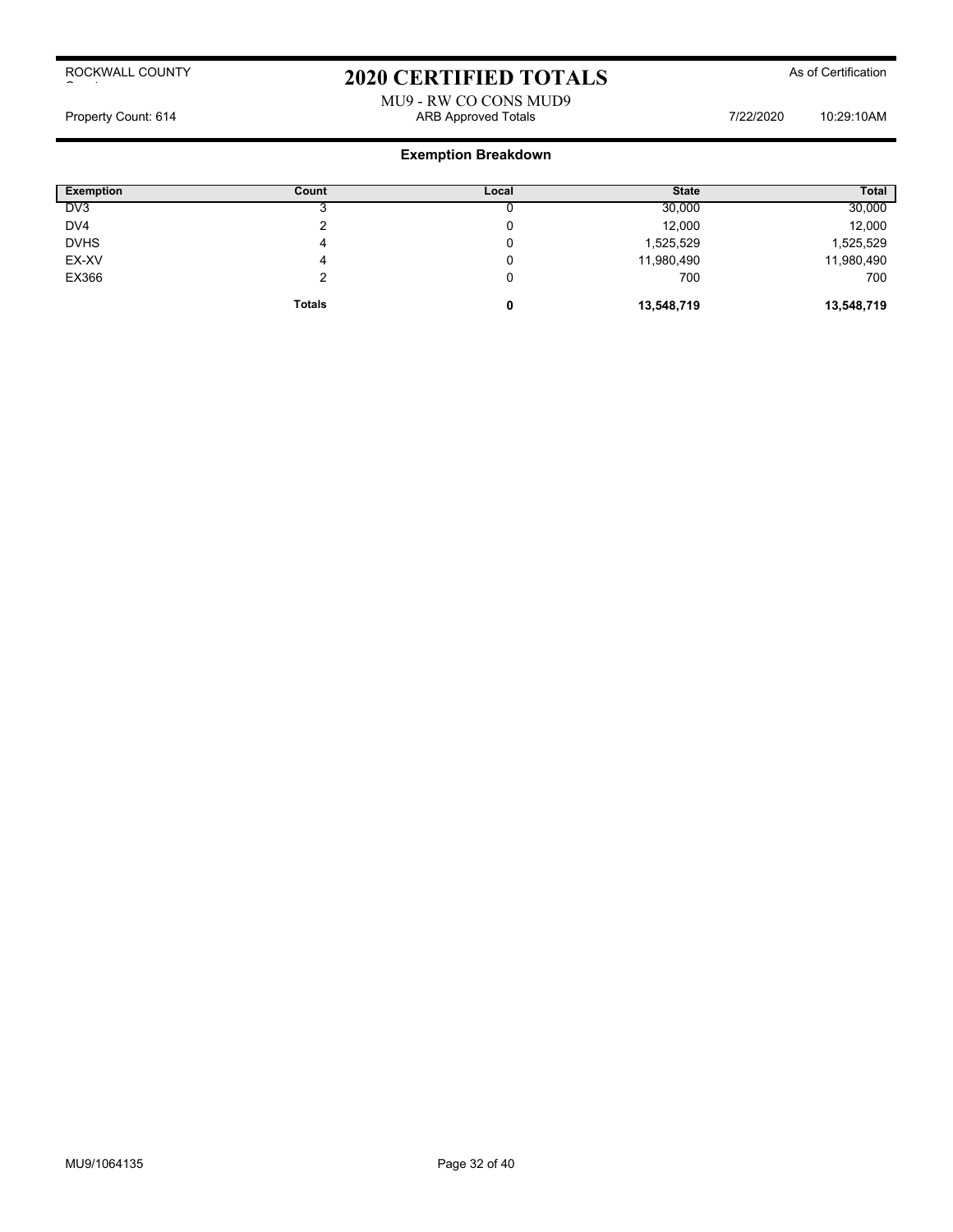| ROCKWALL COUNTY                   |                      |                      |                          | <b>2020 CERTIFIED TOTALS</b>                              |                            |                                                            |                            | As of Certification |
|-----------------------------------|----------------------|----------------------|--------------------------|-----------------------------------------------------------|----------------------------|------------------------------------------------------------|----------------------------|---------------------|
| Property Count: 10,878            |                      |                      |                          | <b>SRC - ROYSE CITY ISD</b><br><b>ARB Approved Totals</b> |                            |                                                            | 7/22/2020                  | 10:28:56AM          |
| Land                              |                      |                      |                          |                                                           | Value                      |                                                            |                            |                     |
| Homesite:                         |                      |                      |                          |                                                           | 480,656,264                |                                                            |                            |                     |
| Non Homesite:<br>Ag Market:       |                      |                      |                          |                                                           | 213,679,877<br>167,266,761 |                                                            |                            |                     |
| <b>Timber Market:</b>             |                      |                      |                          |                                                           | 0                          | <b>Total Land</b>                                          | $^{(+)}$                   | 861,602,902         |
|                                   |                      |                      |                          |                                                           |                            |                                                            |                            |                     |
| Improvement                       |                      |                      |                          |                                                           | Value                      |                                                            |                            |                     |
| Homesite:                         |                      |                      |                          |                                                           | 1,137,069,728              |                                                            |                            |                     |
| Non Homesite:                     |                      |                      |                          |                                                           | 171,000,107                | <b>Total Improvements</b>                                  | $^{(+)}$                   | 1,308,069,835       |
| <b>Non Real</b>                   |                      |                      | Count                    |                                                           | Value                      |                                                            |                            |                     |
| Personal Property:                |                      |                      | 597                      |                                                           | 143,667,287                |                                                            |                            |                     |
| Mineral Property:                 |                      |                      | 0                        |                                                           | 0                          |                                                            |                            |                     |
| Autos:                            |                      |                      | $\mathbf 0$              |                                                           | 0                          | <b>Total Non Real</b>                                      | $^{(+)}$                   | 143,667,287         |
|                                   |                      |                      | <b>Non Exempt</b>        |                                                           | <b>Exempt</b>              | <b>Market Value</b>                                        | $\equiv$                   | 2,313,340,024       |
| Ag                                |                      |                      |                          |                                                           |                            |                                                            |                            |                     |
| <b>Total Productivity Market:</b> |                      |                      | 167,230,481              |                                                           | 36,280                     |                                                            |                            |                     |
| Ag Use:<br>Timber Use:            |                      |                      | 1,527,376<br>$\mathbf 0$ |                                                           | 100<br>0                   | <b>Productivity Loss</b>                                   | $(\cdot)$<br>$\equiv$      | 165,703,105         |
| <b>Productivity Loss:</b>         |                      |                      | 165,703,105              |                                                           | 36,180                     | <b>Appraised Value</b>                                     |                            | 2,147,636,919       |
|                                   |                      |                      |                          |                                                           |                            | <b>Homestead Cap</b>                                       | $(\cdot)$                  | 19,391,807          |
|                                   |                      |                      |                          |                                                           |                            | <b>Assessed Value</b>                                      | $\quad \  \, =\quad \  \,$ | 2,128,245,112       |
|                                   |                      |                      |                          |                                                           |                            | <b>Total Exemptions Amount</b><br>(Breakdown on Next Page) | $(\cdot)$                  | 263, 134, 322       |
|                                   |                      |                      |                          |                                                           |                            | <b>Net Taxable</b>                                         | $=$                        | 1,865,110,790       |
| Freeze                            | <b>Assessed</b>      | <b>Taxable</b>       | <b>Actual Tax</b>        | <b>Ceiling</b>                                            | Count                      |                                                            |                            |                     |
| <b>DP</b>                         | 19,547,847           | 15, 171, 258         | 167,245.18               | 167,501.78                                                | 110                        |                                                            |                            |                     |
| <b>OV65</b>                       | 199,211,082          | 149,446,060          | 1,634,153.51             | 1,650,960.40                                              | 925                        |                                                            |                            |                     |
| <b>Total</b>                      | 218,758,929          | 164,617,318          | 1,801,398.69             | 1,818,462.18                                              |                            | 1,035 Freeze Taxable                                       | $(\cdot)$                  | 164,617,318         |
| <b>Tax Rate</b>                   | 1.568350             |                      |                          |                                                           |                            |                                                            |                            |                     |
| <b>Transfer</b>                   | <b>Assessed</b>      | <b>Taxable</b>       | Post % Taxable           | <b>Adjustment</b>                                         | Count                      |                                                            |                            |                     |
| <b>DP</b><br>OV65                 | 293,660<br>2,645,054 | 258,660<br>2,108,054 | 241,544<br>1,278,085     | 17,116<br>829,969                                         | $\mathbf{1}$<br>11         |                                                            |                            |                     |
| <b>Total</b>                      | 2,938,714            | 2,366,714            | 1,519,629                | 847,085                                                   |                            | 12 Transfer Adjustment                                     | $(\cdot)$                  | 847,085             |
|                                   |                      |                      |                          |                                                           |                            |                                                            | $\quad \  \, =\quad \  \,$ |                     |
|                                   |                      |                      |                          |                                                           |                            | <b>Freeze Adjusted Taxable</b>                             |                            | 1,699,646,387       |

APPROXIMATE LEVY = (FREEZE ADJUSTED TAXABLE \* (TAX RATE / 100)) + ACTUAL TAX 28,457,802.80 = 1,699,646,387 \* (1.568350 / 100) + 1,801,398.69

Tax Increment Finance Value: 0<br>
Tax Increment Finance Levy: 0<br>
0.00 Tax Increment Finance Levy: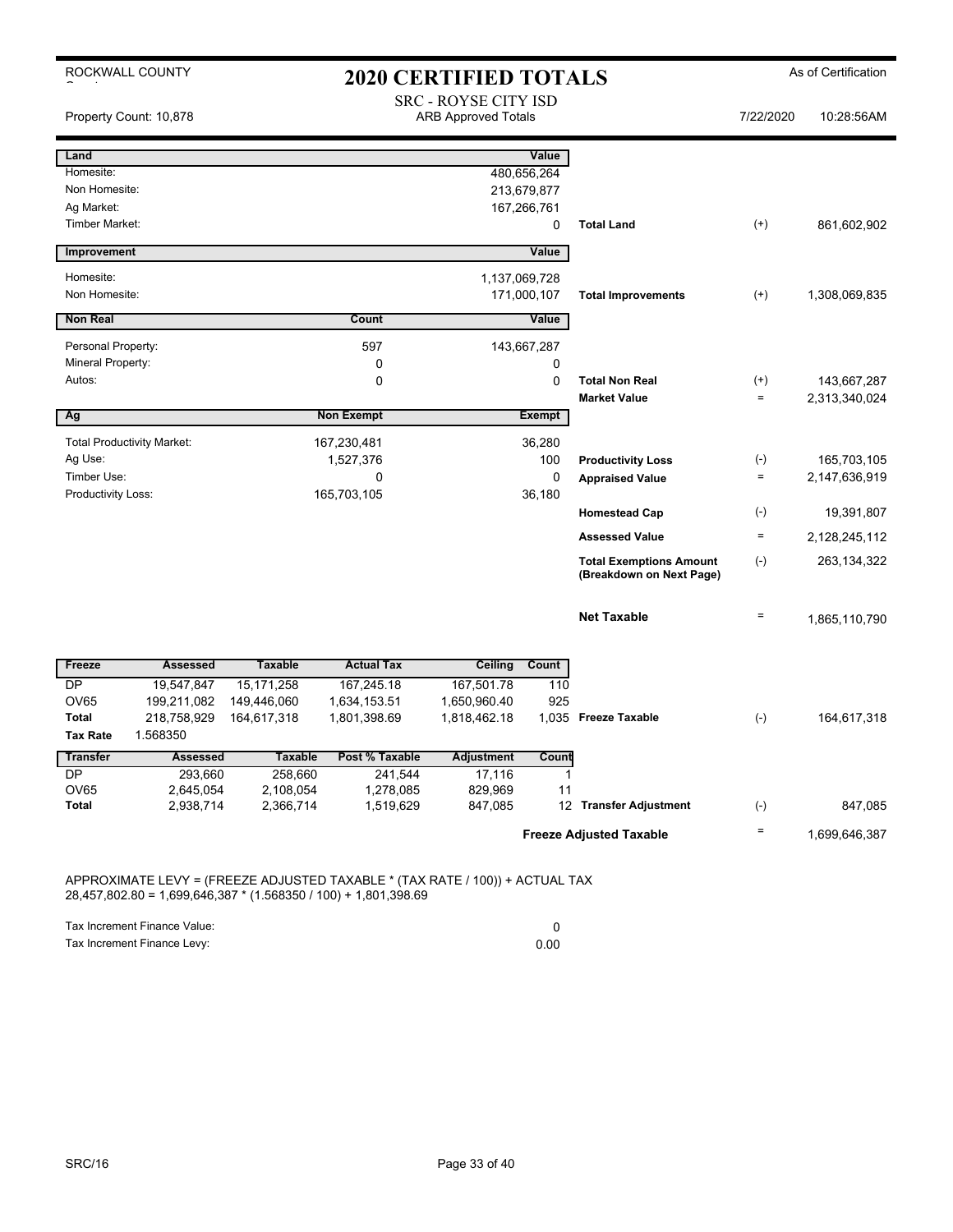# 2020 CERTIFIED TOTALS As of Certification SRC - ROYSE CITY ISD

Property Count: 10,878 ARB Approved Totals 7/22/2020 10:29:10AM

| <b>Exemption</b>  | Count          | Local      | <b>State</b> | Total         |
|-------------------|----------------|------------|--------------|---------------|
| DP                | 116            | 0          | 1,042,877    | 1,042,877     |
| DV <sub>1</sub>   | 41             | 0          | 310,000      | 310,000       |
| DV <sub>1</sub> S |                | 0          | 5,000        | 5,000         |
| DV <sub>2</sub>   | 38             | $\Omega$   | 306,000      | 306,000       |
| DV <sub>3</sub>   | 41             | 0          | 412,350      | 412,350       |
| DV3S              |                | 0          | 10,000       | 10,000        |
| DV4               | 111            | 0          | 805,450      | 805,450       |
| DV4S              | 2              | 0          | 18,000       | 18,000        |
| <b>DVHS</b>       | 89             | 0          | 20,330,882   | 20,330,882    |
| <b>DVHSS</b>      |                | 0          | 221,590      | 221,590       |
| EX-XJ             |                | $\Omega$   | 52,500       | 52,500        |
| EX-XR             | 15             | 0          | 2,746,100    | 2,746,100     |
| EX-XV             | 117            | 0          | 95,245,080   | 95,245,080    |
| EX-XV (Prorated)  |                | $\Omega$   | 22,357       | 22,357        |
| EX366             | 74             | 0          | 25,620       | 25,620        |
| <b>FR</b>         | $\overline{2}$ | 390,420    |              | 390,420       |
| HS                | 4,735          | 0          | 116,958,109  | 116,958,109   |
| <b>OV65</b>       | 1,014          | 14,120,558 | 9,810,044    | 23,930,602    |
| OV65S             | 10             | 150,000    | 100,000      | 250,000       |
| PC                |                | 51,385     |              | 51,385        |
|                   | <b>Totals</b>  | 14,712,363 | 248,421,959  | 263, 134, 322 |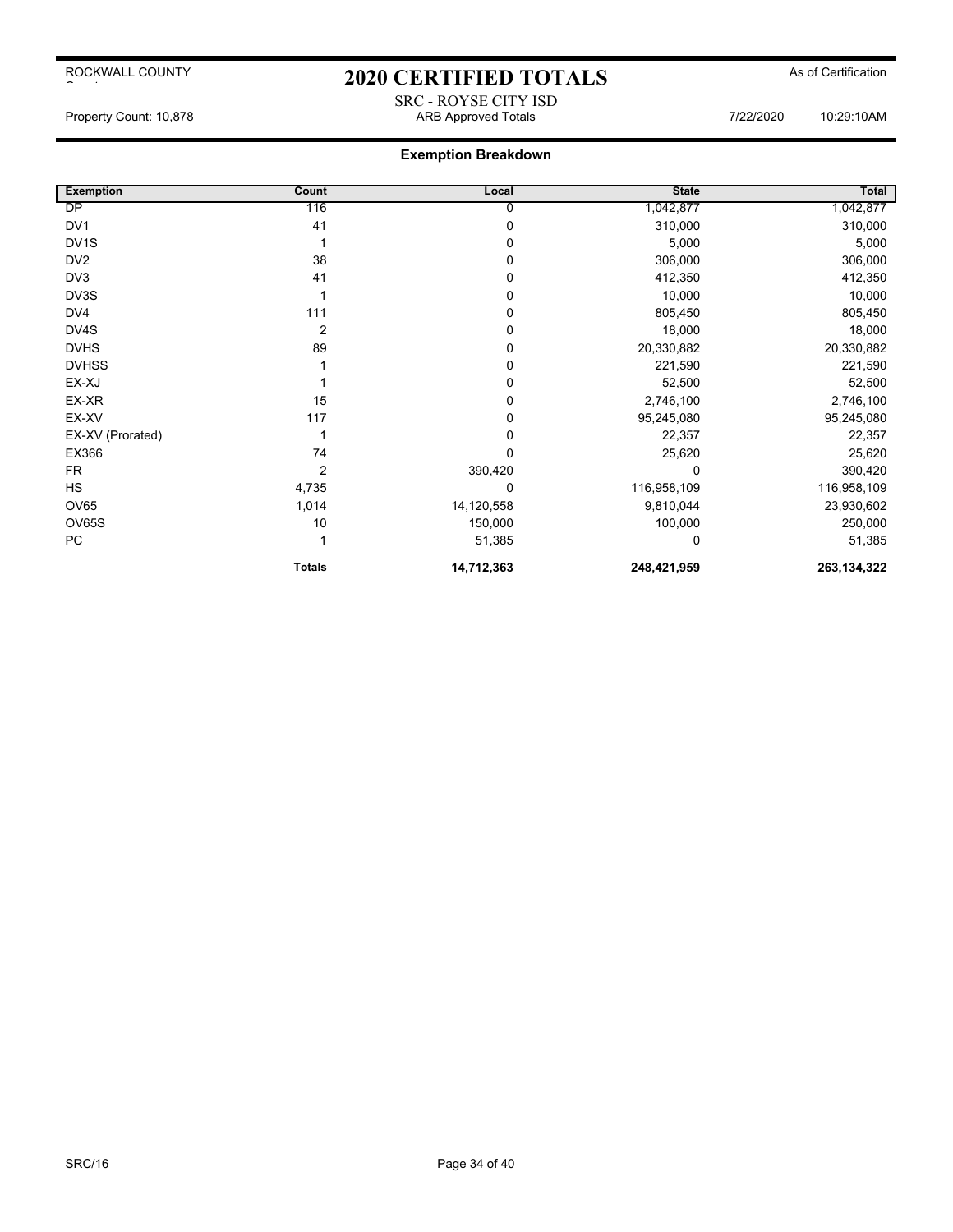| ROCKWALL COUNTY<br><b>2020 CERTIFIED TOTALS</b> |                                   |                       |                      |                                                         | As of Certification |                                                            |                   |                |
|-------------------------------------------------|-----------------------------------|-----------------------|----------------------|---------------------------------------------------------|---------------------|------------------------------------------------------------|-------------------|----------------|
|                                                 | Property Count: 36,414            |                       |                      | <b>SRW - ROCKWALL ISD</b><br><b>ARB Approved Totals</b> |                     |                                                            | 7/22/2020         | 10:28:56AM     |
| Land                                            |                                   |                       |                      |                                                         | Value               |                                                            |                   |                |
| Homesite:                                       |                                   |                       |                      | 2,533,081,801                                           |                     |                                                            |                   |                |
| Non Homesite:                                   |                                   |                       |                      |                                                         | 1,262,094,995       |                                                            |                   |                |
| Ag Market:                                      |                                   |                       |                      |                                                         | 361,748,625         |                                                            |                   |                |
| <b>Timber Market:</b>                           |                                   |                       |                      |                                                         | $\mathbf 0$         | <b>Total Land</b>                                          | $(+)$             | 4,156,925,421  |
| Improvement                                     |                                   |                       |                      |                                                         | Value               |                                                            |                   |                |
| Homesite:                                       |                                   |                       |                      |                                                         | 6,346,410,008       |                                                            |                   |                |
| Non Homesite:                                   |                                   |                       |                      |                                                         | 1,813,871,781       | <b>Total Improvements</b>                                  | $^{(+)}$          | 8,160,281,789  |
| <b>Non Real</b>                                 |                                   |                       | Count                |                                                         | Value               |                                                            |                   |                |
| Personal Property:                              |                                   |                       |                      |                                                         |                     |                                                            |                   |                |
| Mineral Property:                               |                                   |                       | 2,720<br>$\mathbf 0$ |                                                         | 693,930,943<br>0    |                                                            |                   |                |
| Autos:                                          |                                   |                       | 0                    |                                                         | 0                   | <b>Total Non Real</b>                                      | $^{(+)}$          | 693,930,943    |
|                                                 |                                   |                       |                      |                                                         |                     | <b>Market Value</b>                                        | $\qquad \qquad =$ | 13,011,138,153 |
| Ag                                              |                                   |                       | <b>Non Exempt</b>    |                                                         | <b>Exempt</b>       |                                                            |                   |                |
|                                                 | <b>Total Productivity Market:</b> |                       | 359,313,115          |                                                         | 2,435,510           |                                                            |                   |                |
| Ag Use:                                         |                                   |                       | 1,535,580            |                                                         | 25,350              | <b>Productivity Loss</b>                                   | $(\text{-})$      | 357,777,535    |
| Timber Use:                                     |                                   |                       | $\mathbf 0$          |                                                         | 0                   | <b>Appraised Value</b>                                     | $\quad \  \  =$   | 12,653,360,618 |
| Productivity Loss:                              |                                   |                       | 357,777,535          |                                                         | 2,410,160           |                                                            |                   |                |
|                                                 |                                   |                       |                      |                                                         |                     | <b>Homestead Cap</b>                                       | $(\text{-})$      | 113,346,545    |
|                                                 |                                   |                       |                      |                                                         |                     | <b>Assessed Value</b>                                      | $\equiv$          | 12,540,014,073 |
|                                                 |                                   |                       |                      |                                                         |                     | <b>Total Exemptions Amount</b><br>(Breakdown on Next Page) | $(-)$             | 1,494,905,520  |
|                                                 |                                   |                       |                      |                                                         |                     | <b>Net Taxable</b>                                         | Ξ                 | 11,045,108,553 |
| Freeze                                          | <b>Assessed</b>                   | <b>Taxable</b>        | <b>Actual Tax</b>    | Ceiling                                                 | Count               |                                                            |                   |                |
| DP                                              | 77,875,332                        | 63,874,660            | 670,219.53           | 679,899.47                                              | 282                 |                                                            |                   |                |
| <b>OV65</b>                                     | 1,812,549,973 1,470,585,159       |                       | 14,971,777.22        | 15, 137, 399. 39                                        | 5,617               |                                                            |                   |                |
| <b>Total</b>                                    | 1,890,425,305 1,534,459,819       |                       | 15,641,996.75        | 15,817,298.86                                           |                     | 5,899 Freeze Taxable                                       | $(-)$             | 1,534,459,819  |
| <b>Tax Rate</b>                                 | 1.350000                          |                       |                      |                                                         |                     |                                                            |                   |                |
| <b>Transfer</b>                                 | <b>Assessed</b>                   | <b>Taxable</b>        | Post % Taxable       | <b>Adjustment</b>                                       | Count               |                                                            |                   |                |
| <b>DP</b><br><b>OV65</b>                        | 292,940<br>16,462,380             | 257,940<br>13,960,880 | 246,274<br>9,963,451 | 11,666<br>3,997,429                                     | 1<br>46             |                                                            |                   |                |
| <b>Total</b>                                    | 16,755,320                        | 14,218,820            | 10,209,725           | 4,009,095                                               |                     | 47 Transfer Adjustment                                     | $(\cdot)$         | 4,009,095      |
|                                                 |                                   |                       |                      |                                                         |                     | <b>Freeze Adjusted Taxable</b>                             | $\qquad \qquad =$ | 9,506,639,639  |

APPROXIMATE LEVY = (FREEZE ADJUSTED TAXABLE \* (TAX RATE / 100)) + ACTUAL TAX 143,981,631.88 = 9,506,639,639 \* (1.350000 / 100) + 15,641,996.75

Tax Increment Finance Value: 0<br>
Tax Increment Finance Levy: 0<br>
0.00 Tax Increment Finance Levy: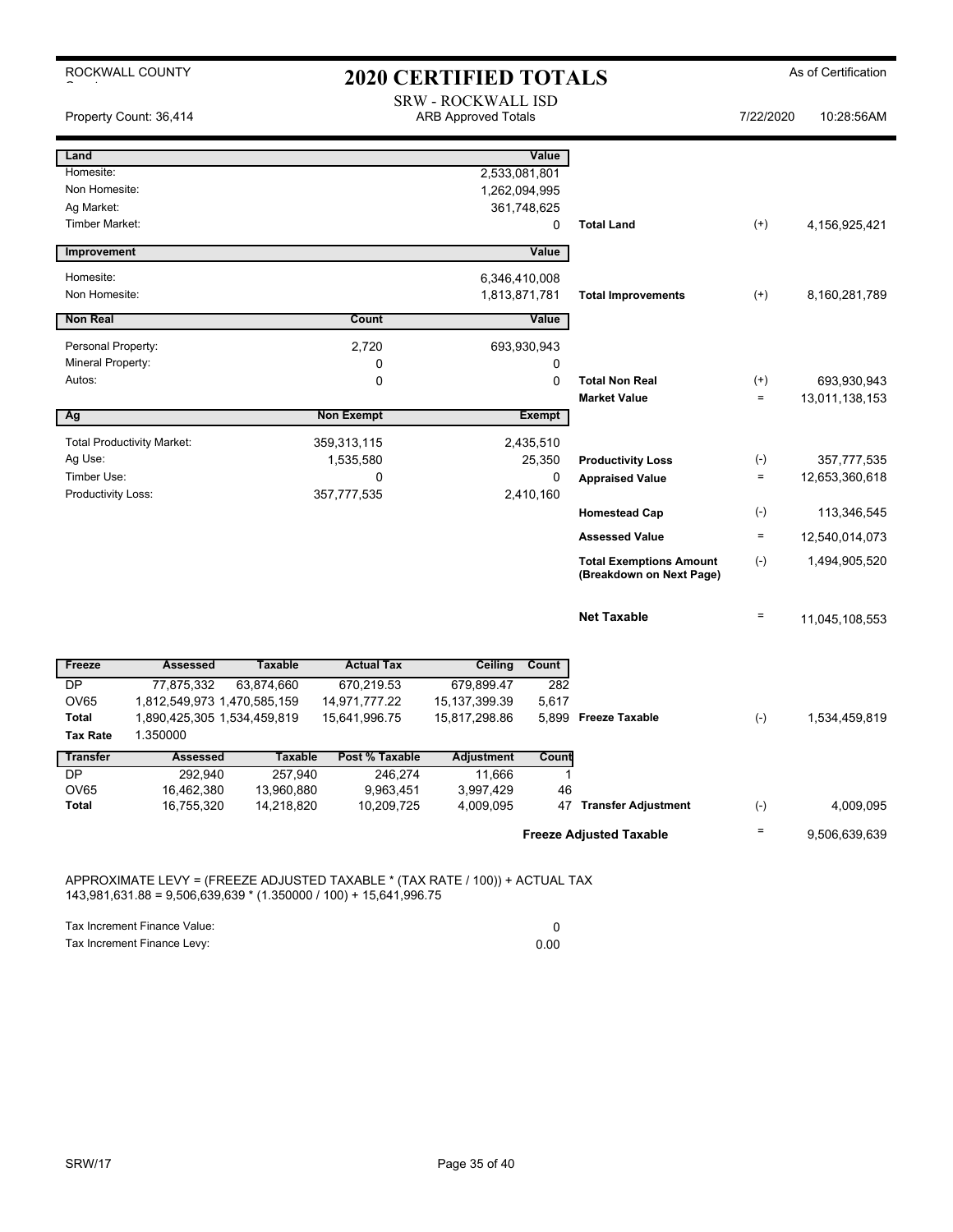# 2020 CERTIFIED TOTALS As of Certification SRW - ROCKWALL ISD

#### Property Count: 36,414 ARB Approved Totals 7/22/2020 10:29:10AM

| <b>Exemption</b>  | Count            | Local       | <b>State</b>  | <b>Total</b>   |
|-------------------|------------------|-------------|---------------|----------------|
| AB                | 2                | 0           | ∩             | $\overline{0}$ |
| <b>DP</b>         | 292              | 0           | 2,826,775     | 2,826,775      |
| DV <sub>1</sub>   | 165              | 0           | 1,300,000     | 1,300,000      |
| DV <sub>1</sub> S |                  | 0           | 5,000         | 5,000          |
| DV <sub>2</sub>   | 116              | 0           | 993,000       | 993,000        |
| DV2S              | 3                | 0           | 22,500        | 22,500         |
| DV3               | 131              | 0           | 1,326,870     | 1,326,870      |
| DV3S              | $\overline{2}$   | 0           | 20,000        | 20,000         |
| DV4               | 417              | 0           | 3,040,970     | 3,040,970      |
| DV4S              | 12               | 0           | 108,000       | 108,000        |
| <b>DVHS</b>       | 329              | 0           | 113,766,556   | 113,766,556    |
| <b>DVHSS</b>      | 9                | 0           | 1,613,321     | 1,613,321      |
| EX                |                  | 0           | 19,790        | 19,790         |
| EX-XG             | $\overline{2}$   | 0           | 265,420       | 265,420        |
| EX-XI             | 4                | 0           | 4,306,280     | 4,306,280      |
| EX-XL             | $\boldsymbol{2}$ | 0           | 733,840       | 733,840        |
| EX-XR             | 13               | 0           | 1,759,960     | 1,759,960      |
| EX-XU             |                  | 0           | 32,660        | 32,660         |
| EX-XV             | 543              | 0           | 657,194,450   | 657,194,450    |
| EX-XV (Prorated)  | 4                | 0           | 6,195,328     | 6,195,328      |
| EX366             | 219              | 0           | 76,703        | 76,703         |
| <b>FR</b>         | 11               | 30,548,991  | $\Omega$      | 30,548,991     |
| HS                | 19,772           | 0           | 492,005,397   | 492,005,397    |
| LIH               |                  | 0           | 2,696,150     | 2,696,150      |
| <b>OV65</b>       | 5,880            | 113,463,735 | 58,143,364    | 171,607,099    |
| OV65S             | 29               | 560,000     | 282,080       | 842,080        |
| PC                | 11               | 1,598,380   | 0             | 1,598,380      |
|                   | <b>Totals</b>    | 146,171,106 | 1,348,734,414 | 1,494,905,520  |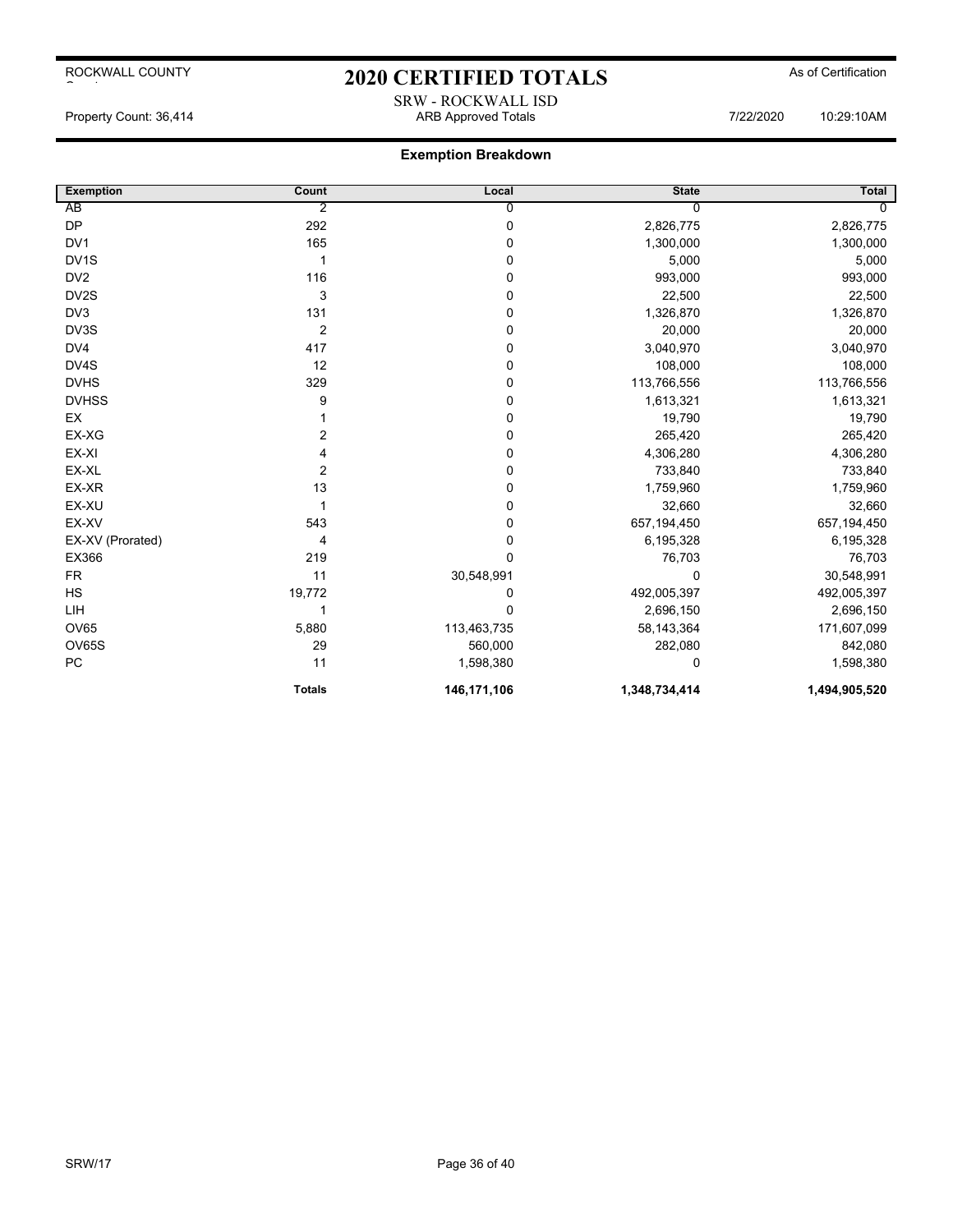| ROCKWALL COUNTY                   | 2020 CERTIFIED TOTALS |                                                    |                                                            |           | As of Certification |
|-----------------------------------|-----------------------|----------------------------------------------------|------------------------------------------------------------|-----------|---------------------|
| Property Count: 88                |                       | TF1 - ROCKWALL TIF#1<br><b>ARB Approved Totals</b> |                                                            | 7/22/2020 | 10:28:56AM          |
| Land                              |                       | Value                                              |                                                            |           |                     |
| Homesite:                         |                       | 752,710                                            |                                                            |           |                     |
| Non Homesite:                     |                       | 45,484,016                                         |                                                            |           |                     |
| Ag Market:                        |                       | 0                                                  |                                                            |           |                     |
| <b>Timber Market:</b>             |                       | 0                                                  | <b>Total Land</b>                                          | $^{(+)}$  | 46,236,726          |
| Improvement                       |                       | Value                                              |                                                            |           |                     |
| Homesite:                         |                       | 1,000                                              |                                                            |           |                     |
| Non Homesite:                     |                       | 90,026,348                                         | <b>Total Improvements</b>                                  | $(+)$     | 90,027,348          |
| <b>Non Real</b>                   | Count                 | Value                                              |                                                            |           |                     |
| Personal Property:                | 0                     | 0                                                  |                                                            |           |                     |
| Mineral Property:                 | 0                     | $\mathbf 0$                                        |                                                            |           |                     |
| Autos:                            | $\Omega$              | $\Omega$                                           | <b>Total Non Real</b>                                      | $^{(+)}$  | $\Omega$            |
|                                   |                       |                                                    | <b>Market Value</b>                                        | $\equiv$  | 136,264,074         |
| Ag                                | <b>Non Exempt</b>     | <b>Exempt</b>                                      |                                                            |           |                     |
| <b>Total Productivity Market:</b> | 0                     | 0                                                  |                                                            |           |                     |
| Ag Use:                           | 0                     | 0                                                  | <b>Productivity Loss</b>                                   | $(-)$     | 0                   |
| Timber Use:                       | 0                     | 0                                                  | <b>Appraised Value</b>                                     | $\equiv$  | 136,264,074         |
| Productivity Loss:                | $\mathbf 0$           | $\mathbf 0$                                        |                                                            |           |                     |
|                                   |                       |                                                    | <b>Homestead Cap</b>                                       | $(-)$     | 0                   |
|                                   |                       |                                                    | <b>Assessed Value</b>                                      | $\equiv$  | 136,264,074         |
|                                   |                       |                                                    | <b>Total Exemptions Amount</b><br>(Breakdown on Next Page) | $(-)$     | 6,582,630           |
|                                   |                       |                                                    | <b>Net Taxable</b>                                         | $\equiv$  | 129,681,444         |

APPROXIMATE TOTAL LEVY = NET TAXABLE \* (TAX RATE / 100) 0.00 = 129,681,444 \* (0.000000 / 100)

| Tax Increment Finance Value: |      |
|------------------------------|------|
| Tax Increment Finance Levy:  | 0.00 |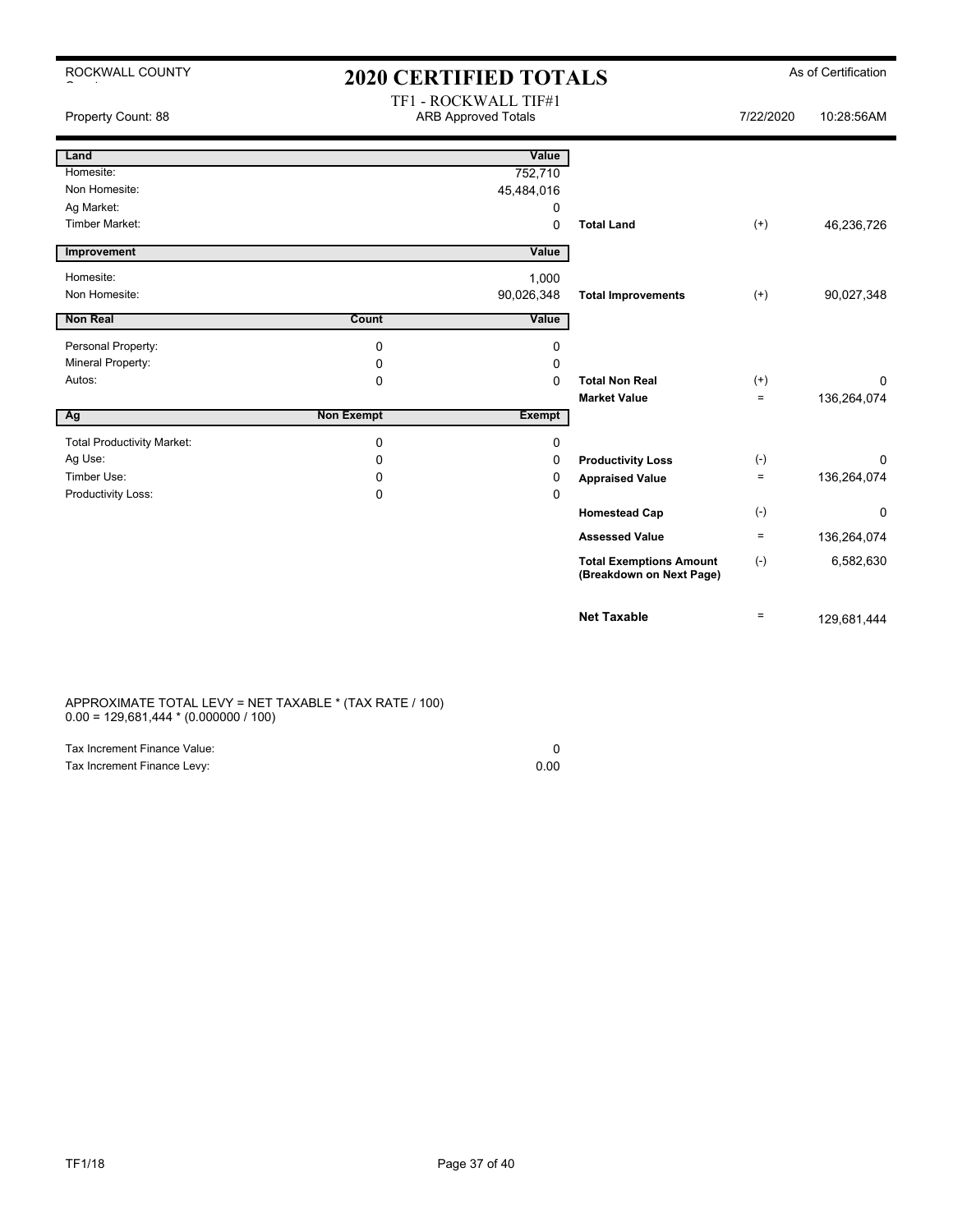# 2020 CERTIFIED TOTALS As of Certification

#### TF1 - ROCKWALL TIF#1 Property Count: 88 ARB Approved Totals 7/22/2020 10:29:10AM

| <b>Exemption</b> | Count                                 | Local | <b>State</b> | <b>Total</b>    |
|------------------|---------------------------------------|-------|--------------|-----------------|
| EX-XV            | $\overline{\phantom{a}}$<br><u>__</u> |       | 6,582,630    | 630<br>582,630, |
|                  | <b>Totals</b>                         |       | 6,582,630    | 6,582,630       |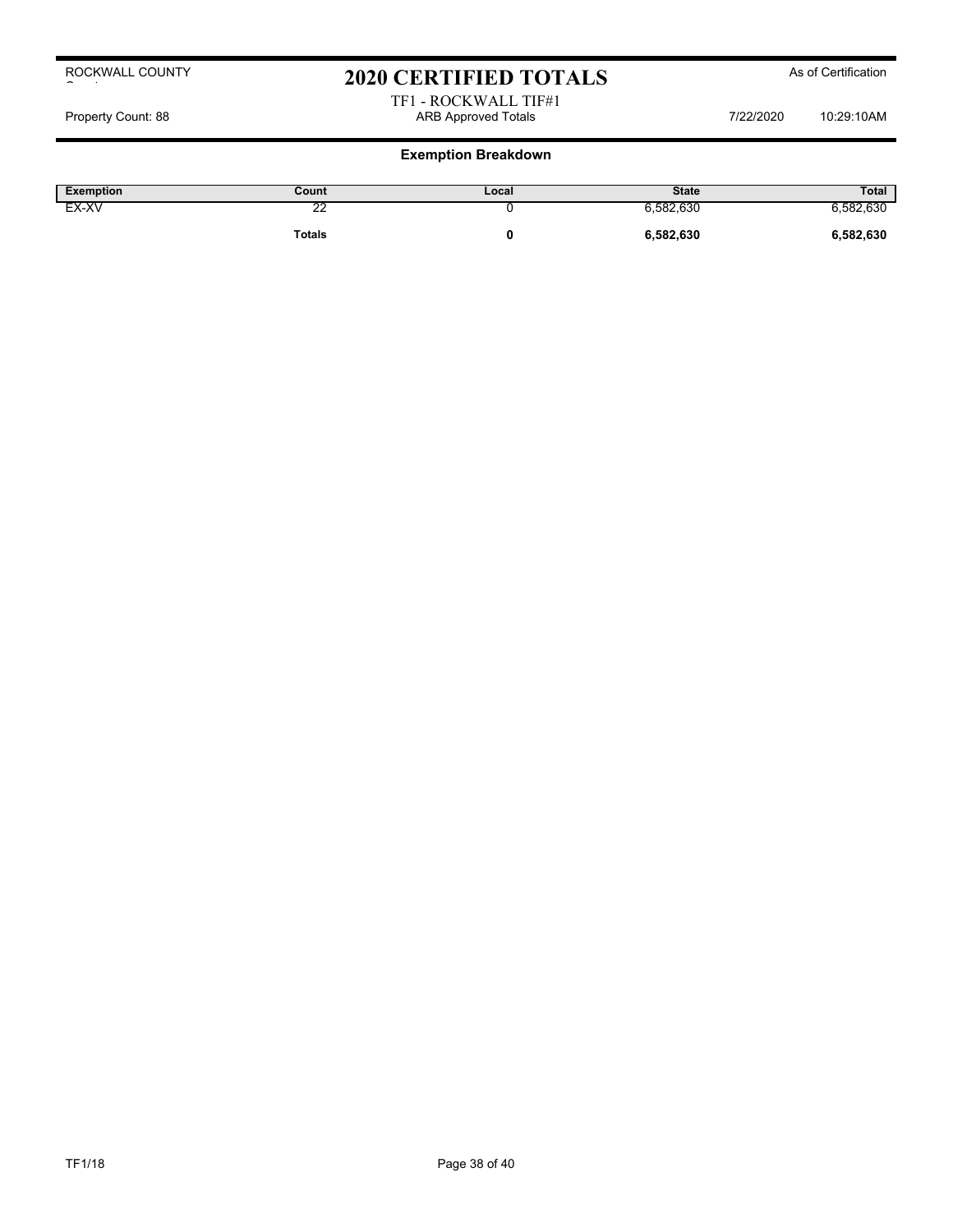| ROCKWALL COUNTY                   | <b>2020 CERTIFIED TOTALS</b> |                                                           |                                                            |           | As of Certification |
|-----------------------------------|------------------------------|-----------------------------------------------------------|------------------------------------------------------------|-----------|---------------------|
| Property Count: 1                 |                              | TIF#2 - ROWLETT TIF/TIR2 #2<br><b>ARB Approved Totals</b> |                                                            | 7/22/2020 | 10:28:56AM          |
| Land                              |                              | Value                                                     |                                                            |           |                     |
| Homesite:                         |                              | $\Omega$                                                  |                                                            |           |                     |
| Non Homesite:                     |                              | 400,000                                                   |                                                            |           |                     |
| Ag Market:                        |                              | 0                                                         |                                                            |           |                     |
| <b>Timber Market:</b>             |                              | $\Omega$                                                  | <b>Total Land</b>                                          | $^{(+)}$  | 400,000             |
| Improvement                       |                              | Value                                                     |                                                            |           |                     |
| Homesite:                         |                              | 0                                                         |                                                            |           |                     |
| Non Homesite:                     |                              | $\Omega$                                                  | <b>Total Improvements</b>                                  | $^{(+)}$  | $\mathbf 0$         |
| Non Real                          | Count                        | Value                                                     |                                                            |           |                     |
| Personal Property:                | 0                            | 0                                                         |                                                            |           |                     |
| Mineral Property:                 | 0                            | 0                                                         |                                                            |           |                     |
| Autos:                            | $\Omega$                     | $\Omega$                                                  | <b>Total Non Real</b>                                      | $^{(+)}$  | $\Omega$            |
|                                   |                              |                                                           | <b>Market Value</b>                                        | $=$       | 400,000             |
| Ag                                | <b>Non Exempt</b>            | <b>Exempt</b>                                             |                                                            |           |                     |
| <b>Total Productivity Market:</b> | 0                            | 0                                                         |                                                            |           |                     |
| Ag Use:                           | 0                            | 0                                                         | <b>Productivity Loss</b>                                   | $(-)$     | $\Omega$            |
| Timber Use:                       | 0                            | 0                                                         | <b>Appraised Value</b>                                     | $=$       | 400,000             |
| Productivity Loss:                | 0                            | 0                                                         |                                                            |           |                     |
|                                   |                              |                                                           | <b>Homestead Cap</b>                                       | $(-)$     | $\Omega$            |
|                                   |                              |                                                           | <b>Assessed Value</b>                                      | $\equiv$  | 400,000             |
|                                   |                              |                                                           | <b>Total Exemptions Amount</b><br>(Breakdown on Next Page) | $(-)$     | 0                   |
|                                   |                              |                                                           | <b>Net Taxable</b>                                         | $\equiv$  | 400,000             |

#### APPROXIMATE TOTAL LEVY = NET TAXABLE \* (TAX RATE / 100)  $0.00 = 400,000 * (0.000000 / 100)$

| Tax Increment Finance Value: |      |
|------------------------------|------|
| Tax Increment Finance Levy:  | 0.00 |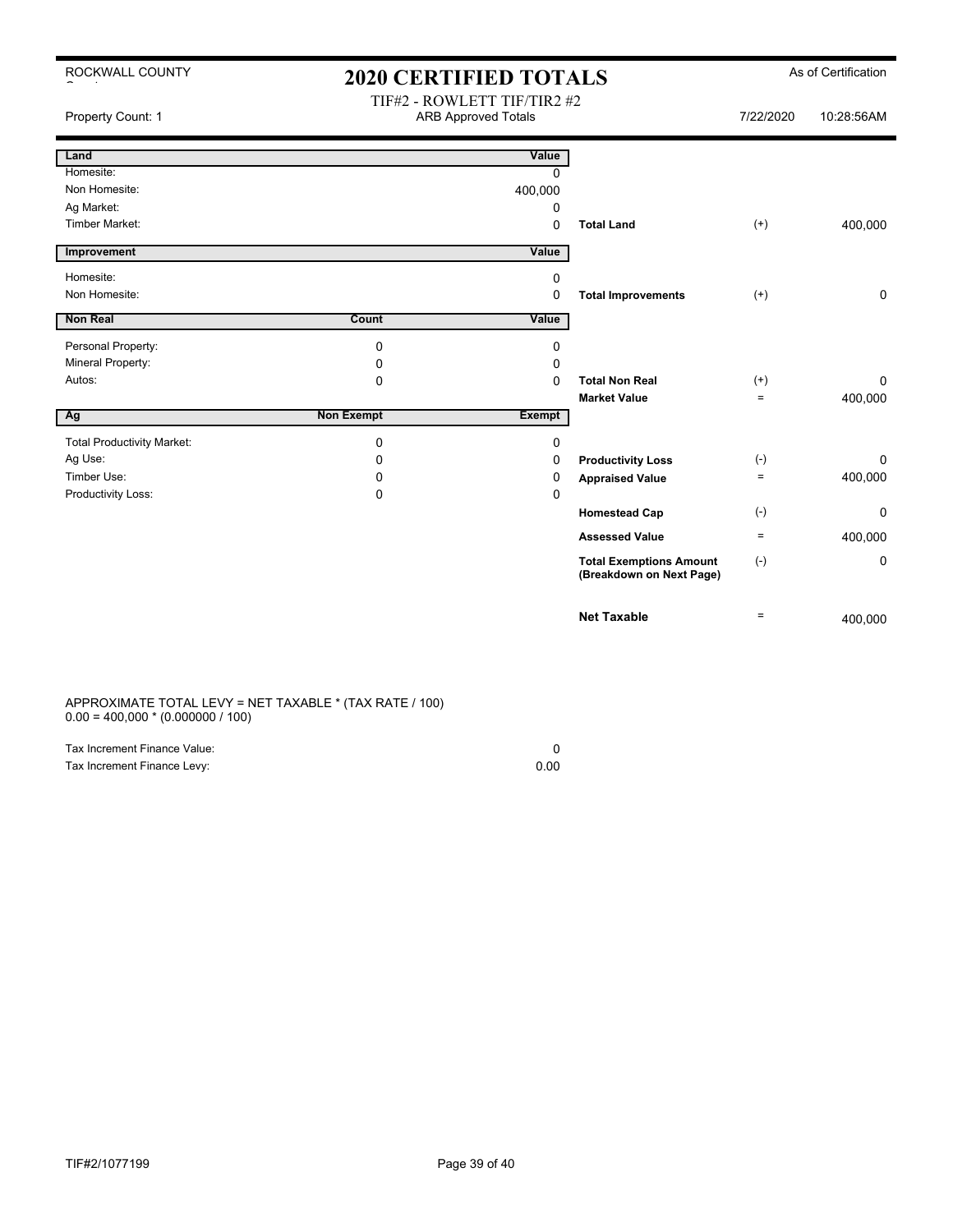# 2020 CERTIFIED TOTALS As of Certification

#### TIF#2 - ROWLETT TIF/TIR2 #2 Property Count: 1 **ARB Approved Totals** ARB Approved Totals 7/22/2020 10:29:10AM

| Exemption | Count  | Local | <b>State</b> | Total |
|-----------|--------|-------|--------------|-------|
|           |        |       |              |       |
|           | Totals |       |              |       |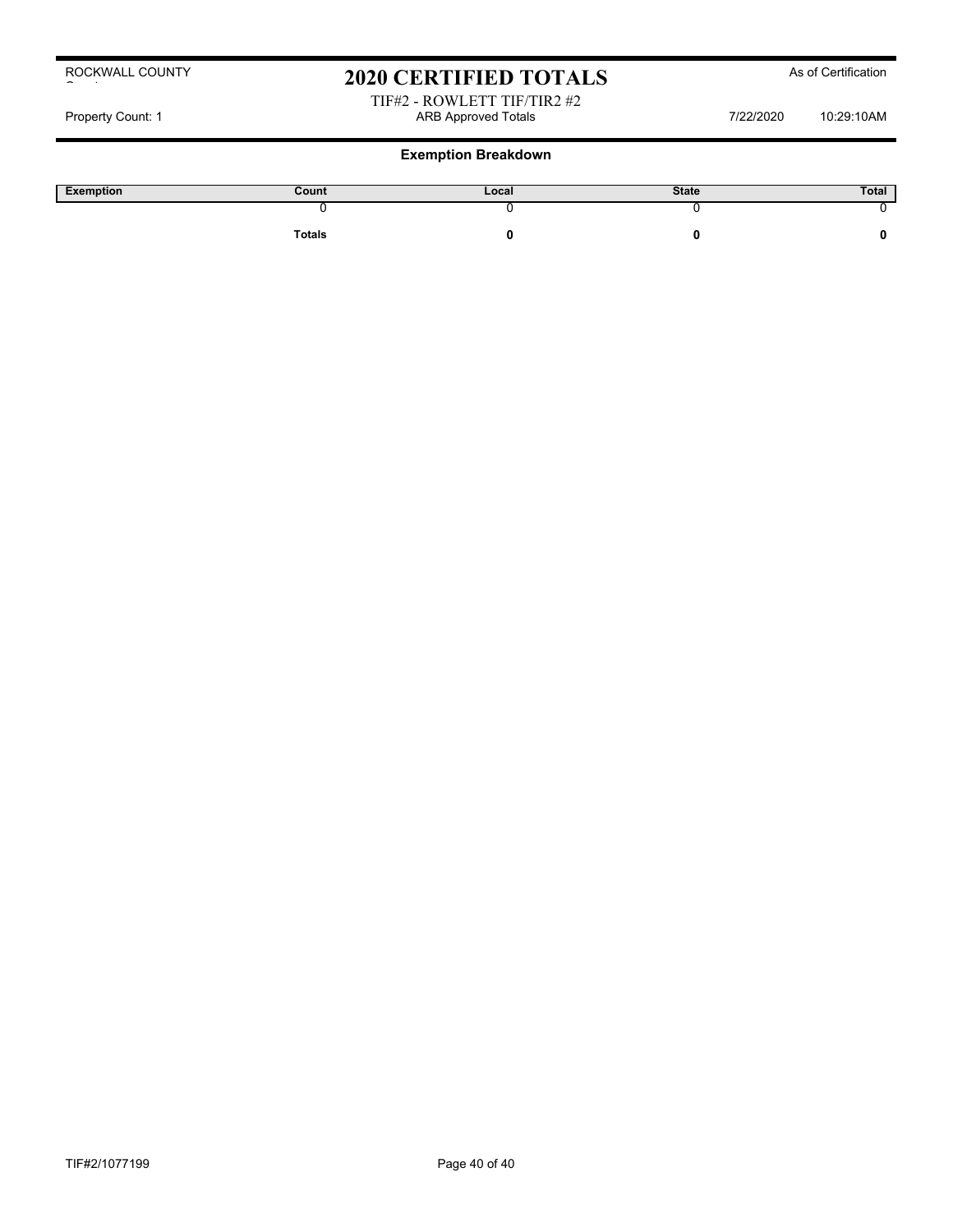# 2020 CERTIFIED TOTALS As of Certification

| Property Count: 144               | TIRZ1 - ROYSE CITY TAX INCREMENT REINVESTMENT ZONE 1<br><b>ARB Approved Totals</b> |               |                                                            | 7/22/2020 | 10:30:16AM |
|-----------------------------------|------------------------------------------------------------------------------------|---------------|------------------------------------------------------------|-----------|------------|
| Land                              |                                                                                    | Value         |                                                            |           |            |
| Homesite:                         |                                                                                    | $\Omega$      |                                                            |           |            |
| Non Homesite:                     |                                                                                    | 8,099,080     |                                                            |           |            |
| Ag Market:                        |                                                                                    | 1,711,520     |                                                            |           |            |
| Timber Market:                    |                                                                                    | $\mathbf 0$   | <b>Total Land</b>                                          | $(+)$     | 9,810,600  |
| Improvement                       |                                                                                    | Value         |                                                            |           |            |
| Homesite:                         |                                                                                    | 0             |                                                            |           |            |
| Non Homesite:                     |                                                                                    | 2,180         | <b>Total Improvements</b>                                  | $(+)$     | 2,180      |
| <b>Non Real</b>                   | <b>Count</b>                                                                       | Value         |                                                            |           |            |
| Personal Property:                | 0                                                                                  | 0             |                                                            |           |            |
| Mineral Property:                 | 0                                                                                  | 0             |                                                            |           |            |
| Autos:                            | $\mathbf 0$                                                                        | $\Omega$      | <b>Total Non Real</b>                                      | $(+)$     | 0          |
|                                   |                                                                                    |               | <b>Market Value</b>                                        | $=$       | 9,812,780  |
| Ag                                | <b>Non Exempt</b>                                                                  | <b>Exempt</b> |                                                            |           |            |
| <b>Total Productivity Market:</b> | 1,711,520                                                                          | 0             |                                                            |           |            |
| Ag Use:                           | 14,690                                                                             | 0             | <b>Productivity Loss</b>                                   | $(-)$     | 1,696,830  |
| Timber Use:                       | $\Omega$                                                                           | 0             | <b>Appraised Value</b>                                     | $=$       | 8,115,950  |
| Productivity Loss:                | 1,696,830                                                                          | 0             |                                                            |           |            |
|                                   |                                                                                    |               | <b>Homestead Cap</b>                                       | $(-)$     | 0          |
|                                   |                                                                                    |               | <b>Assessed Value</b>                                      | $\equiv$  | 8,115,950  |
|                                   |                                                                                    |               | <b>Total Exemptions Amount</b><br>(Breakdown on Next Page) | $(-)$     | 0          |
|                                   |                                                                                    |               | <b>Net Taxable</b>                                         | $\equiv$  | 8,115,950  |

APPROXIMATE TOTAL LEVY = NET TAXABLE \* (TAX RATE / 100) 26,179.62 = 8,115,950 \* (0.322570 / 100)

| Tax Increment Finance Value: |      |
|------------------------------|------|
| Tax Increment Finance Levy:  | 0.00 |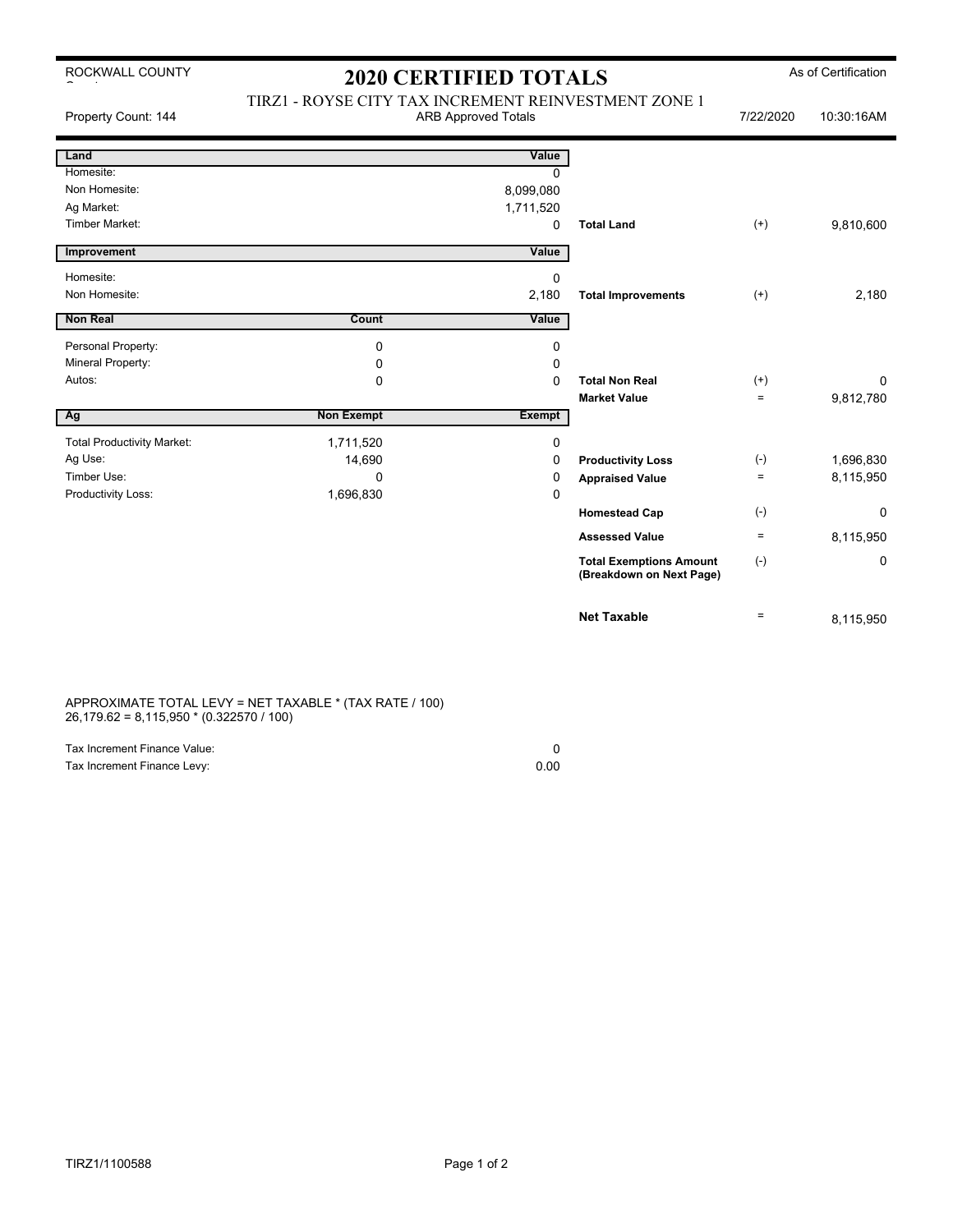# 2020 CERTIFIED TOTALS As of Certification

#### TIRZ1 - ROYSE CITY TAX INCREMENT REINVESTMENT ZONE 1 Property Count: 144 **ARB Approved Totals ARB Approved Totals** 7/22/2020 10:31:18AM

| Exemption | Count         | Local | <b>State</b> | Total |
|-----------|---------------|-------|--------------|-------|
|           |               |       |              |       |
|           | <b>Totals</b> |       |              |       |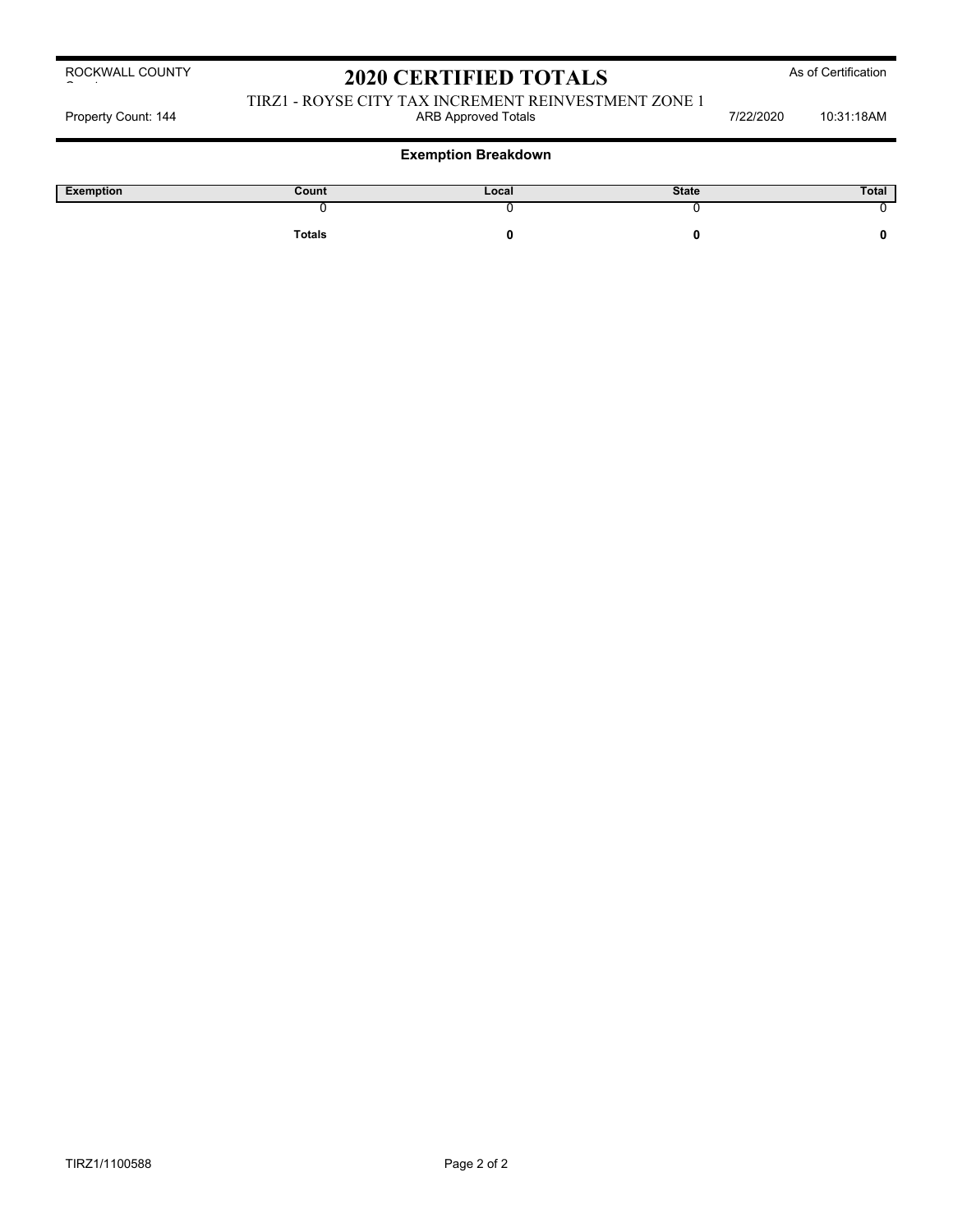| ROCKWALL COUNTY                   | <b>2020 CERTIFIED TOTALS</b>                             |               |                                                            |                   | As of Certification |
|-----------------------------------|----------------------------------------------------------|---------------|------------------------------------------------------------|-------------------|---------------------|
| Property Count: 273               | WSPOM - WATERSCAPE PID O&M<br><b>ARB Approved Totals</b> |               |                                                            | 7/22/2020         | 10:32:00AM          |
| Land                              |                                                          | Value         |                                                            |                   |                     |
| Homesite:                         |                                                          | 16,459,200    |                                                            |                   |                     |
| Non Homesite:                     |                                                          | 2,002,650     |                                                            |                   |                     |
| Ag Market:                        |                                                          | 0             |                                                            |                   |                     |
| <b>Timber Market:</b>             |                                                          | 0             | <b>Total Land</b>                                          | $^{(+)}$          | 18,461,850          |
| Improvement                       |                                                          | Value         |                                                            |                   |                     |
| Homesite:                         |                                                          | 48,468,736    |                                                            |                   |                     |
| Non Homesite:                     |                                                          | 0             | <b>Total Improvements</b>                                  | $(+)$             | 48,468,736          |
| <b>Non Real</b>                   | Count                                                    | Value         |                                                            |                   |                     |
| Personal Property:                | $\mathbf 0$                                              | 0             |                                                            |                   |                     |
| Mineral Property:                 | $\mathbf 0$                                              | $\Omega$      |                                                            |                   |                     |
| Autos:                            | $\mathbf 0$                                              | $\mathbf 0$   | <b>Total Non Real</b>                                      | $^{(+)}$          | $\Omega$            |
|                                   |                                                          |               | <b>Market Value</b>                                        | $\qquad \qquad =$ | 66,930,586          |
| Ag                                | <b>Non Exempt</b>                                        | <b>Exempt</b> |                                                            |                   |                     |
| <b>Total Productivity Market:</b> | $\mathbf 0$                                              | $\pmb{0}$     |                                                            |                   |                     |
| Ag Use:                           | 0                                                        | 0             | <b>Productivity Loss</b>                                   | $(\cdot)$         | 0                   |
| Timber Use:                       | 0                                                        | 0             | <b>Appraised Value</b>                                     | $\equiv$          | 66,930,586          |
| Productivity Loss:                | $\mathbf 0$                                              | $\mathbf 0$   |                                                            |                   |                     |
|                                   |                                                          |               | <b>Homestead Cap</b>                                       | $(-)$             | 0                   |
|                                   |                                                          |               | <b>Assessed Value</b>                                      | $\equiv$          | 66,930,586          |
|                                   |                                                          |               | <b>Total Exemptions Amount</b><br>(Breakdown on Next Page) | $(\text{-})$      | 135,500             |
|                                   |                                                          |               | <b>Net Taxable</b>                                         | $=$               | 66,795,086          |
|                                   |                                                          |               |                                                            |                   |                     |

APPROXIMATE TOTAL LEVY = NET TAXABLE \* (TAX RATE / 100)  $0.00 = 66,795,086 * (0.000000 / 100)$ 

| Tax Increment Finance Value: |      |
|------------------------------|------|
| Tax Increment Finance Levy:  | 0.00 |